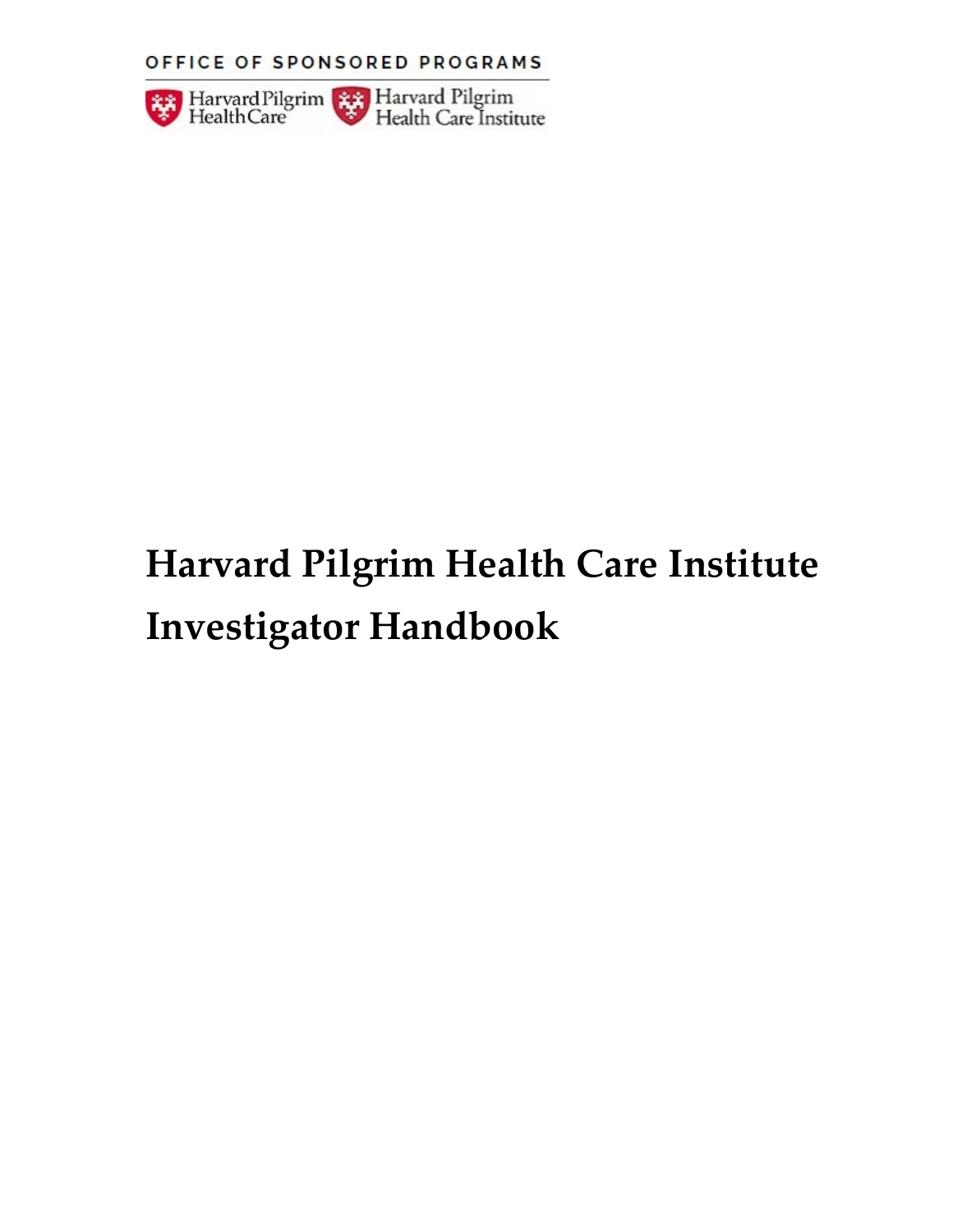#### **TABLE OF CONTENTS**

- **I.** [INTRODUCTION](#page-4-0)
	- A. Harvard Pilgrim Health Care Institute
		- 1. Office of Sponsored Programs
		- 2. Department of Population Medicine
	- B. Investigators Outside of DPM
		- 1. Investigators from Other HPHC Departments
		- 2. Investigators from Outside Institutions

#### II. [SPONSORED PROGRAMS ADMINISTRATION](#page-7-0)

- A.Office of Sponsored Programs
	- 1. Sponsored programs management
	- 2. Pre-award administration
	- 3. Post-award administration
- B. Institutional Review Board (IRB)

#### III. [SPONSORED RESEARCH AND TEACHING ACTIVITIES](#page-10-0)

- A.Research and Sponsored Research
- B. Sponsored Teaching Programs
- C. Sponsored Service Programs
- D.Approval to Conduct Research, Teaching or Service Programs

#### IV. [PRINCIPAL INVESTIGATOR ROLES AND RESPONSIBILITIES](#page-13-0)

- A.Who Can be a Harvard Pilgrim Principal Investigator?
- B. Principal Investigators Responsibilities
- C. Administrative Responsibilities of Principal Investigators
- D.Required Training for Investigators
- E. HPHCI Research Fellows
- F. Student Research Projects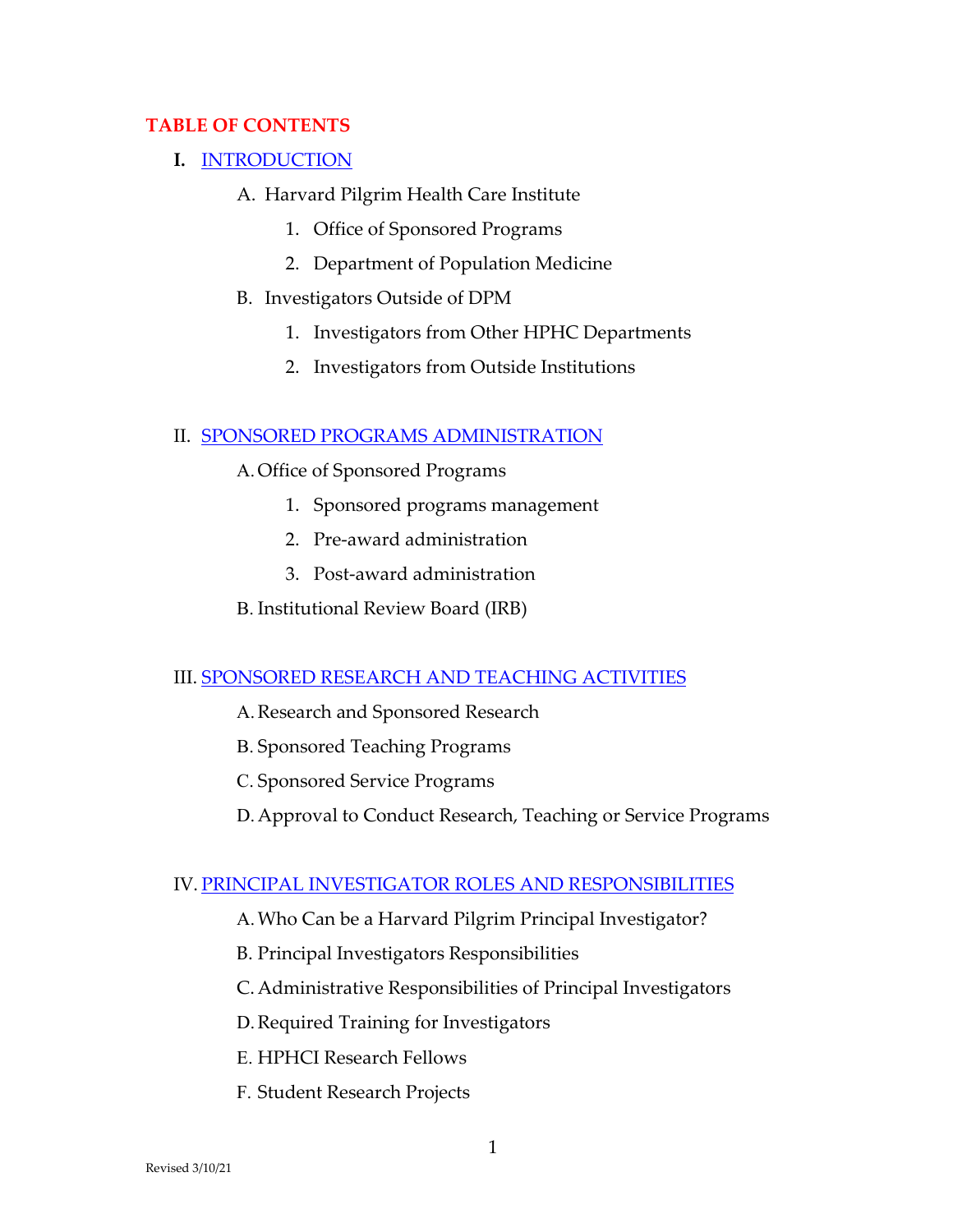#### V. [PRE-AWARD REVIEW AND POST AWARD ADMINISTRATION](#page-18-0)

- A. Pre-award Proposal Review
- B. Post-award Administration
	- 1. Direct Costs
	- 2. Cost Sharing
	- 3. F&A (Indirect) Costs
	- 4. Changes Requiring Sponsor Approval
	- 5. Cost Transfers
	- 6. Advance Account Requests
	- 7. Invoice Preparation and Monitoring of Contractual Agreements
	- 8. Time and Effort Reporting and Certification
	- 9. Project Close-out
- C. Special Faculty Funds
	- 1. Discretionary Funds
	- 2. General Purpose Funds
	- 3. Use of Discretionary and General Purpose Funds
	- 4. HPHCI Gift Funds
	- 5. Use of Gift Funds
	- 6. Disposition of Special Faculty Funds on Departure

#### VI. [AGREEMENTS WITH OTHER ORGANIZATIONS](#page-29-0)

- A. Consortium Agreements
	- 1. Harvard Pilgrim Health Care as Prime Contractor
	- 2. Harvard Pilgrim Health Care as Subcontractor
- B. Industry-Sponsored Research
	- 1. Principles Guiding Participation in Industry-funded Research
	- 2. Steps to Initiate Industry-Sponsored Projects
- C. Consultants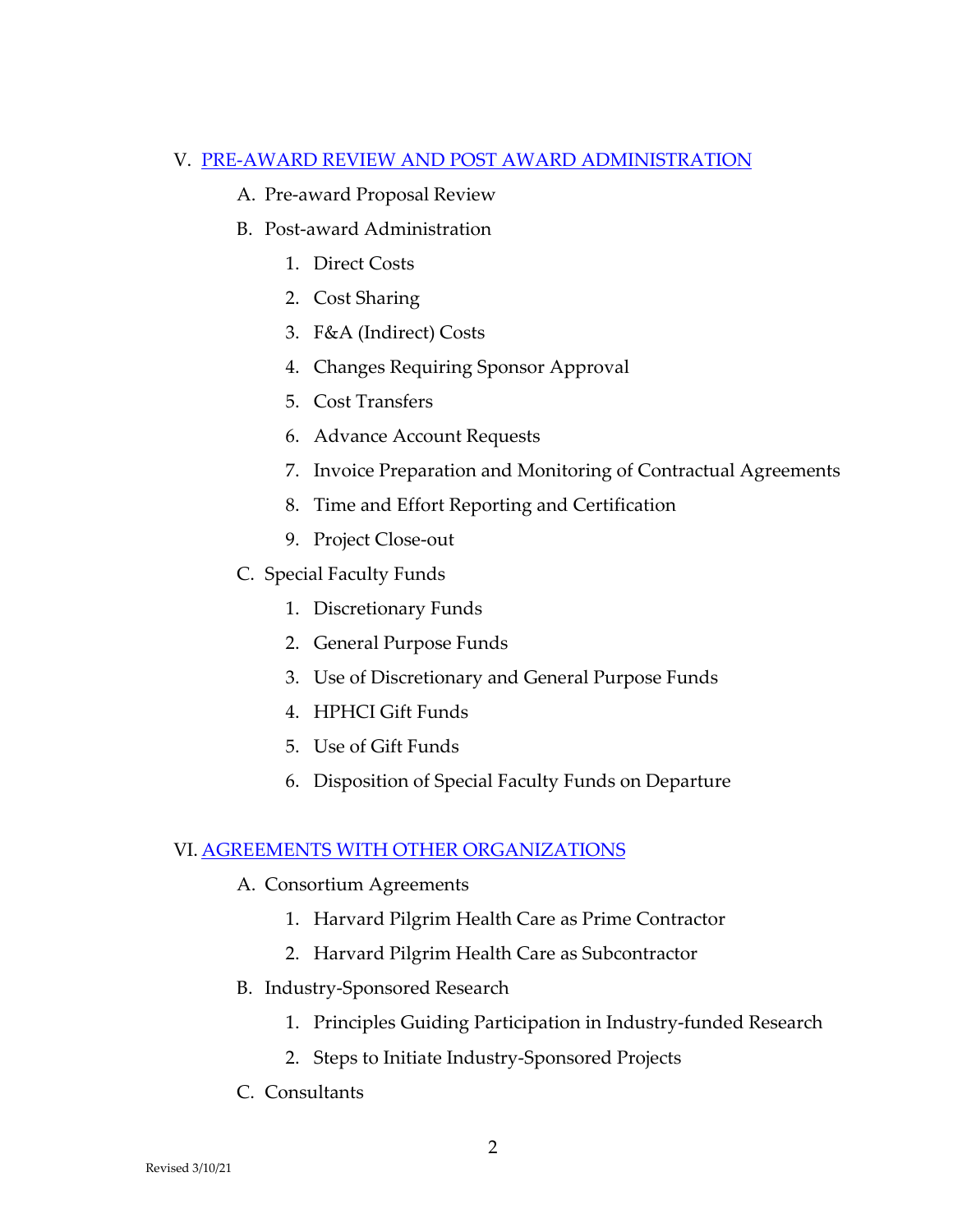- D. Confidentiality Agreements
- E. Agreements with Vendors and Other External Organizations

#### VII. [DATA USE GUIDELINES](#page-33-0)

- A. Use of Data for Research
- B. Data from Harvard Pilgrim Information Systems
- C. Publication of Research Results
- D. Publication of Research Results: Sponsor Rights and Responsibilities
- E. Storage of Research Data
- F. Disposal of PHI and Research Data

## VIII. [KEY RESEARCH POLICIES](#page-38-0)

- A. Code of Conduct
- B. Data Privacy and Security Agreements and Data Destruction Policy Processes
- C. Financial Conflict of Interest in Research
	- 1. Definition of significant financial interest
	- 2. Applicability
	- 3. Procedure
	- 4. Identification and management of conflicts
- D. HIPAA Privacy Rule for Research
- E. Institutional Review Board (IRB) Policies
- F. Post Approval Review Processes
- G. Intellectual Property Policy
- H. Record Retention Guidelines
- I. Research Misconduct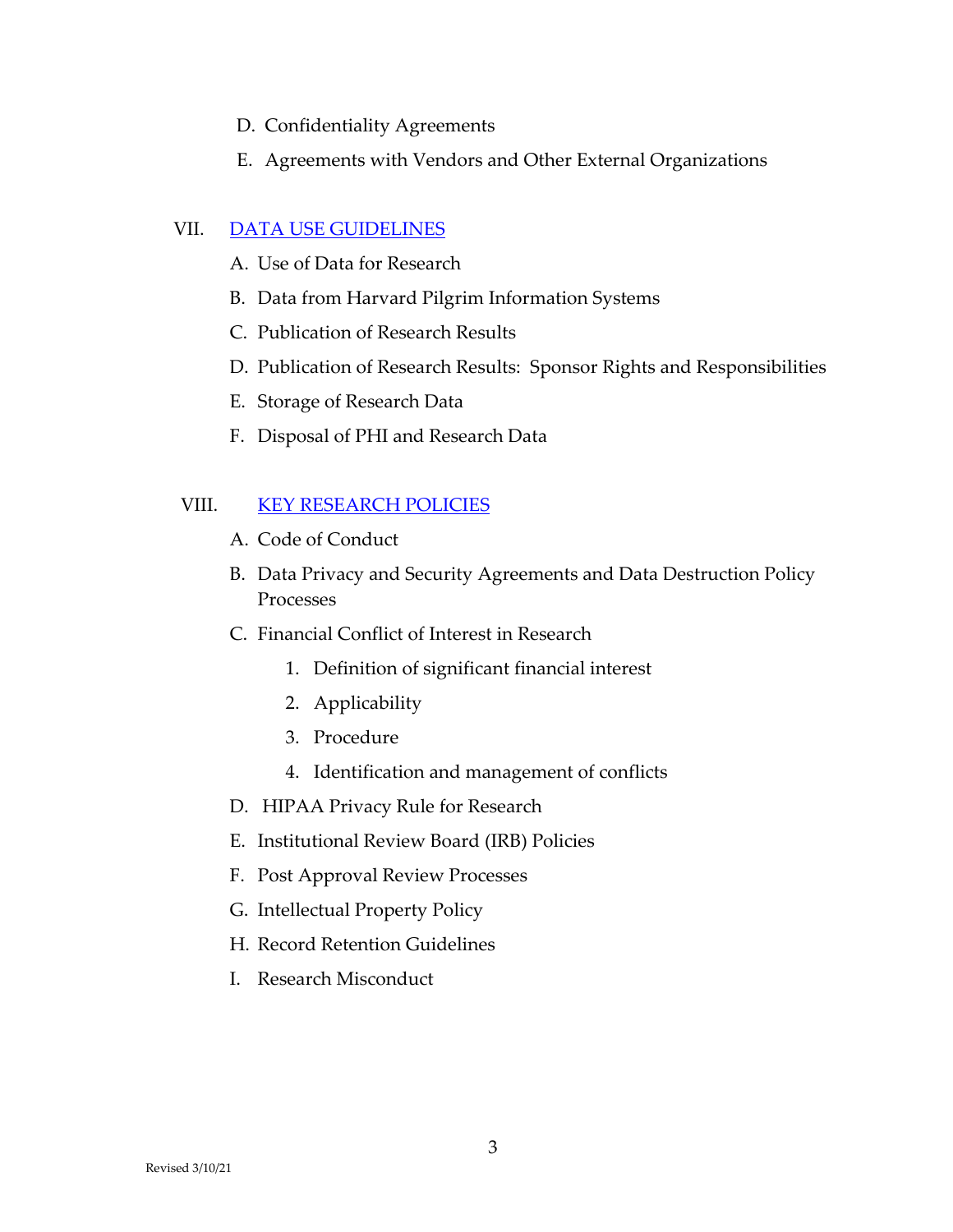## <span id="page-4-0"></span>**I. INTRODUCTION**

**Harvard Pilgrim Health Care Institute LLC (HPHCI) was created to support the charitable and educational mission of Harvard Pilgrim Health Care, Inc. (HPHC) by conducting research and teaching to improve individual and population health through research and advance the health of populations through clinical care, delivery system and health policy leadership.**

This Investigator's Handbook describes the policies and procedures related to the conduct of sponsored programs at Harvard Pilgrim Health Care Institute, LLC (HPHCI), which apply to faculty and staff of HPHCI, other Harvard Pilgrim Health Care, Inc. (HPHC) staff conducting sponsored s research, and external investigators conducting sponsored research involving HPHC members or data. This Handbook covers important topics and provides links to information that investigators and staff must understand as they carry out a sponsored program project, including but not limited to:

- The missions of sponsored research teaching and service programs at HPHC and the HPHCI Office of Sponsored Programs (OSP);
- The roles and responsibilities of investigators in managing sponsored projects;
- The structure and functions of the HPHCI OSP and key issues in administering a sponsored program, including financial management;
- Guidelines for establishing agreements with external individuals and organizations that participate in a HPHC sponsored program;
- Key policies that impact the conduct of research as well as the results of research, including intellectual property and conflicts of interest; and
- Policies and procedures for the protection of human subjects involved in sponsored programs and of the HPHC Institutional Review Board (IRB).

# **A. Harvard Pilgrim Health Care Institute**

#### **1. Office of Sponsored Programs (OSP)**

The OSP ensures that all sponsored programs at HPHC are carried out effectively, efficiently, and in accordance with all applicable government, sponsor, and institutional guidelines.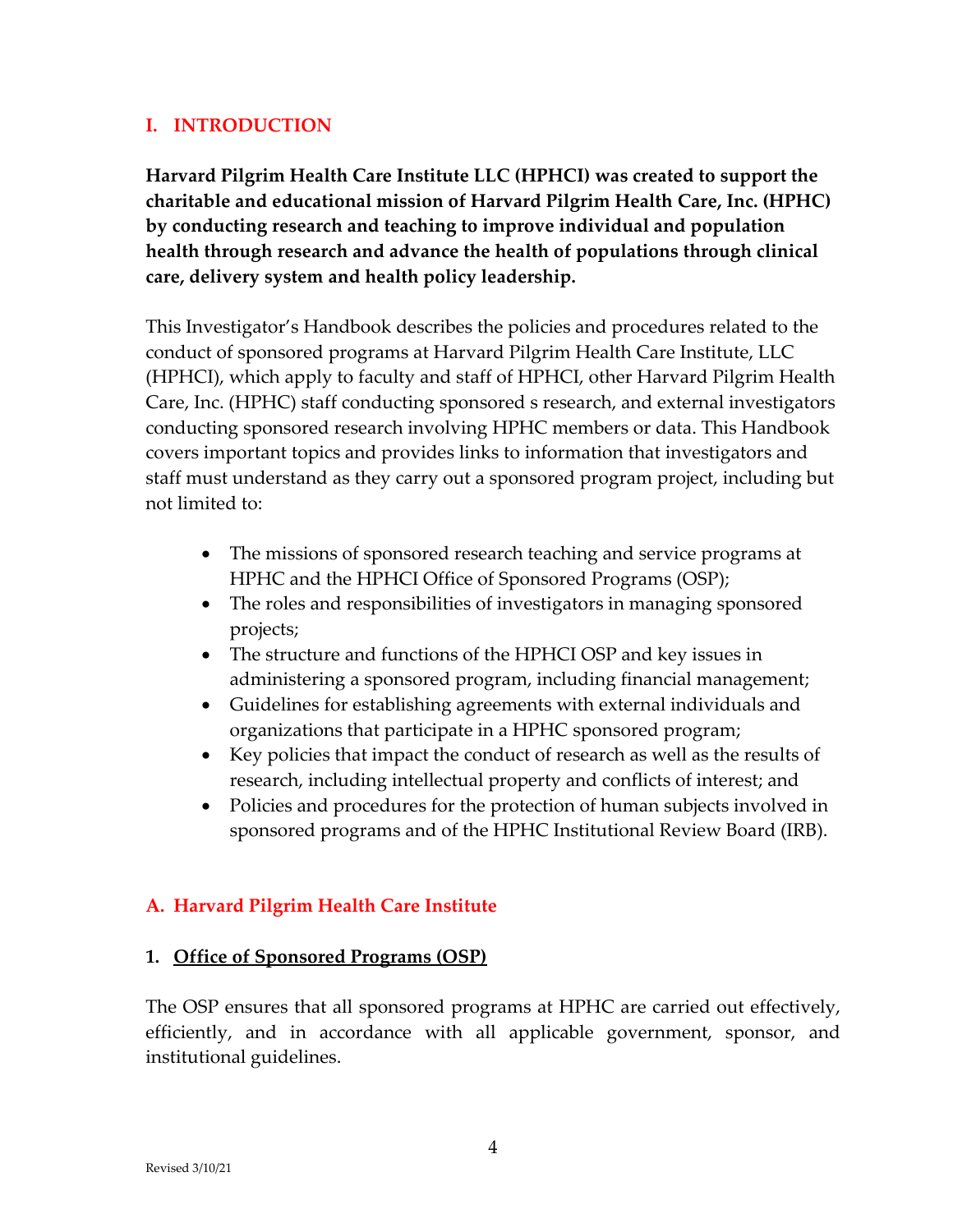The mission of the OSP is to ensure the appropriate stewardship of sponsored research and teaching activities at HPHC. Serving HPHC investigators and HPHCI faculty and student investigators in all aspects of pre- and post-award administration, OSP's mission is:

- To ensure that business practices in sponsored research, teaching, and service programs comply with the rules and guidelines of HPHC and all relevant sponsors and regulatory agencies;
- To provide the highest level of service to our internal and external customers;
- To protect the rights and privacy of human subjects involved in research conducted by HPHC/HPHCI investigators; and
- To support the values and goals of HPHC

The OSP is responsible for the internal review and administration of <u>all</u> sponsored research teaching and service activities that are externally funded. In addition, some non-sponsored activities, particularly those that involve human subjects, require review and administration by OSP.

Occasionally, it is not clear whether specific activities should be managed by OSP. In such cases, the activity will receive an advance review by the Director of OSP. If the Director and the Principal Investigator are unable to agree on the status of the activity, they will present their considerations through the HPHCI Executive Director to the HPHC Chief Medical Officer, who will make the final determination on the status of the activity.

Visit our website for additional information and resources: **[hphcinstituteosp.org](http://www.hphcinstituteosp.org/)**

# **2. Department of Population Medicine (DPM)**

Formerly the Department of Ambulatory Care & Prevention, this appointing Department of Harvard Medical School is housed at HPHCI. Created in 1992, it conducts research and teaching to improve health care delivery, enhance prevention, and evaluate and inform health care policy. All of DPM's research and teaching programs are administered by OSP.

Contact information for staff primarily responsible for grant and administration policies and procedures can be accessed through the **[Administrative Specialist](file://N2FS009/DACP/DACP/Admin%20Specialist/General/HPHCI%20Admin%20Handbook_General.pdf) Handbook - [Grants and Administrative Contact List](file://N2FS009/DACP/DACP/Admin%20Specialist/General/HPHCI%20Admin%20Handbook_General.pdf)**.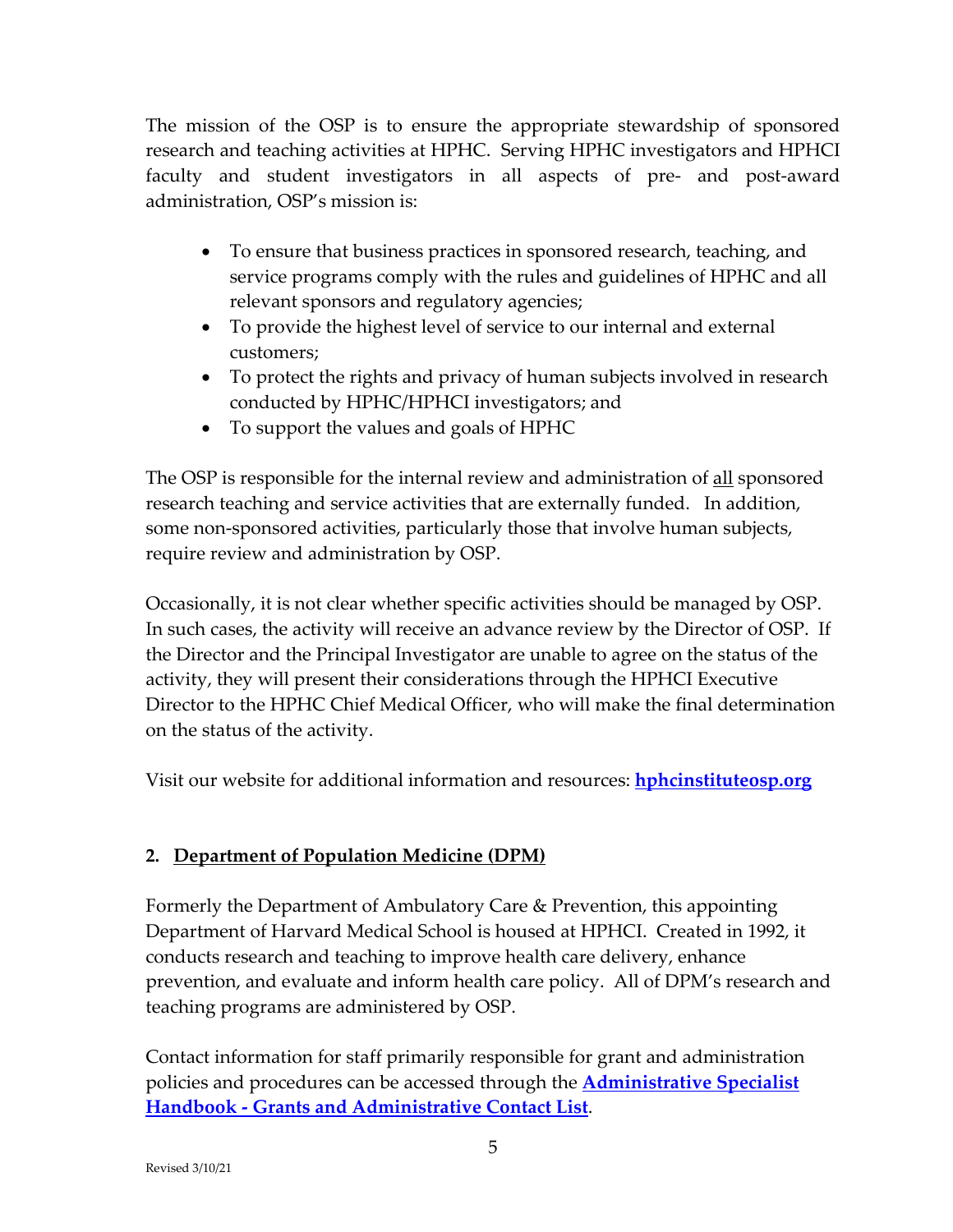#### **B. Investigators Outside of DPM**

#### **1. Investigators from Other HPHC Departments**

A variety of staff in other HPHC departments conduct externally funded research or teaching activities. Any proposal for an externally funded research or teaching program should be submitted to OSP for prior review. OSP will make a determination if the project needs to be managed in OSP.

#### **2. Investigators from Outside Institutions**

Under certain circumstances, investigators located at an institution outside HPHC/I may be allowed to conduct research at HPHC. However, an HPHC/I coinvestigator is required to be included on the research team for such projects. Research by outside investigators will also be subject to the policies described in the Handbook, as appropriate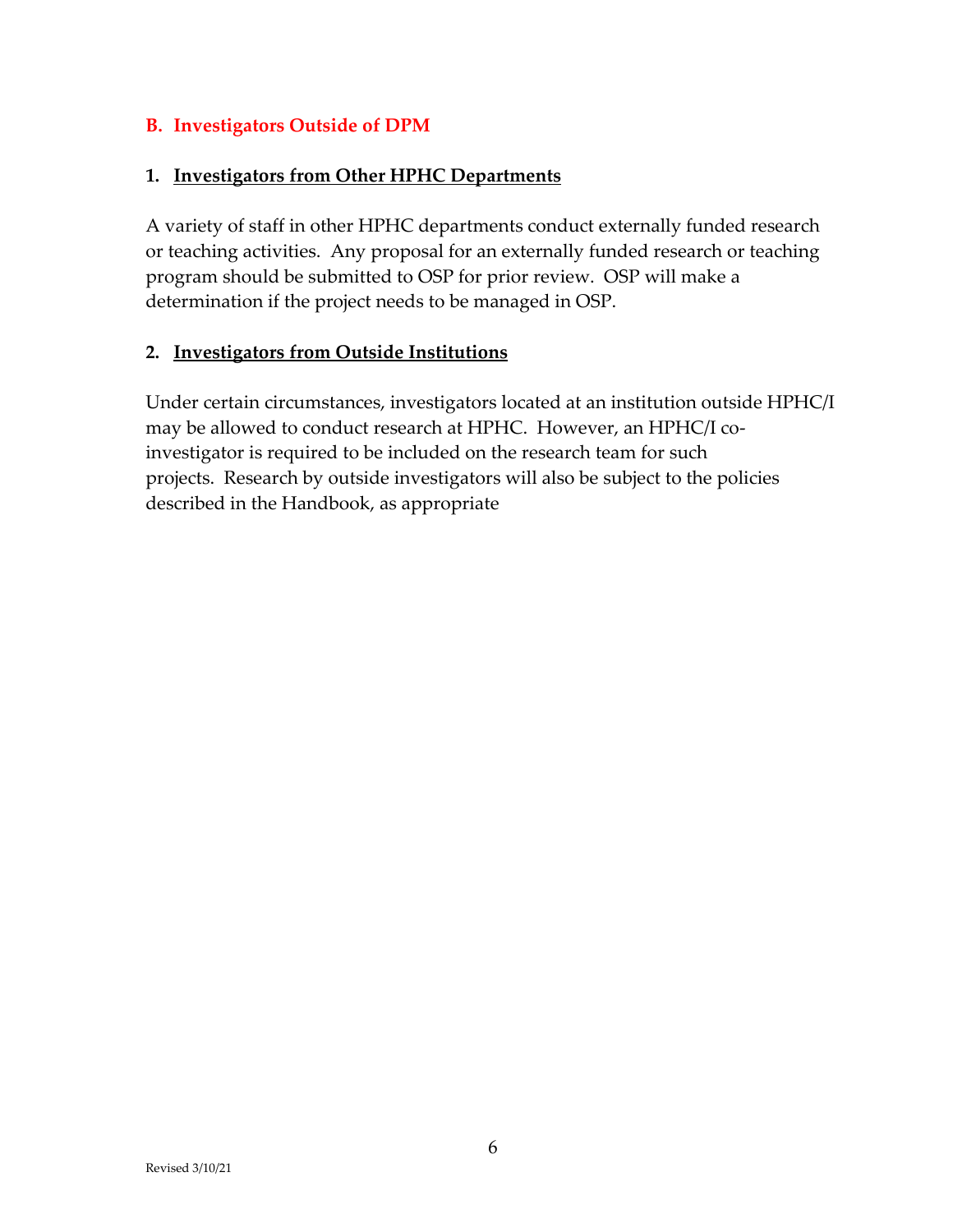## <span id="page-7-0"></span>**II. SPONSORED PROGRAMS ADMINISTRATION**

#### **A. Office of Sponsored Programs**

The OSP works with investigators and staff members involved in sponsored research, teaching, and service programs to ensure the appropriate stewardship of sponsored activities. OSP provides comprehensive services in the pre-award and post-award administration of all sponsored programs. In order to protect the interests of HPHC, OSP plays a key role in ensuring compliance with applicable federal and state regulations and with sponsor requirements.

OSP provides services in the following areas:

#### **1. Sponsored programs management**

- Providing information, guidance, and training to the Harvard Pilgrim research community regarding sponsor guidelines, regulations, and expectations
- Preparing and negotiating Harvard Pilgrim's F&A (indirect cost) rate with the Department of Health and Human Services (DHHS)
- Coordinating financial audits of sponsored research activity, including the federal A-133 audit
- Overseeing and certifying corporate compliance with applicable federal and state regulations
- Developing policies and procedures for research-related issues such as conflicts of interest, scientific misconduct, or intellectual property rights

#### **2. Pre-award administration**

- Providing guidance in the preparation of the administrative sections of a proposal
- Managing internal review processes, including Human Studies review, for all proposed projects
- Endorsing and submitting all applications for external funding
- Negotiating terms and conditions of awards with sponsors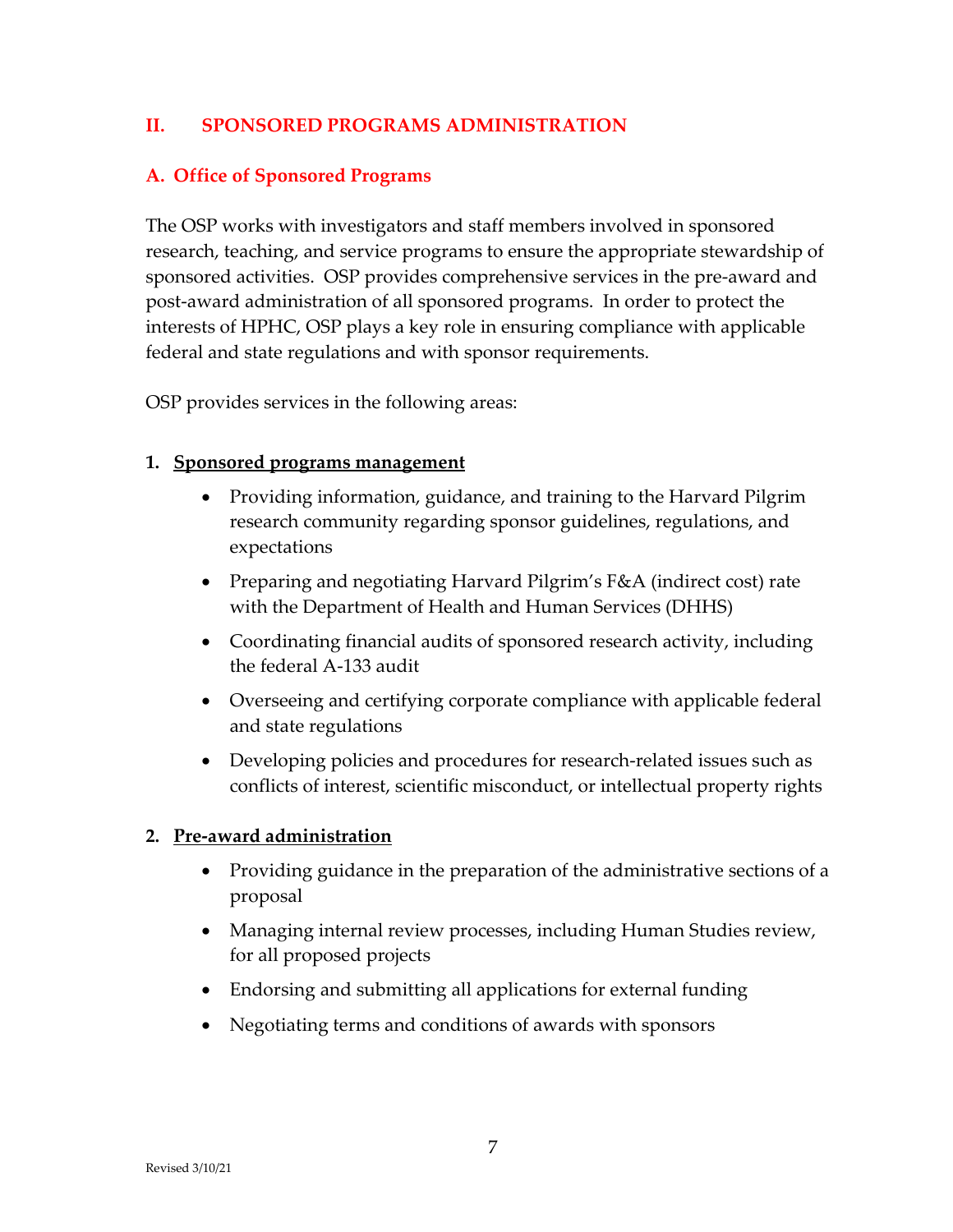#### <span id="page-8-0"></span>**3. Post-award administration**

- Ensuring that appropriate confidentiality and data use agreements are in place with investigators, research collaborators, and other individuals participating in the research activity, as required
- Issuing of sub-awards to collaborating organizations
- Post-award financial administration, including establishing financial accounts, producing financial reports, effort tracking and certification, monitoring expenditures, re-budgeting, and interfacing with sponsors
- Invoicing prime contractors and payment of subcontractors' invoices
- Endorsement and timely submission of financial reports to sponsors
- Supporting investigators in HIPAA compliance as needed

General information for Sponsored Program Applications, including contact and address information, applicable rates and federal/state identification numbers, can be found on the OSP website at: **[hphcinstituteosp.org/grants-management](https://www.hphcinstituteosp.org/grants-management-resources)[resources](https://www.hphcinstituteosp.org/grants-management-resources)**.

- 4. Research Integrity & Compliance
	- The Research Integrity & Compliance team is part of the OSP. It consists of the Research Integrity & Compliance Officer, IRB staff and a Quality Assurance/Quality Improvement Specialist.
	- The Research Integrity & Compliance team provides staffing for the IRB, regulatory oversight over the conduct of research at HPHCI, review of conflict of interest disclosures of researchers, IRB, and the organization and its key leaders, accreditation activities for AAHRPP accreditation, export controls and foreign collaboration reviews.

#### B. **Institutional Review Board IRB**

The Institutional Review Board (IRB) at Harvard Pilgrim Health Care is established in accordance with 45 CFR 46 and is one that performs ethical review of proposed research in order to protect the welfare of human subjects recruited to participate in biomedical or behavioral research. The HPHC IRB assures that all human research activity conducted at Harvard Pilgrim or by DPM investigators affords appropriate protection for the rights, privacy and welfare of research participants as well as for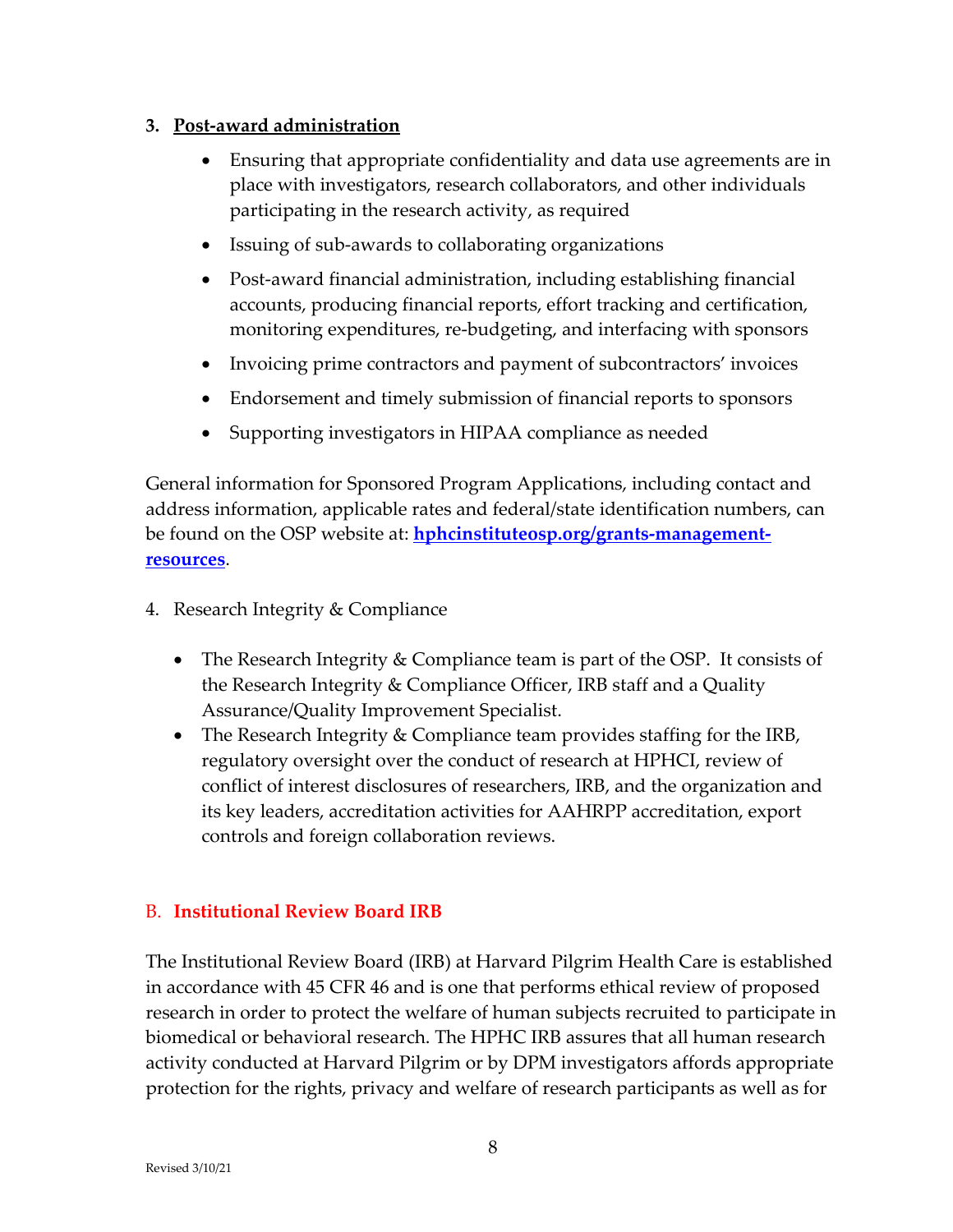the use of any information or biospecimens related to their involvement in a study. The IRB reviews and approves, disapproves or modifies all proposals concerning human research. The foundations for this review process are the Ethical Principals described in the Belmont Report (1979), including respect for persons, beneficence and justice, and their appropriate applications in informed consent, assessment of risks and benefits, and the selection of research subjects. Furthermore, federal rules and regulations, as well as other guidance documents, give direction to the review by the IRB Chair and IRB members in reaching decisions regarding the conduct of any human subject research. The IRB staff assists Investigators with the preparation of study materials, enables ongoing communication with the IRB Chair and other IRB members, and provides appropriate documentation of the decisions of the IRB.

The HPHC IRB also serves as the Privacy Board and reviews all research for compliance with the HIPAA Privacy Rule.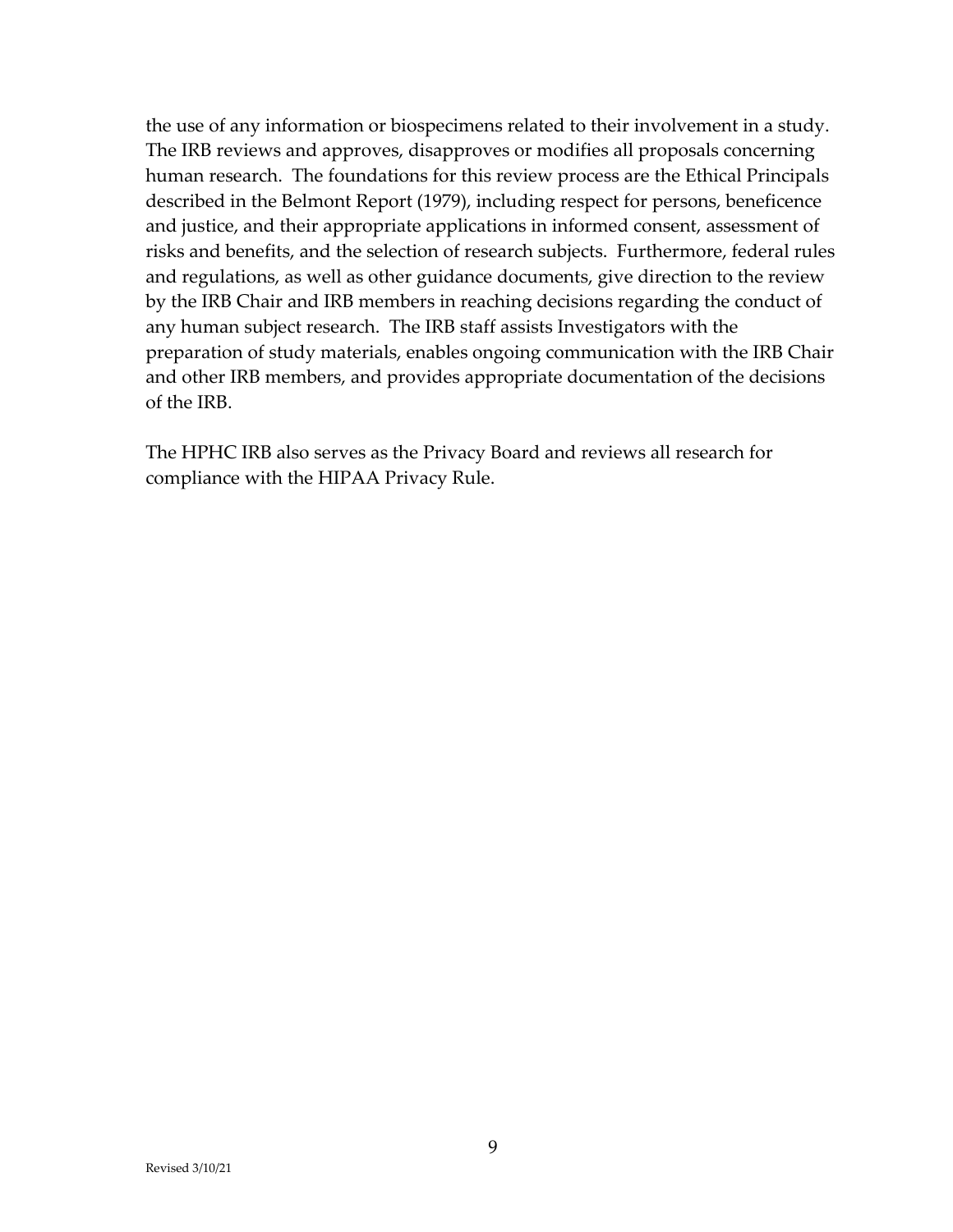## <span id="page-10-0"></span>**III. SPONSORED RESEARCH AND TEACHING ACTIVITIES**

#### **A. Research and Sponsored Research**

Federal regulations (CR §46.102) define research in the following way:

*Research means a systematic investigation, including research development, testing and evaluation, designed to develop or contribute to generalizable knowledge. Activities which meet this definition constitute research for purposes of this policy, whether or not they are conducted or supported under a program which is considered research for other purposes. For example, some demonstration and service programs may include research activities.*

Research activities covered by the policies in this Investigator's Handbook include all activities that would fall under the federal definition, including:

- Activities undertaken primarily to provide a new understanding of diseases, treatments, methods of delivering treatments, enhancing compliance with treatments, or the outcomes of treatments;
- Activities involving clinical care or other forms of direct contact with patients, providers, or other human subjects, except those conducted as part of routine management or operational activities;
- Review of medical records, insurance claims, or other types of existing data collected from or about patients, providers, or other human subjects.

Generally, research includes a systematic investigation, including research development, testing and evaluation, designed to develop or contribute to generalizable knowledge, usually through publication or public presentation of findings. Sponsored research is any research activity that receives funding from an external sponsor.

The following activities are NOT considered sponsored research programs:

- Routine management, operational, or corporate quality improvement initiatives not conducted to produce generalizable knowledge;
- Descriptions of the impact of such initiatives.

Research studies involving Harvard Pilgrim members do not require HPHC cognizance or approval, if ALL the following conditions are met: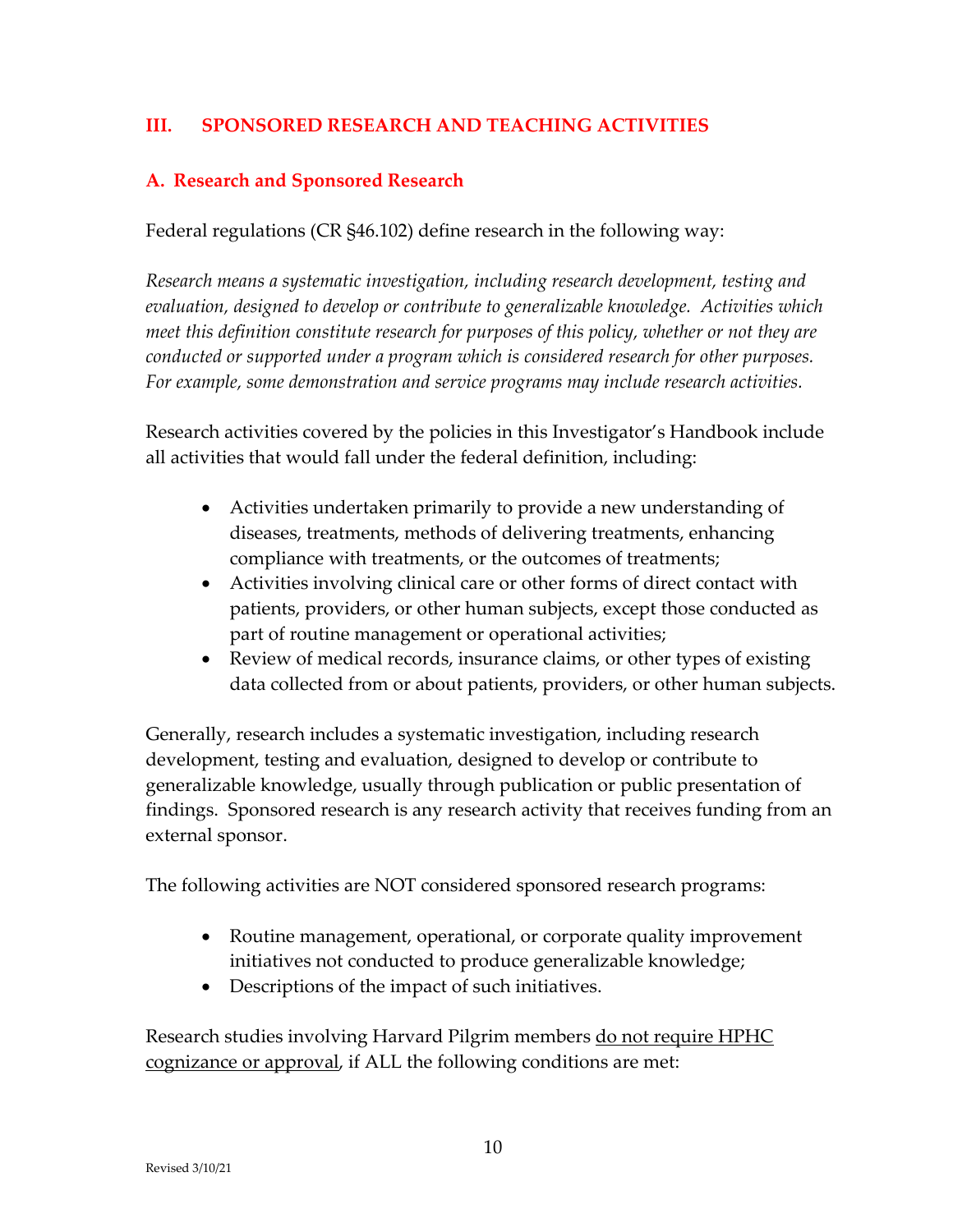- The study was approved by a federally accredited Institutional Review Board;
- The investigator does not represent the study as being approved or endorsed by Harvard Pilgrim Health Care;
- The investigator does not require data from Harvard Pilgrim information systems;
- The study will not induce clinical encounters, tests, or other forms of health care that would be delivered or paid for by Harvard Pilgrim;
- Data collection will not take place on Harvard Pilgrim premises;
- No Harvard Pilgrim employee serves as an investigator for the study, unless that employee is functioning in some capacity other than as a Harvard Pilgrim employee;
- The study will not be represented in publications or otherwise as emanating from Harvard Pilgrim.

An example of such research would be a clinical study involving Harvard Pilgrim members that does not use Harvard Pilgrim data nor induce additional health care utilization.

# **B. Sponsored Teaching Programs**

Sponsored teaching programs include any teaching program for which funding from an external sponsor is received. Teaching activities carried out by HPHCI faculty or HPHC staff members without external sponsorship are not subject to the policies in this Handbook.

# **C. Sponsored Service Programs**

Some service programs conducted by operational staff at Harvard Pilgrim receive support from external sponsors. Examples would include externally funded quality improvement initiatives, tests of innovative systems for patient care or disease management, or initiatives to reduce disparities in access to care or clinical outcomes. Sponsored service programs are subject to the same policies for preaward review as other sponsored research or teaching programs, including human subjects review. Post-award management of sponsored service programs will usually be carried out by the sponsoring HPHC department, subject to all restrictions agreed upon in the pre-award review process.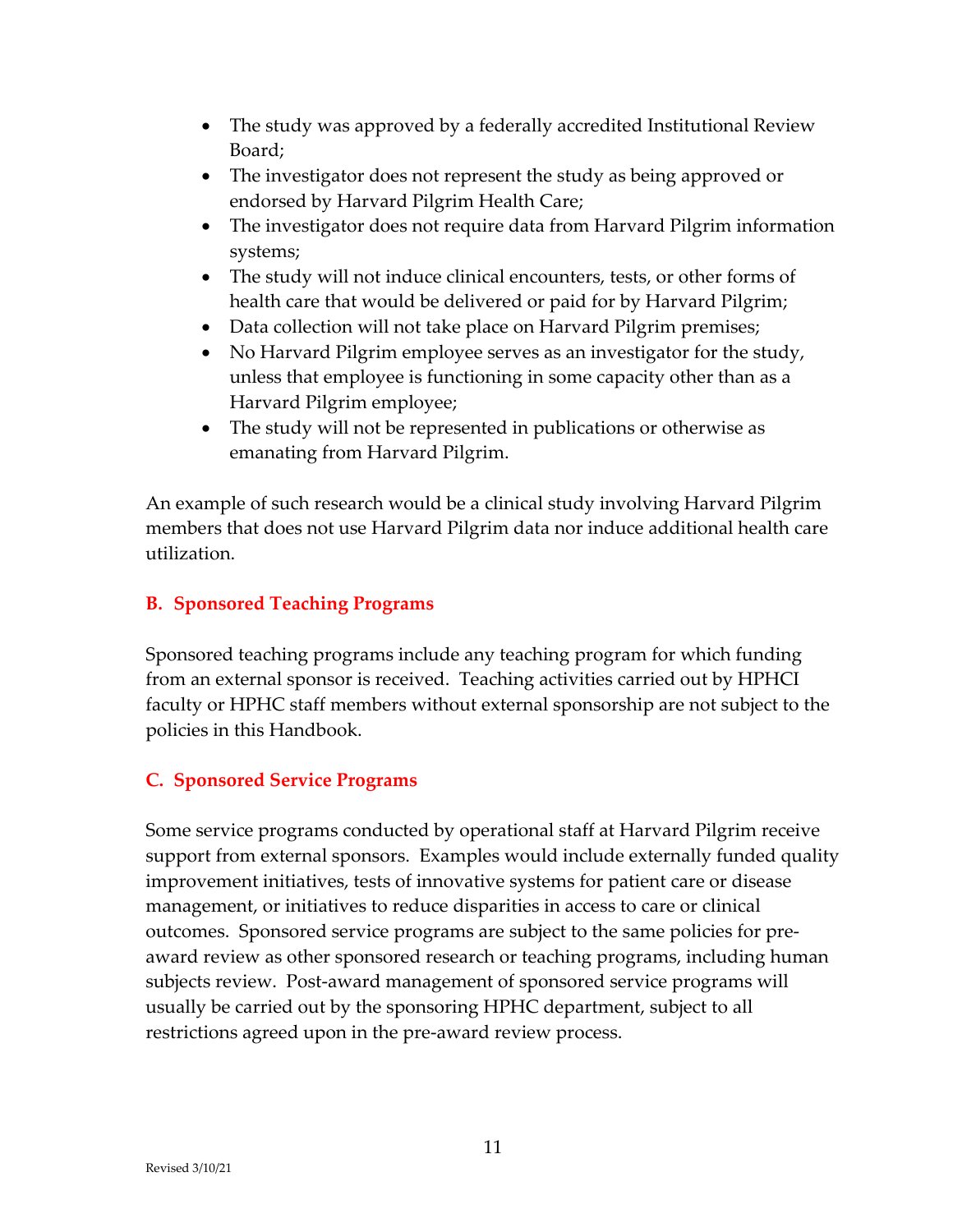## **D. Approval to Conduct Research, Teaching, or Service Programs**

Research programs, with or without external sponsorship, and sponsored teaching and service programs may not begin until the Principal Investigator has received a letter from OSP stating that the program is certified for conduct. Approval to conduct research, sponsored teaching, or sponsored service programs will normally be granted by OSP after all administrative and human subjects reviews have been completed successfully at Harvard Pilgrim and all other institutions involved in the program.

Sponsored programs cannot be initiated until OSP has received a notice of award or issuance of a contract from the sponsor. When no external funds have been requested, or where an existing source of funds is to be used to support the proposed activities, the Principal Investigator may request approval from OSP to initiate the program once the administrative and human studies reviews have been completed. In such cases, the project start- and end-dates will be agreed upon between the PI and OSP at the time that the approval is granted.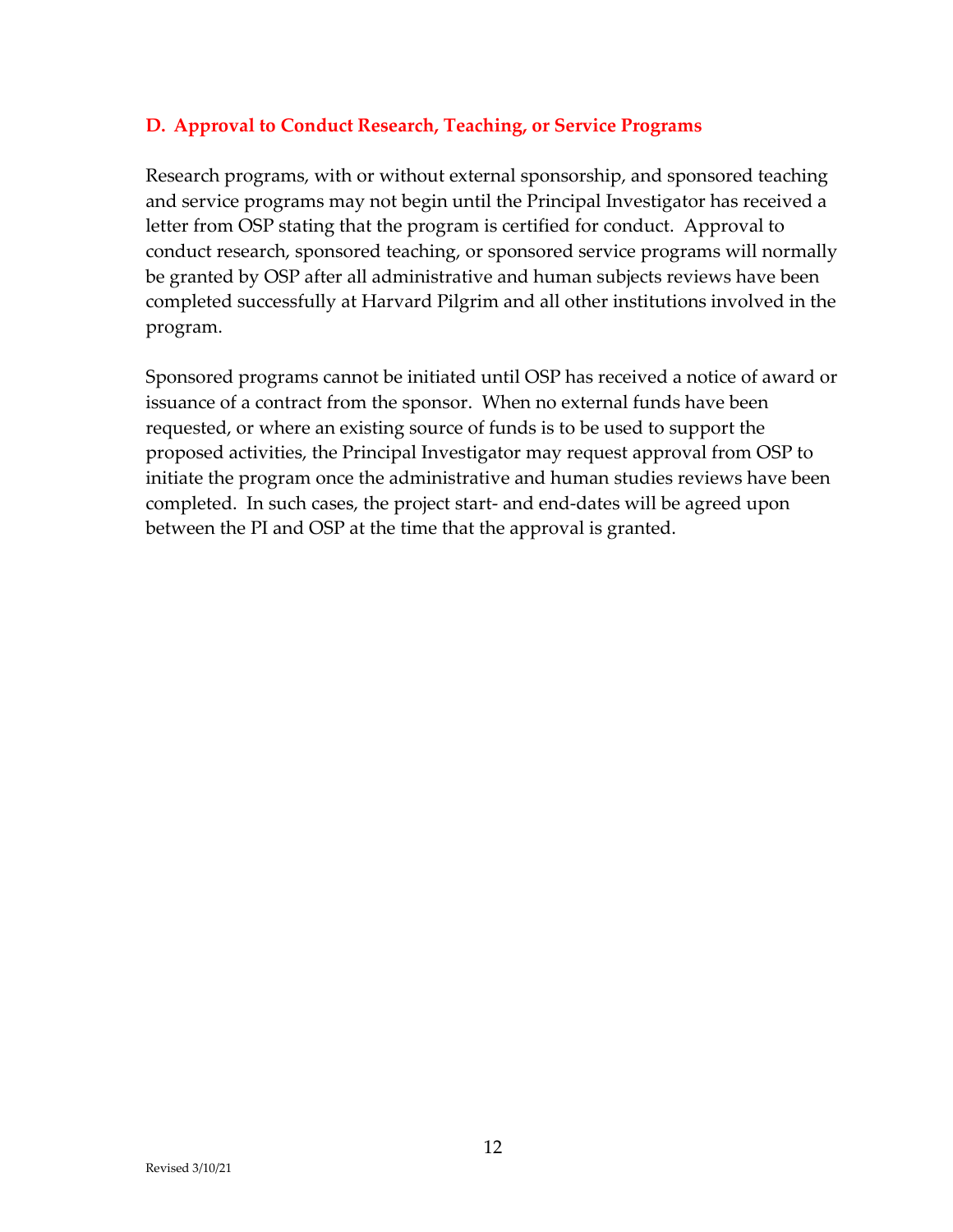#### <span id="page-13-0"></span>**IV. PRINCIPAL INVESTIGATOR ROLES AND RESPONSIBILITIES**

This section outlines the qualifications, roles, and responsibilities of a Principal Investigator (PI) leading a sponsored program at HPHC. This section also provides information on administrative responsibilities and training requirements for investigators and summarizes key policies that affect the conduct of research.

HPHC uses the definition of a Principal Investigator found in the National Institutes of Health (NIH) Grants Policy Statement of December 2019.

*An individual designated by the grantee to direct the project or activity supported by the grant. He or she is responsible and accountable to the grantee and NIH for the proper conduct of the project or activity.* 

## **A. Who Can Serve as a Harvard Pilgrim Principal Investigator?**

Every sponsored program at Harvard Pilgrim must have a local Principal Investigator who is an employee of the Harvard Pilgrim Institute or a professional staff member of a Harvard Pilgrim department or the Harvard Pilgrim Foundation. An HPHCI PI must hold an HMS appointment at the rank of Instructor, or above. HPHCI staff with the role of Research Scientist may seek independent funding to lead projects or collaborate on external research projects for up to 10% of his/her effort; additional independent funding subject to approval of supervisor and Group Director. Qualifications of HPHC professional staff to serve as PI are subject to review by the Director of Research and the Director of OSP. Exceptions to allow other investigators in additional to those listed to lead a sponsored program at Harvard Pilgrim may be made on a case by case basis by the DPM Chair, Director of Research, and Director of OSP.

Covered activities include: (1) all sponsored or non-sponsored research programs conducted by investigators affiliated with HPHC, involving contact with HPHC members, providers, or staff, or using data derived from HPHC information systems; (2) all sponsored teaching programs conducted by faculty affiliated with HPHCI; and (3) all sponsored service programs.

Investigators not affiliated with HPHC or HPHCI must collaborate with an HPHC or HPHCI investigator in order to work with Harvard Pilgrim members, records or staff. The HPHC/HPHCI collaborator will be listed as the internal PI on the Harvard Pilgrim Sponsored Program Application. The internal PI must have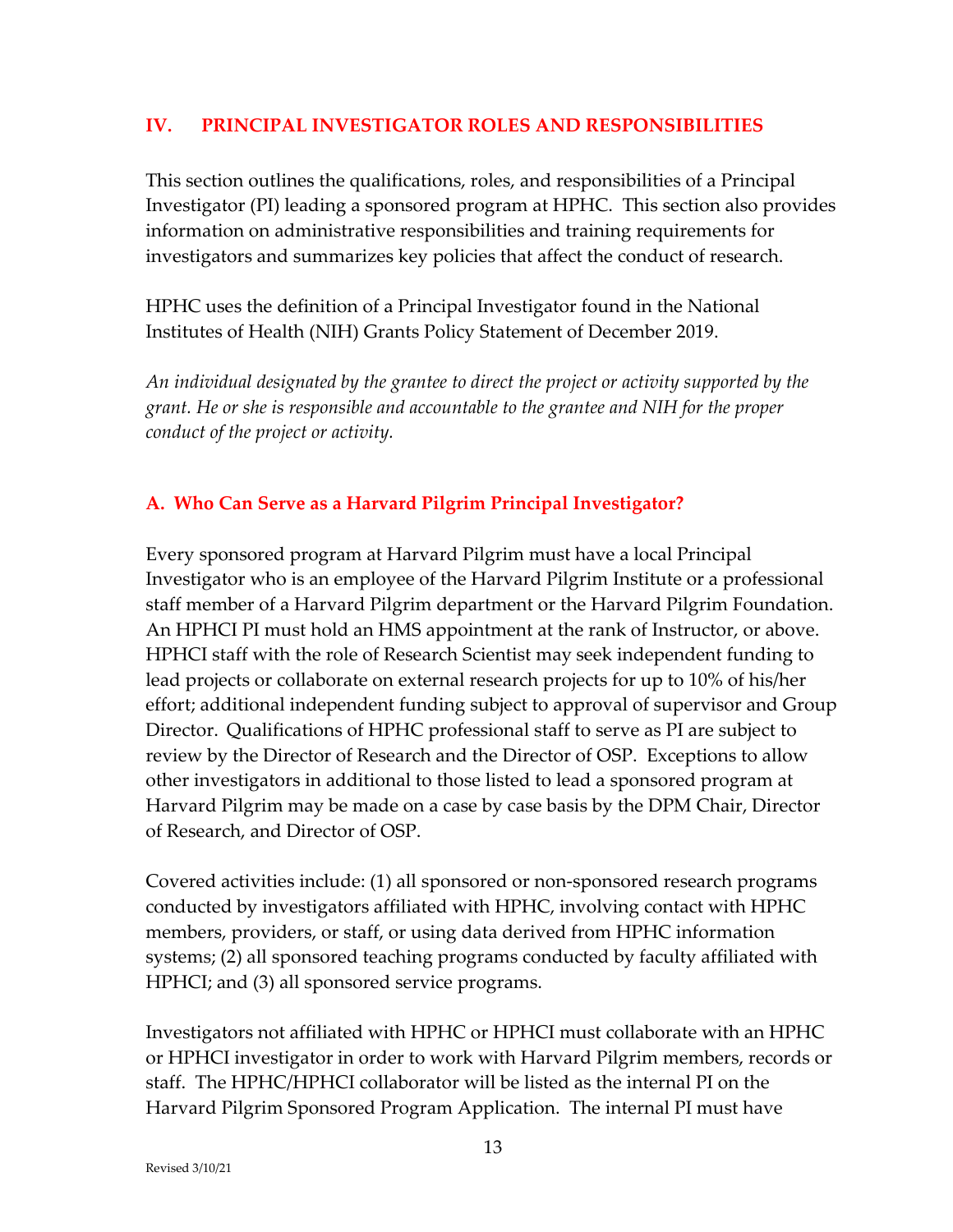substantive involvement in the conduct of the sponsored program and be responsible for all duties of a PI within Harvard Pilgrim.

## **B. Principal Investigator Responsibilities**

The PI's responsibilities include:

- Being aware of and adhering to HPHC's sponsored programs and other related policies, as described in the Investigator's Handbook and other referenced policy documents;
- Representing the study within HPHC and serving as the principal programmatic contact for the study with external individuals and organizations;
- Obtaining all required internal and external approvals;
- Ensuring that a study is conducted as stated in the approved protocol and requesting approval from OSP for any changes to the protocol in advance of their implementation;
- Assuring that all personnel involved in the sponsored program adhere to all relevant Harvard Pilgrim policies, including those related to confidentiality, scientific integrity, conflict of interest, use of human subjects, and HIPAA privacy rule compliance;
- Assuring that all personnel involved in a sponsored program who have clinical contact with patients have appropriate licensure and malpractice insurance;
- Assuring that all data are used only for the purposes described in the approved protocol, except as granted in advance by written approval from OSP;
- Reporting any breaches of Harvard Pilgrim's confidentiality policy, HIPAA privacy policies, or any other applicable federal or state policies to OSP and/or to Harvard Pilgrim's Privacy Officer.

Principal Investigators must have expertise commensurate with the proposed sponsored activity. For research protocols, this determination is made the Director of Research. If necessary, a recommendation will be made through the DPM Chair to the HPHC Medical Director, who has final authority to decide whether an individual can serve as a Principal Investigator. For teaching programs led by DPM faculty, this determination is made by the DPM Chair; for sponsored service programs led by HPHC staff, the determination is made by the Director in the individual's department, the HPHC Medical Director, or the Executive Director of the HPHC Foundation, as appropriate.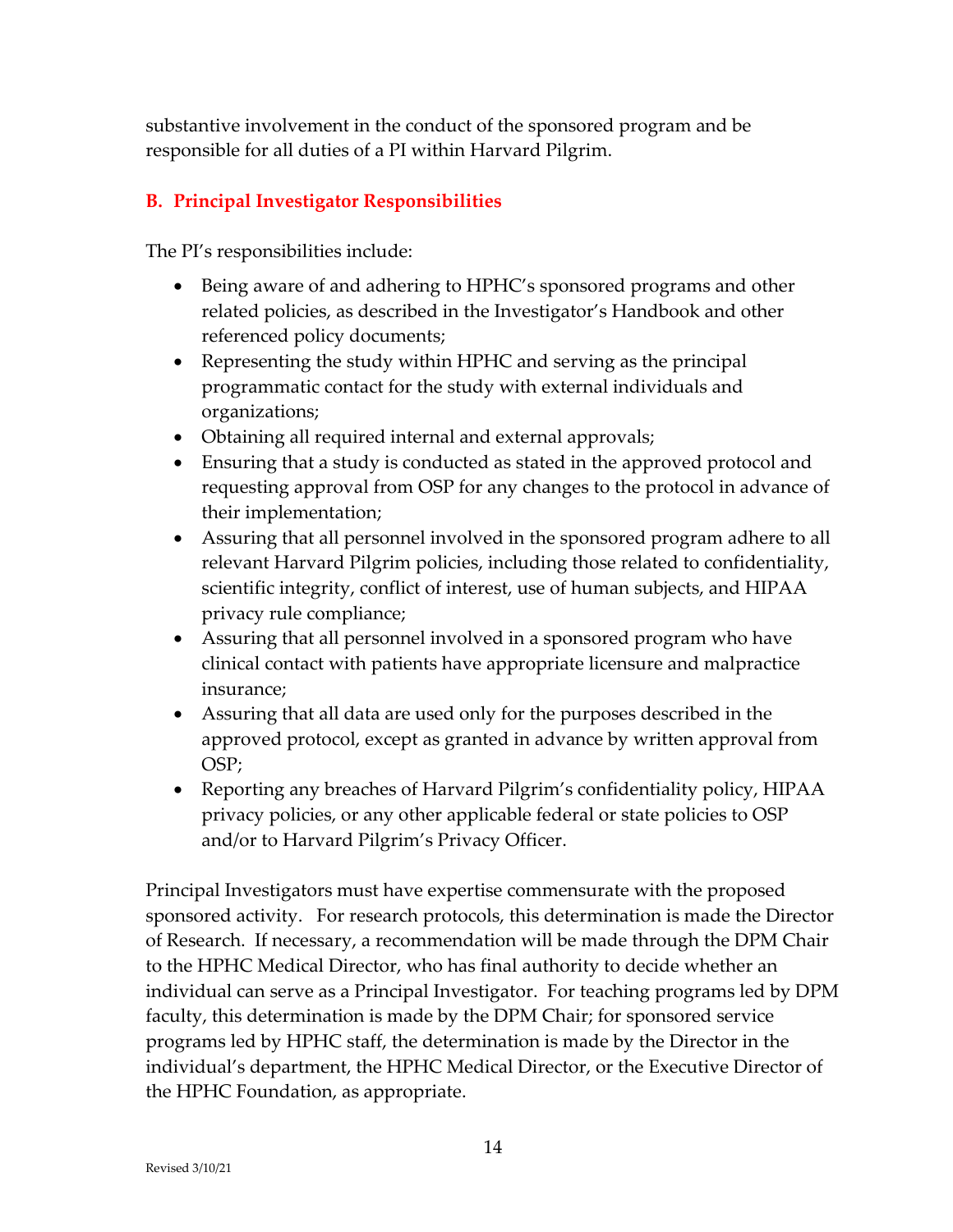# **C. Administrative Responsibilities of Principal Investigators**

A Principal Investigator who wishes to lead a sponsored program at Harvard Pilgrim has specific responsibilities with respect to proposal preparation and review and post-award program administration.

A PI is responsible for the following preparation and pre-award administrative activities:

- Identifying funding opportunities with government, foundation, or industrial sponsors consistent with HPHC's mission;
- Informing the assigned Grants Manager in OSP of the plan to submit a proposal at least three weeks in advance of the sponsor's due date;
- Working with OSP on the application process, including obtaining application materials and proposal preparation guidelines from the sponsor;
- Completing the study design and research plan consistent with HPHC policies;
- Preparation of the administrative sections of the proposal and development of the proposed budget, in accordance with HPHC and sponsor policies;
- Preparation of all additional application documents such as biographical sketches, other support pages, resources, documentation of education on the protection of human research participants, and consent forms;
- Completion of the HPHC Sponsored Programs Application (SPA): **[hphcinstituteosp.org/spa-form](https://www.hphcinstituteosp.org/spa-form)**. Obtaining, in a timely manner, the necessary reviews and approvals for all matters related to compliance or conflict of interest.

Please see Sponsored Programs Administration, Pre-Award Administration in Section II of this Handbook for further information.

A PI is responsible for the following post-award administrative activities:

• Assigning a project manager who will review financial data as the sponsored program is implemented, manage initial and continuing reviews of the sponsored program with the Harvard Pilgrim IRB, and inform the PI in a timely way about requirements for deadlines and deliverables;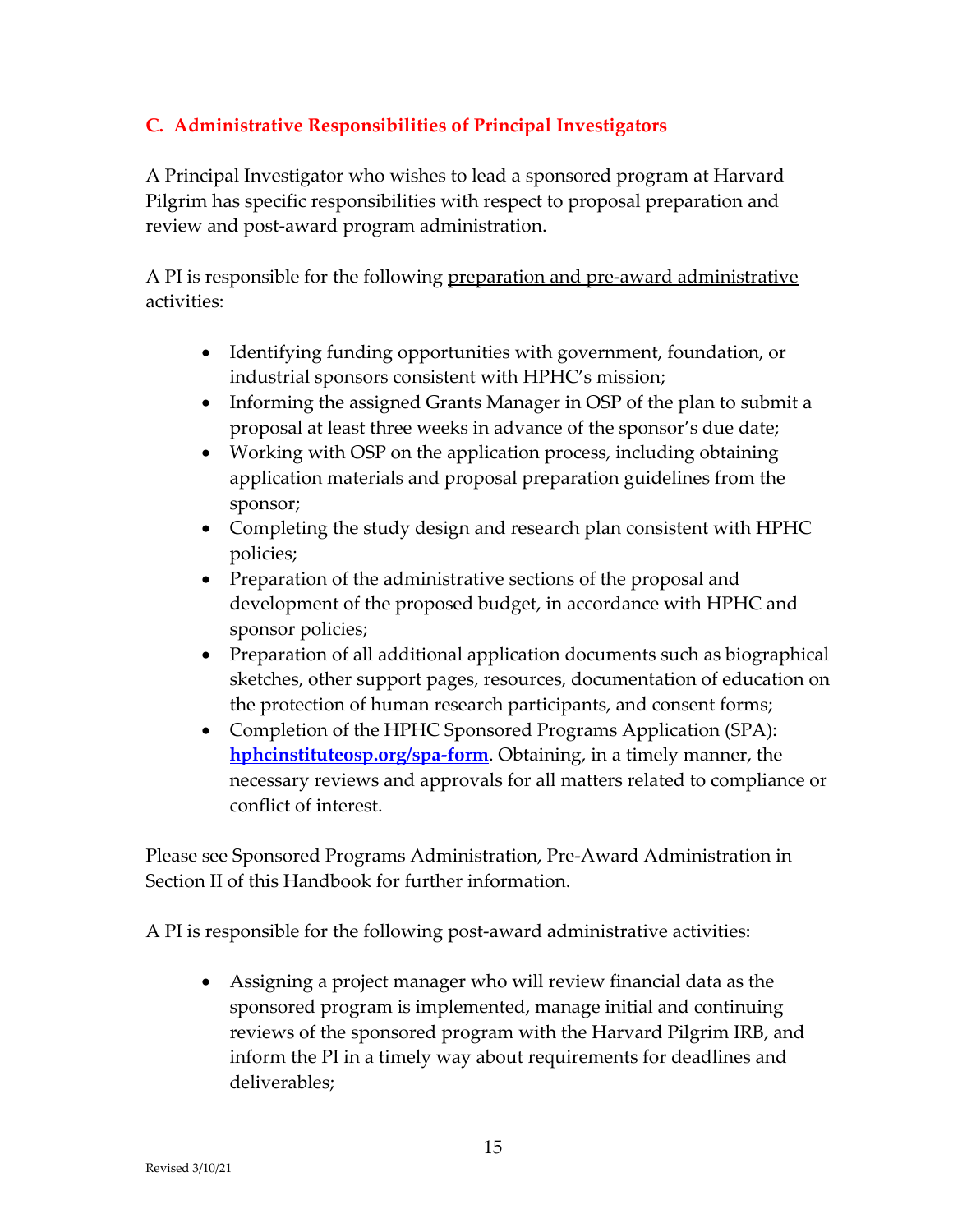- Consulting in a timely way with the assigned OSP Grants Manager about sponsored program financial administration matters, including continuation applications for funding and submission of all financial reports to the sponsor;
- Stewardship of sponsored program funds in accordance with the approved budget and in accordance with HPHC and sponsor policies;
- Consulting with the assigned OSP Grants Manager with respect to rebudgeting of award funds and obtaining prior written approval from the sponsor, as necessary;
- Cognizance of guidelines regarding actions requiring prior written approval from the sponsor;
- Timely and well-documented cost transfers;
- Timely and accurate time and effort reporting and certification.

Please also see **[Sponsored Program Administration, Post-Award Administration,](#page-8-0)  [in Section II](#page-8-0)** of this Handbook for further information.

## **D. Required Training for Investigators**

All HPHC/I employees, including the Institutional Official (IO), faculty, staff, fellows, contingent workers, students, and volunteers are required to complete specific training programs according to their assigned Learner Group. OSP Learner Groups are outlined in the **[OSP Training Matrix](https://cc23704c-00b8-4246-85d8-99a29b853714.filesusr.com/ugd/db4ed6_8a11916fa83e44a4b08a4170802a5592.pdf)**. Training categories include but are not limited to onboarding orientation/s, grants management, IRB activities, and research compliance. Training may be provided on-line, in-person, annually, or span multiple years. Training requirements are subject to change to comply with federal, state, or institutional policies.

#### **E. HPHCI Research Fellows**

Fellows affiliated with HPHCI may participate in research or teaching projects and submit for Individual NRSA's. However, Fellows must have their mentors or other appropriate faculty members act as the internal Principal Investigator for their research projects; these individuals will be responsible for the conduct of the research at HPHC. Fellows have the same research responsibilities as other faculty investigators and they must complete all training required for investigators except time and effort reporting. A Fellow, with the support of their mentor, may submit requests to the HPHCI Executive Committee to apply for K awards.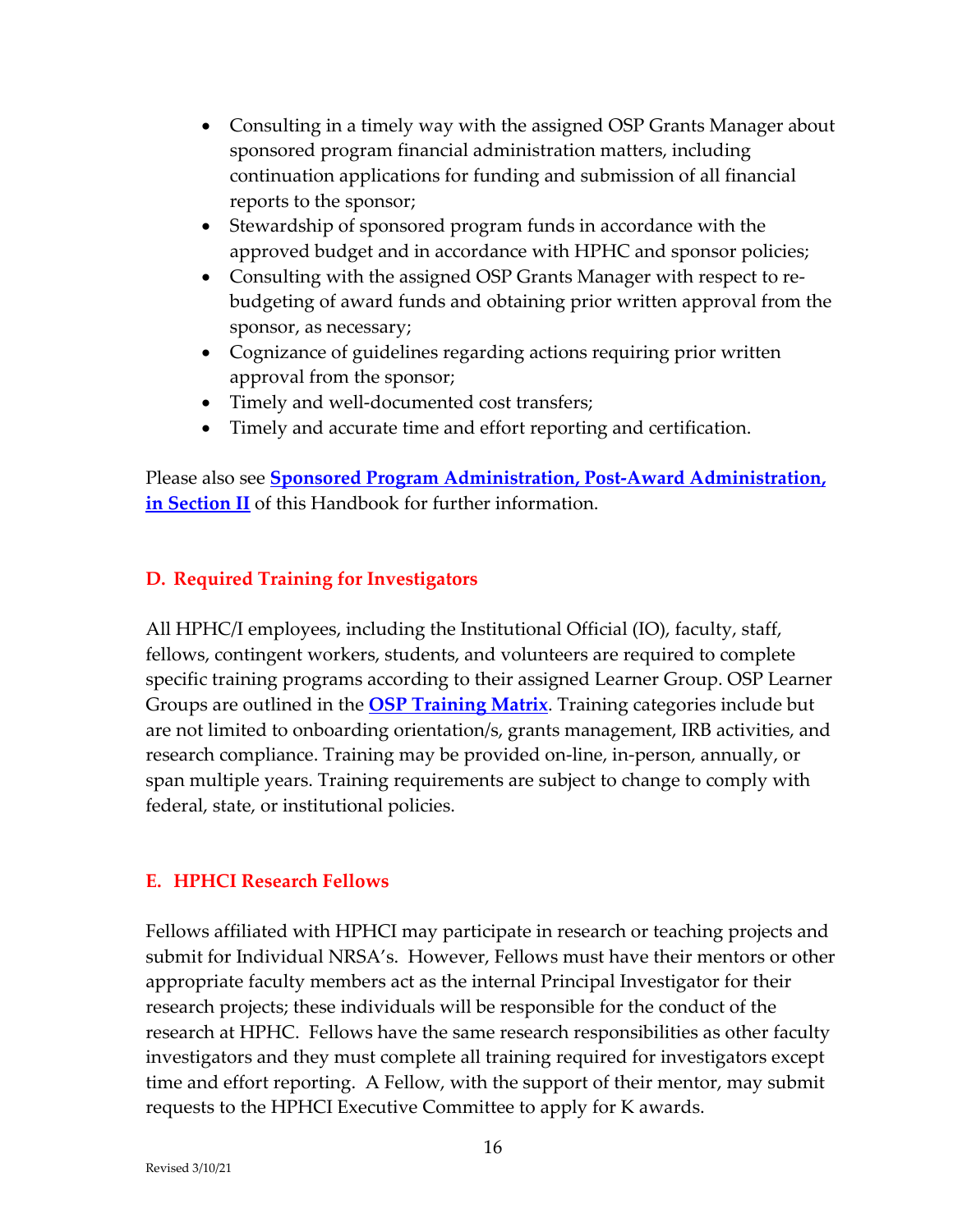#### **F. Student Research Projects**

Harvard Pilgrim Health Care supports student research projects and understands their value to an educational program. The following conditions are applied to student research activities:

- A student must obtain an HPHCI faculty mentor to serve as the HPHC Principal Investigator. A student may be listed on an application as the overall PI of the project or as co-investigator. If needed, the Director of Research will help to determine an appropriate mentor. The mentor will serve as the guarantor of the scientific value of the student project.
- The student research project must be demonstrated to have no financial burden to HPHC, or if resources are required, the proposal must indicate the source of these funds.
- The student must complete the HPHC CITI, HIPAA, and Research Misconduct training prior to commencing the project.

If these conditions are met, the student may submit a reduced Sponsored Programs Application (SPA) that includes the following elements: face page, executive summary, study protocol, instruments, and the relevant sections of the SPA describing contact with human subjects.

A student proposal will undergo a review process consisting of the following components:

- The faculty mentor will provide the scientific and statistical review.
- The IRB Coordinator will determine if the student project can qualify for a human studies exemption, typically if there is no patient contact or access to records with PHI. If the project is not exempt, the proposal will be submitted to the IRB for review. In its review, the IRB will consider time and cost issues facing student projects.
- The HPHC senior management will review student research proposals as part of the normal review process.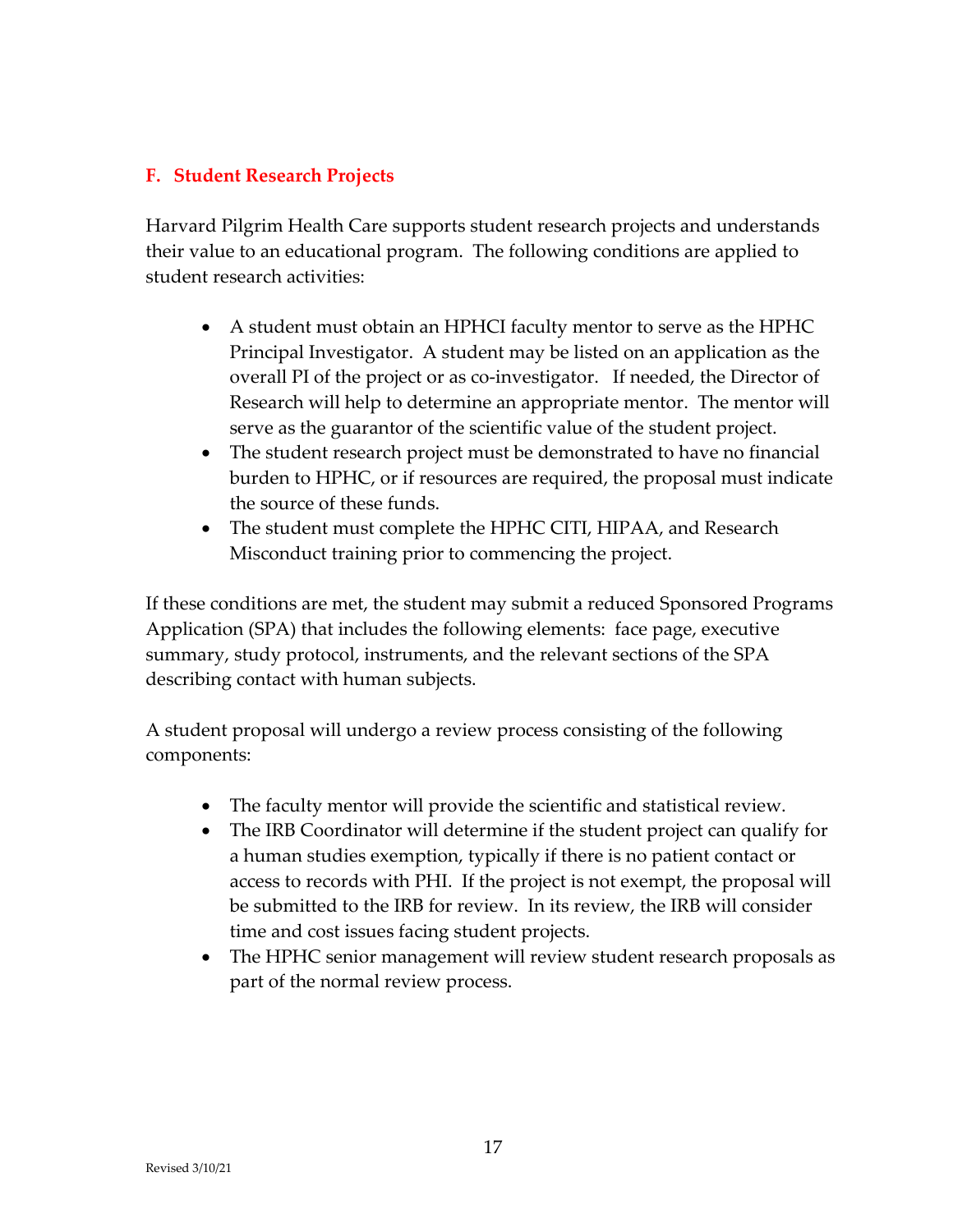#### <span id="page-18-0"></span>**V. PRE-AWARD REVIEW AND POST AWARD ADMINISTRATION**

#### **A. Pre-award Proposal Review**

Harvard Pilgrim requires full review of all proposals to conduct research, sponsored teaching, or sponsored service programs at HPHC or involving HPHC members or member data. Investigators wishing to conduct research, sponsored teaching, or sponsored service programs at Harvard Pilgrim should contact OSP to discuss potential proposals as early as possible in the development process.

The PI is responsible for obtaining a current copy of the Sponsored Programs Application (SPA) and for obtaining the approval HPHCI Executive Director before submitting the SPA to the appropriate OSP Grants Manager. The OSP Grants Manager will help PIs to identify key individuals who may need to be involved in proposal review. In order to ensure that approvals are in place prior to proposal submission date, the PI PIs should initiate discussions with key HPHC/HPHCI/Atrius administrators at the beginning of the pre-award process

The SPA may be downloaded from the OSP website at: **[hphcinstituteosp.org/spa-form](https://www.hphcinstituteosp.org/spa-form)**

The time required to review and approve a proposal to conduct research or sponsored teaching depends on the complexity of the proposal and the relationships to human subjects' protection. OSP first obtains input from HPHCI/HPHC management if the proposal involves patients or record systems of Harvard Vanguard Medical Associates (HVMA) and/or Atrius, the proposal will also be reviewed by the Atrius Health Department of Research and Clinical Program Evaluation's Medical Director. The Atrius Health Department of Research and Clinical Program Evaluation requires a minimum of five business days to review any submission prior to sign off. This material must be submitted to the OSP Grants Manager at least three weeks prior to a planned submission to an external sponsor. Request for Applications (RFA) or Request for Proposals (RFP) format instructions and/or sponsor guidelines should also be provided to OSP at this time.

The following table details the components of the review process for proposed sponsored research programs at Harvard Pilgrim as well as the areas of responsibility for obtaining necessary approvals.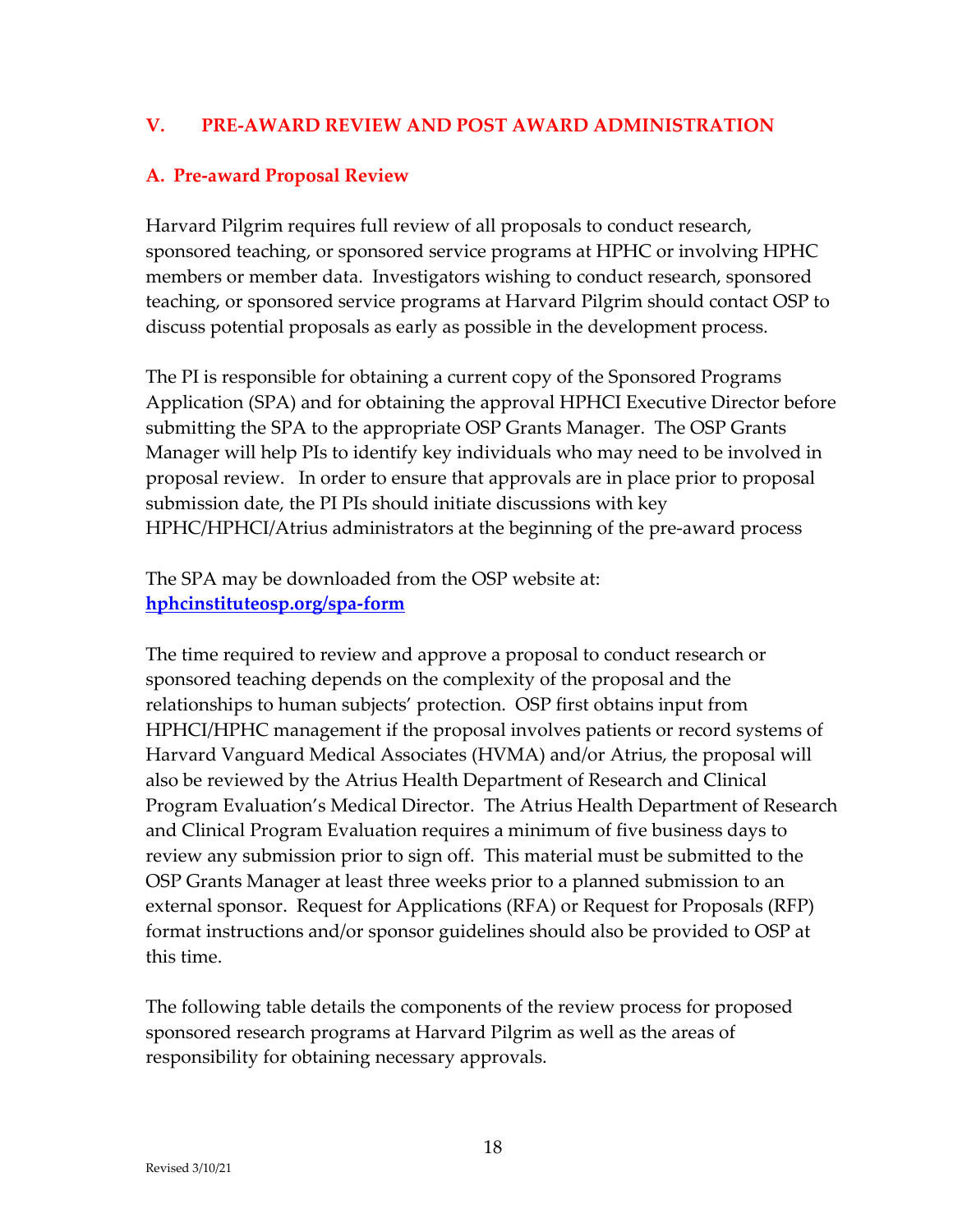| <b>Approval Component</b>    | <b>Purpose</b>                    | <b>Responsibility for Approval</b>     |
|------------------------------|-----------------------------------|----------------------------------------|
| <b>Consistency with HPHC</b> | Assesses relevance to HPHC        | HPHCI and HPHC senior                  |
| mission & policies           | mission, impact on HPHCI or       | management                             |
| All proposals                | HPHC, and relationship to         |                                        |
|                              | existing or planned activities.   |                                        |
| Scientific merit             | Determination that research can   | Initial screen by HPHCI                |
| All research proposals       | yield valid information and will  | <b>Executive Director and Director</b> |
|                              | not conflict with existing        | of Research, and HPHC                  |
|                              | activities.                       | department director, if indicated.     |
|                              |                                   | Independent peer review by             |
|                              |                                   | recognized process, or by              |
|                              |                                   | reviewer approved by the HPHCI         |
|                              |                                   | Director of Research, OSP will         |
|                              |                                   | manage process, as necessary           |
| Impact on administrative     | Determines whether proposed       | Manager with responsibility for        |
| departments                  | activity can be accommodated      | affected departments. PI is            |
| If program involves an       | by staff and facilities. Assures  | responsible for obtaining sign-off.    |
| HPHC, HVMA or Atrius         | that sponsored program will       |                                        |
| clinical or administrative   | provide resources to offset costs |                                        |
| department                   | in these areas.                   |                                        |
|                              |                                   |                                        |
| Pharmacy review              | Assesses programmatic             | HPHC Director of Pharmacy or           |
| If research program involves | relevance and operational         | P&T Committee. PI is responsible       |
| pharmacy or drug             | impact of studies involving       | for obtaining sign-off.                |
| administration               | drugs.                            |                                        |
| Data and computing needs     | Determines need and budget        | HPHCI Manager of                       |
| If research program requires | for data and/or programming       | Administrative Services. PI is         |
| HPHC data or computing       | support                           | responsible for obtaining sign-off.    |
| services                     |                                   |                                        |
| HPHC/I member/employee       |                                   | <b>HPHC VET</b>                        |
| data from an HPHC            |                                   |                                        |
| department                   |                                   |                                        |
| <b>Human Subjects</b>        | Assesses protection of human      | OSP and IRB staff provide              |
| Programs that involve access | subjects from risks and the PI's  | preliminary review. IRB provides       |
| to human subjects or,        | plan to protect confidentiality   | full review according to federal       |
| medical records, or other    | and privacy of all information    | regulations. IRB staff will contact    |
| protected data               | about human subjects.             | PI with concerns and/or                |
|                              |                                   | modifications                          |
|                              |                                   |                                        |
| <b>OSP Review</b>            | Review all aspects of the         | OSP staff. OSP will contact PI         |
| All proposals                | proposal, and approve or          | with issues or concerns                |
|                              | negotiate terms and conditions    |                                        |
|                              | of sponsored awards               |                                        |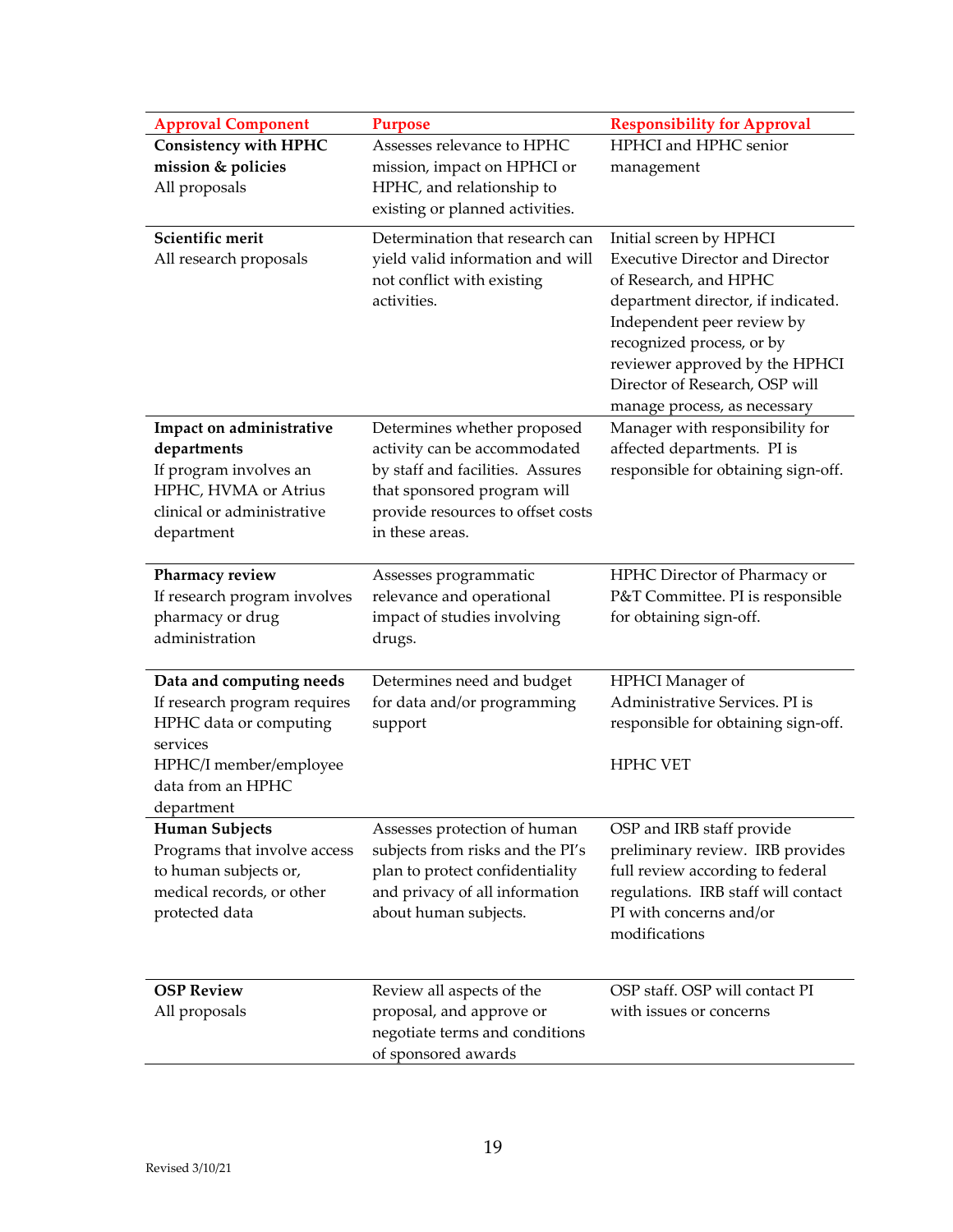#### **B. Post-award Administration**

All sponsored research is awarded to HPHC and OSP has post-award administrative oversight for all sponsored research and teaching programs, including all aspects of financial administration. Investigators are encouraged to consult with OSP, in advance, concerning sponsored program financial administration issues, continuation applications for funding, and the submission of all financial and technical reports to the sponsor. The post-award stewardship of federal funds is of great importance to HPHC as a grantee organization. If inappropriate financial transactions are identified during an audit, federal auditors may impose large financial penalties on the grantee organization.

This section describes the following areas of post-award financial administration:

- 1. Direct Costs
- 2. Cost Sharing
- 3. F&A (Indirect) Costs
- 4. Changes Requiring Sponsor Approval
- 5. Cost Transfers
- 6. Advance Account Requests
- 7. Invoice Preparation and Monitoring of Contractual Agreements
- 8. Time and Effort Reporting and Certification
- 9. Project Close Out

#### **1. Direct Costs**

A sponsored program budget is composed of separate line items for direct and F&A (indirect) costs, which are identified in the proposal budget. When the activity is funded, these costs are formalized into a discrete sponsored program account by OSP. For an expense to be considered an allowable cost against a sponsored program activity, it must meet certain standards, as described below.

All <u>direct costs</u> for a sponsored program, including, but not limited to, personnel, administrative costs, data processing, statistical analysis, and other direct services must be allocated and allocable to an external funding source or some other identified source of funding. Policies with respect to budgets and expenditures are governed by federal, HPHC, and sponsor policies. Allowable cost principles for non-profit institutions such as HPHC are governed by [ecfr.gov/cgi-bin/text-idx?tpl=/ecfrbrowse/Title02/2cfr200\\_main\\_02.tpl.](https://www.ecfr.gov/cgi-bin/text-idx?tpl=/ecfrbrowse/Title02/2cfr200_main_02.tpl)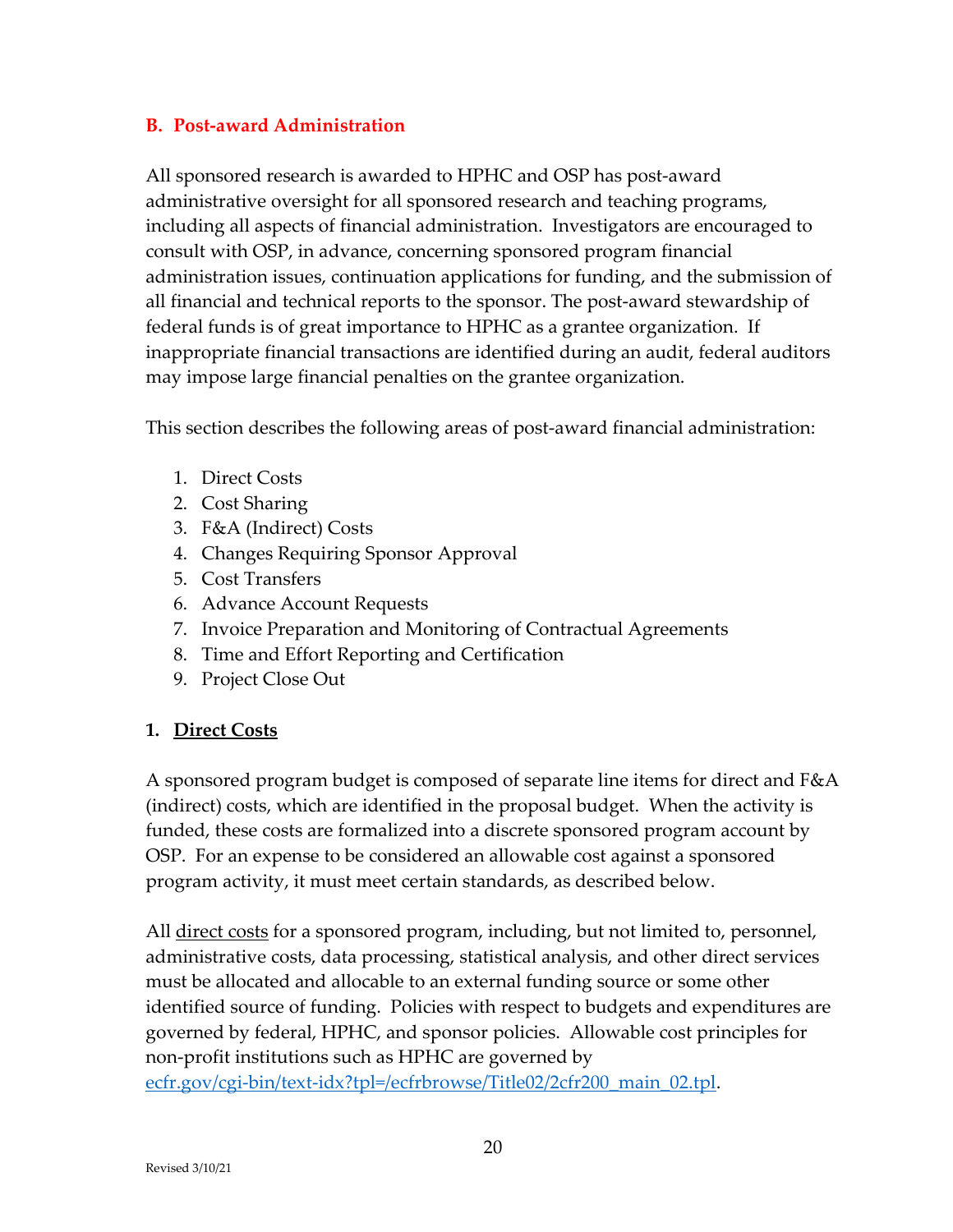For an expense to be considered an allowable direct cost against a sponsored program activity, it must be:

- Reasonable for the conduct of the project
- Consistent with policies and procedures that apply to other non-grant funded activities of the institution
- Adequately documented in accordance with generally accepted accounting principles
- Allocable to the project
- Consistent with all other federal, HPHC, and sponsor policies

OSP will assist investigators in determining the reasonableness of direct cost budget items and expenditures. If costs charged to a sponsored program are later deemed to be not allowed or allocable to the sponsored program, that cost must be transferred to non-sponsored account.

#### **2. Cost Sharing**

Faculty applying for Ks or other awards that cap salary support at a level below the faculty member's actual salary should, at the time the application is submitted, work with their mentors to identify funding sources to cover the associated salary gaps. Potential sources can include non-federal research grants, and discretionary funds. Departmental funds might also be available on a case-by-case basis with the Chair's approval. Each application's SPA package should include the form *Section IV Cost Sharing* describing the plan to cover salary gaps over the life of the grant.

#### **3. F&A (Indirect) Costs**

It is the policy of Harvard Pilgrim Health Care to charge Facilities and Administrative costs (also known as F&A, indirect costs, or overhead) on all sponsored programs. The F&A rate is negotiated with the Department of Health and Human Services (DHHS), Division of Cost Allocation, New York Office. Information on current F&A rates is available on the HPHC website: **[hphcinstituteosp.org/grants-management-resources](https://www.hphcinstituteosp.org/grants-management-resources)**

HPHC has negotiated two F&A rates with DHHS. The <u>on-site rate</u> is applied to all sponsored programs for which the activities are to be conducted at HPHCI/HPHC. The off-site rate can be applied to some HPHC research programs for which the work is primarily based outside of HPHC. When it is uncertain which rate should be applied, the Director of OSP will make the final determination.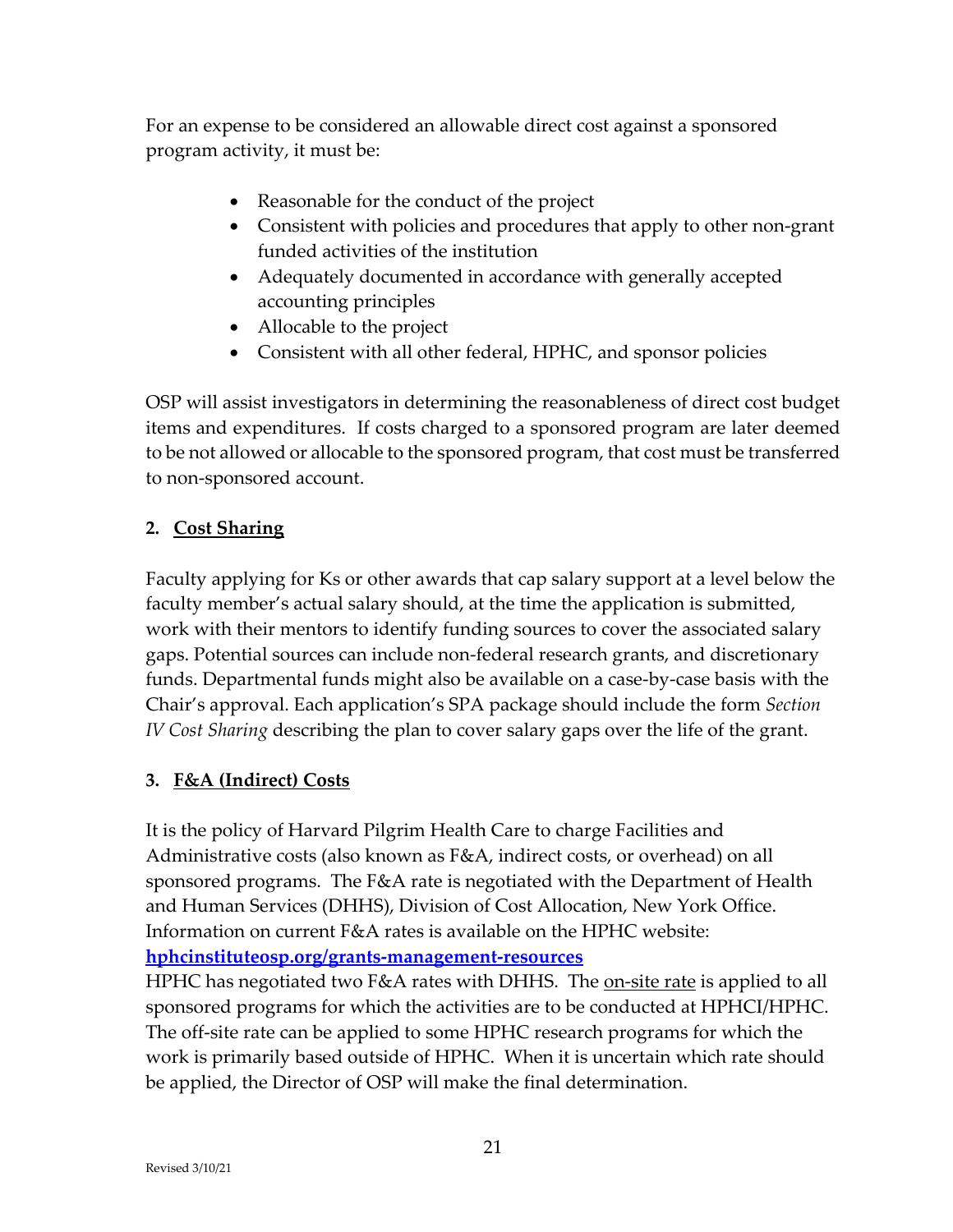As of the 2008 rate agreement, F&A will be charged on the first \$25,000 of each subcontract for awards which carry the full F&A rate.

All proposals for industry-sponsored programs must be budgeted using the full onsite F&A rate, except under the following condition. An industry contract may use a lower F&A rate if the budget also includes earmarked direct costs for items typically covered under F&A such that the total of earmarked direct costs plus F&A recovery at the lower rate is equivalent to the amount that would have been recovered if the full F&A rate had been used. Earmarked direct costs can include charges for items such as: space, utilities or personnel whose salary is entirely paid by an HPHC or HPHCI department. This arrangement must be approved in advance by the Director of OSP.

Some foundations, international organizations, and other non-profit sponsors have institutional policies that limit the F&A costs they will pay to less than the full HPHC F&A rate. If these institutional policies are written and clearly documented, proposals from these sponsors can be budgeted using these lower rates if approved in advance by the HPHC Director of Research or the Director of OSP.

When an F&A rate lower than the negotiated off-site rate is used, efforts should be made to include in the budget earmarked direct costs recoverable by OSP or that can offset some of the foregone F&A recovery. At a minimum, space costs should be budgeted based on the budgeted total FTE for personnel at a cost per FTE that will be determined each year by DPM administration or the HPHC Real Estate Office, as appropriate. Other direct costs earmarked in this way can include utilities, IRB services, OSP staff, or personnel whose salary is entirely paid by an HPHC or HPHCI department.

All grants under the **HPHCI Faculty Grants Program** will be budgeted using a 10% F&A rate.

# **4. Changes Requiring Sponsor Approval**

Many sponsors require prior approval for re-budgeting, changes in scope, changes in PI, or other changes that materially affect the conduct of a sponsored program. All such changes should be discussed in advance with the assigned OSP Grants Manager who will determine whether the proposed changes require sponsor approval and who communicate with sponsors to obtain approval. All changes to human subjects research must also be approved by the IRB prior to initiating those changes.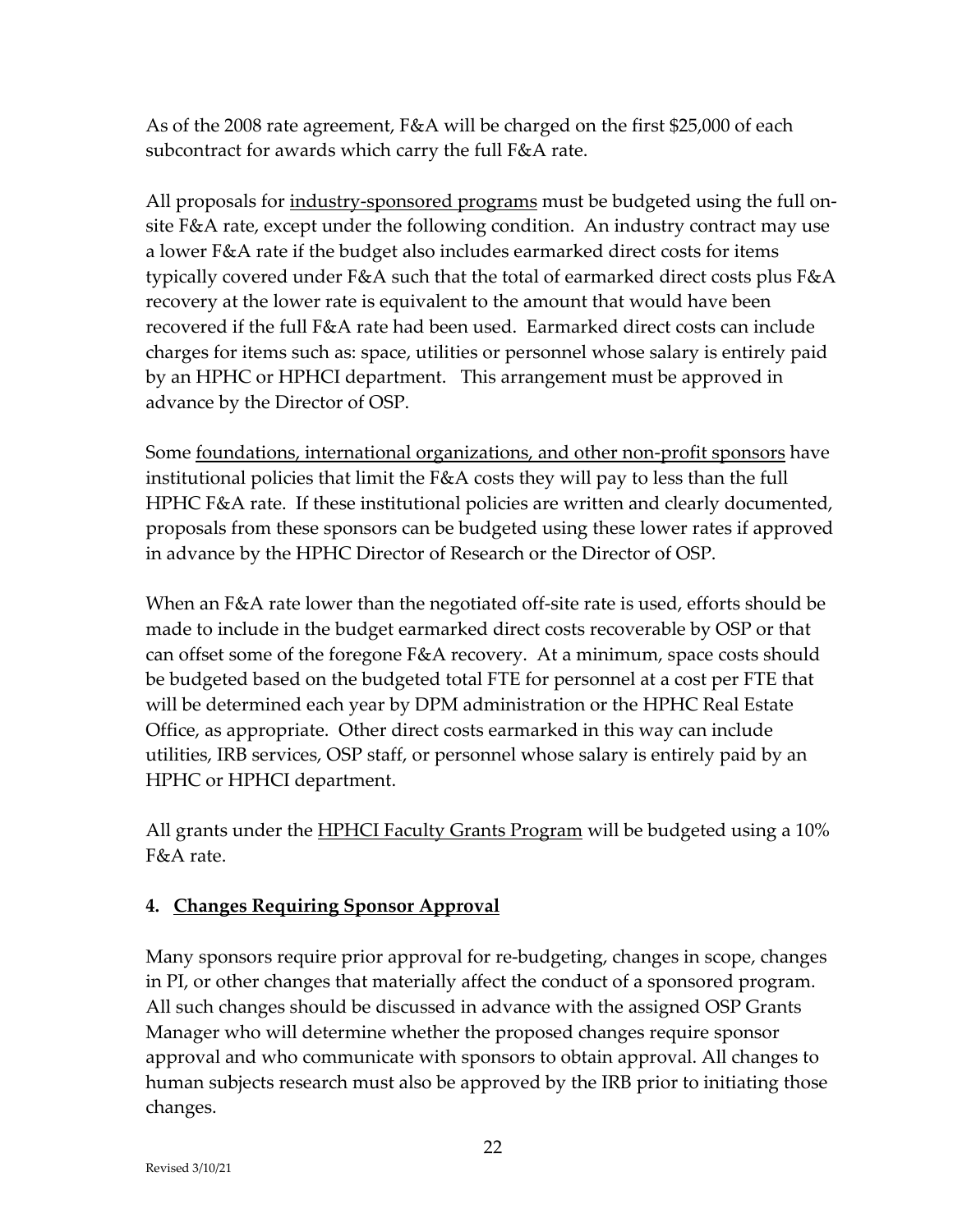## **5. Cost Transfers**

A cost transfer is necessary to correct an error in the allocation of charges caused by clerical error, changes in grant numbers or funding cycles, or a variety of other reasons. There is a potential for an audit disallowance of cost transfers that are poorly documented and/or not completed in a timely manner. An internal or external auditor may disallow a cost transfer for the following reasons:

- The transfer is not supported by documentation that appropriately supports why the transfer is being made
- The Principal Investigator, designee, or other responsible individual of the grantee organization does not sign the request for cost transfer
- The cost transfer is not done in a timely manner after the original charge has been recorded

When requesting a cost transfer, all documentation must be submitted through OSP for review and approval. The documentation submitted to OSP must be signed by the PI or approved designee and include the reason for transfer and the account originally charged. In addition, to mirror the standard federal requirements, all transfers that are requested after 90 days must be supported by a strong written justification for the lateness of the transfer. Requests to transfer costs after 90 days will require the approval of the HPHC Controller.

#### **6. Advance Account Requests**

Harvard Pilgrim Health Care recognizes that on rare occasions it may be necessary to initiate sponsored program activities in advance of the receipt of the actual award document from the sponsor. In such cases, the PI assumes all risks and burdens in the event that the award is not forthcoming, or an impasse is reached in contractual negotiations precluding HPHC from agreeing to specific terms and conditions in the proposed agreement.

Situations where OSP may approve special pre-award spending include federal programs under PHS Expanded Authorities; letters or other documentation from the sponsor indicating the intent to fund the activity; and other sponsor documentation as may be offered in support of the request to initiate spending.

If the sponsor does not make an award, if the award is not accepted by HPHC, or if certain pre-expenditures are not unallowable, the PI is responsible to cover all advance and/or unallowable spending from a discretionary source of funds.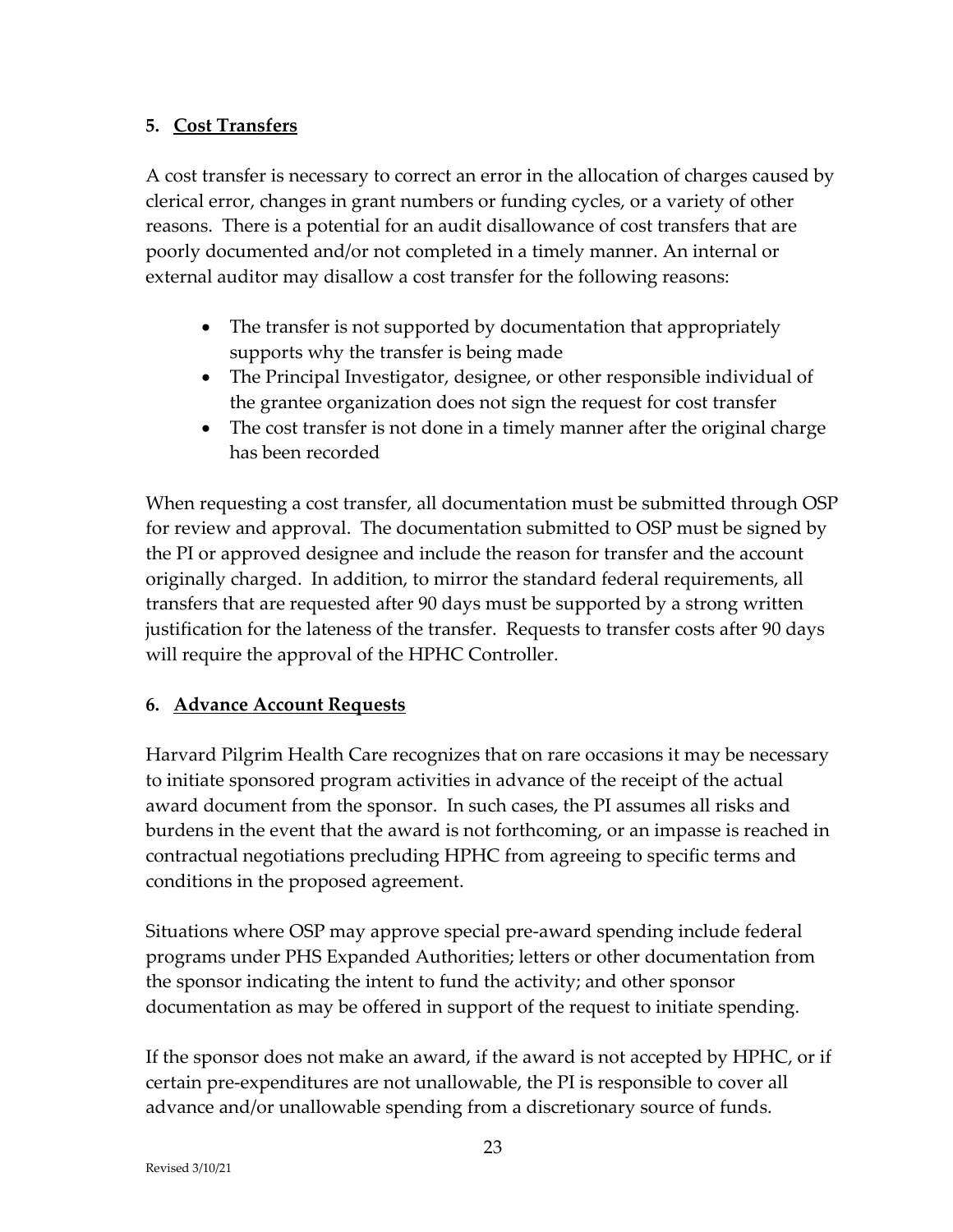To open an advance account, PIs should contact the assigned OSP Grants Manager. A request form indicating the discretionary source of funds to be used to cover disallowed charges must be completed and signed by the Principal Investigator and department administrator and submitted to OSP for approval.

## **7. Invoice Preparation and Monitoring of Contractual Agreements**

All contracts and subcontracts, and the subsequent invoices these generate, must be reviewed, approved, and tracked by the Office of Sponsored Programs. When HPHC is the subcontractor on a prime grant or contract, OSP is responsible for initiating invoices to the prime contractor, in accordance with the payment terms of the specific contract, and then tracking the receipt of invoice payments.

The payment terms of an award are either cost-reimbursable or milestone/deliverable. Payments for cost-reimbursable awards require that costs are incurred first at HPHC and OSP invoices the sponsor/prime contractor based on actual costs incurred. The payment schedule for milestone/deliverable awards is set at the time of contract negotiation. Invoices for set payments are sent based on HPHC having met the specific milestone/deliverable.

OSP is also responsible for initiating and renewing subcontract agreements with collaborating institutions. OSP initiates purchase orders for subcontracts in order to encumber the necessary funds. OSP monitors, pays, and tracks payments for invoices received from subcontractors, and monitors, bills, and tracks payments for projects in which HPHC is a subcontractor.

# **8. Time and Effort Reporting and Certification**

As a recipient of federal funds, Harvard Pilgrim Health Care is required to provide regular, monthly, after-the-fact certification of all actual activity performed on sponsored programs (federal and non-federal). This is inclusive of research, teaching, clinical, and/or administrative activities. The report certifying this activity must be signed by the individual employee or a responsible supervisory official who has first-hand knowledge of the actual activities performed by the employee.

The certification must represent a reasonable estimate of the actual work performed by the individual during the period covered by the report. The report indicates the current salary splits (if the salary is charged to more than one project), adjustments if applicable, and the total percent of effort 100%).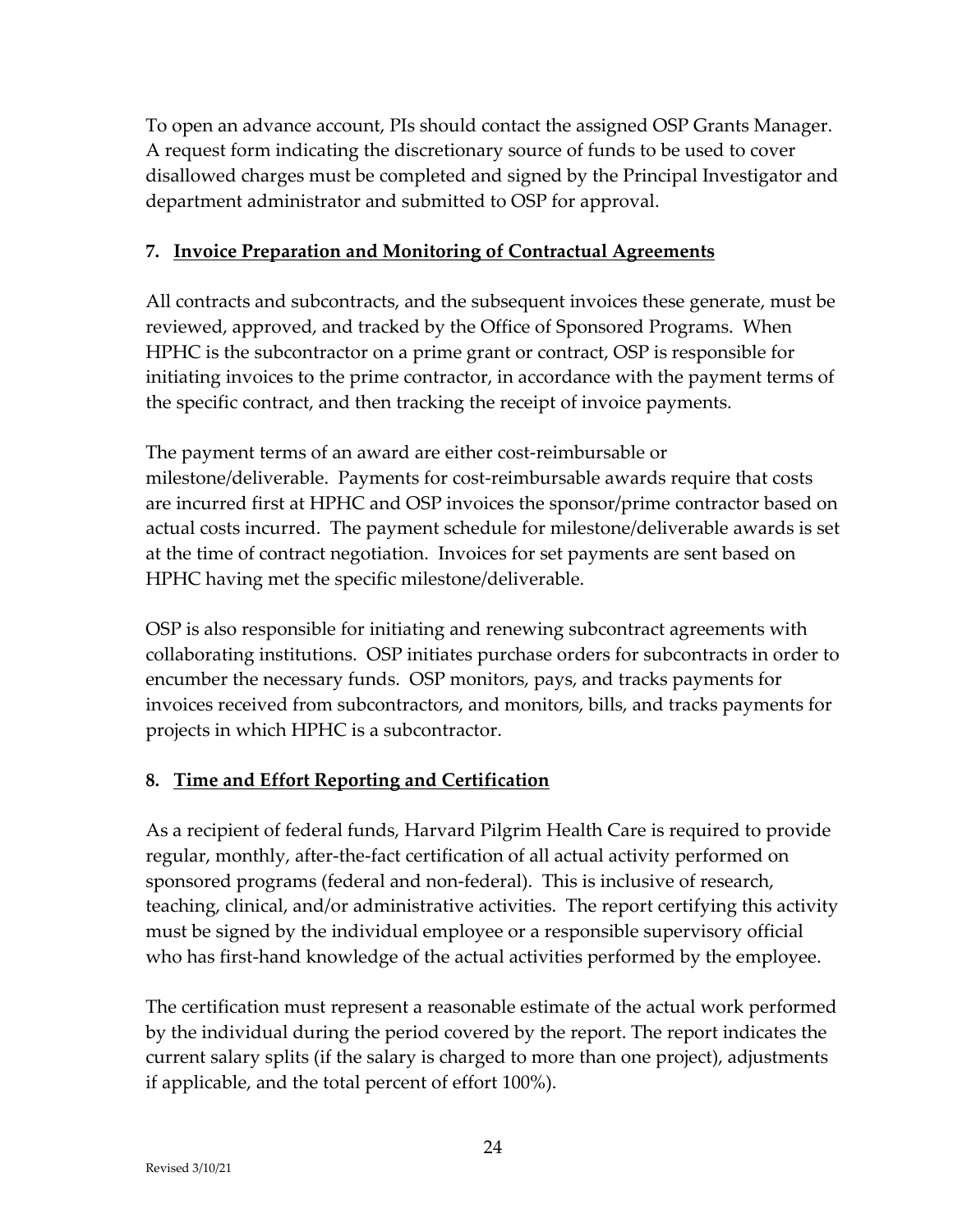These reports are generated from the Grants Management System (GMS) by OSP on a monthly basis and distributed to every employee whose salary is paid from a sponsored program. The forms should be reviewed and signed within 30 days of the receipt date and returned to OSP. If the report for an investigator or staff member is not returned, reminder emails will go out on days 31 and 45, after which the individual will be suspended from all research activities until the report is returned to OSP. Questions about time and effort reports should be directed to the assigned OSP Grant Manager.

## **9. Project Close-out**

Closeout includes timely submission of all required reports; disposition of real property, equipment, and supplies; adjustments for amounts due the grantee; and adjustments for amounts due the sponsor. Most reports from grantees are due within ninety (90) days of the end of the grant. HPHC expects the PI's full cooperation in meeting this deadline.

Closeout of a grant does not affect the requirements for equipment accountability, record retention, or human studies (IRB) requirements. Funds may not be expensed from projects with closed human subjects (IRB) status.

# **C. Special Faculty Funds**

In addition to the administration of sponsored programs funding, HPHC has fiscal oversight for certain discretionary funds, general purpose funds, and gift funds. These are administered as described below.

# **1. Discretionary Funds**

At HPHC, discretionary funds are defined as funds remaining from an award that do not have to be returned to the sponsor at the formal close of the sponsored activity. These awards are usually for work completed under a fixed price or milestone/deliverable contract for industry or another sponsor. The PI may use remaining direct dollar funds for any allowable future expense, as defined below.

F&A (indirect) dollars remaining in a grant or contract at the point of conversion to a discretionary account will be captured by HPHC at the rate awarded on the original award. HPHC will remove the remaining indirect funds prior to moving approved funds to the PI's general-purpose account under a separate project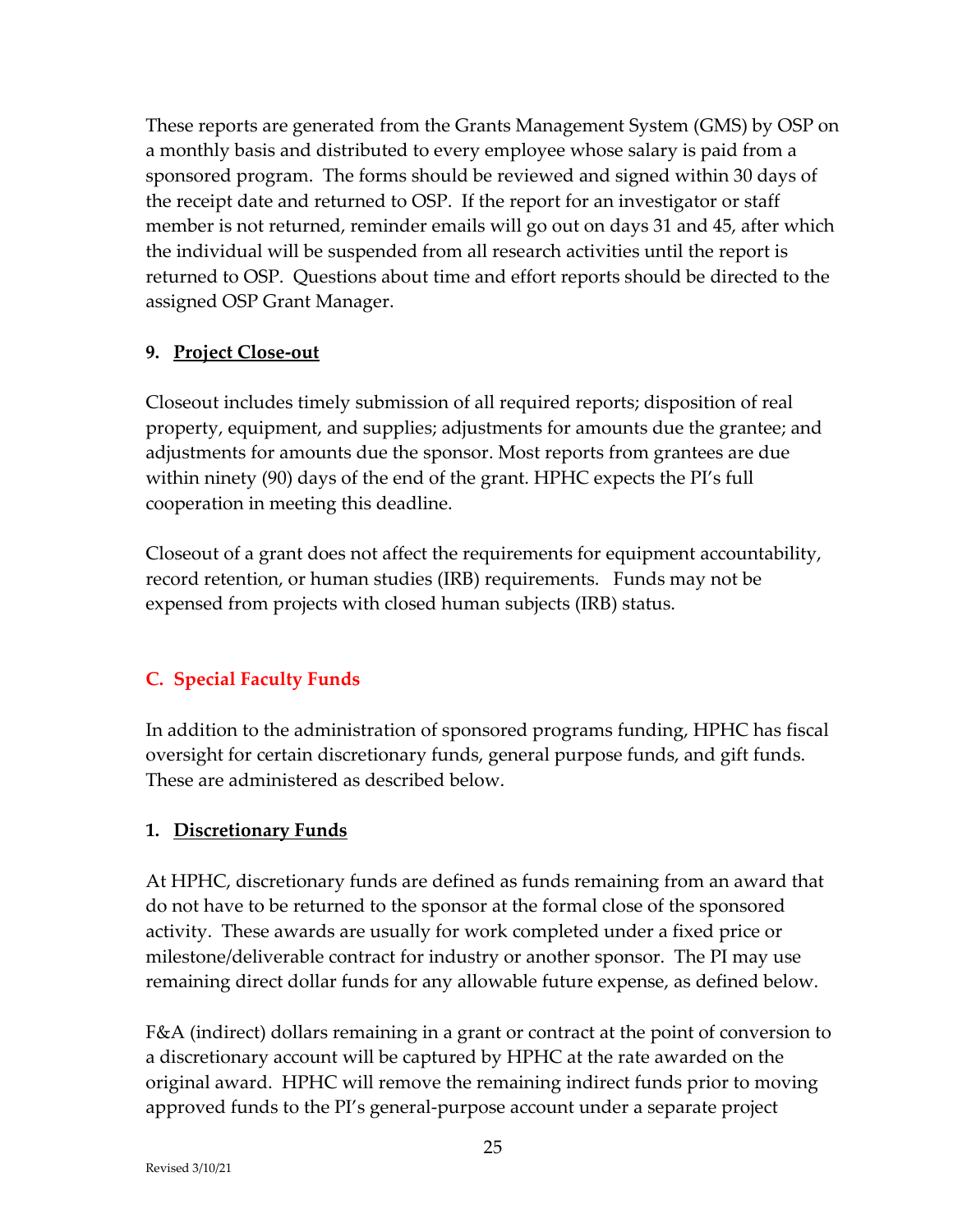number. Thus, the discretionary project will contain only the direct dollars remaining, thereby providing the PI with an accurate accounting of available funds.

The OSP administers all discretionary funds at HPHCI. The following steps are needed to move funds to a discretionary project.

- The PI must submit the form "Request for Disposition of Left-Over Funds" to the assigned OSP Grants Manager requesting the unexpended project balance be transferred to a discretionary fund
- OSP must verify that the amount is appropriate and that all terms and conditions of the sponsor have been met
- The Director of OSP, Director of HPHCI Administration, and HPHC Controller must approve the request

# **2. General Purpose Funds**

At HPHCI, general purpose funds are defined as miscellaneous faculty/PI and departmental income, which may include book royalties, honoraria for speaking engagements, teaching compensation, and other miscellaneous revenues. These funds are unrestricted and may be used for any allowable future expense, as defined below. The relevant Department at HPHC/HPHCI administers all general funds. No F&A will be charged to expenditures from General Purpose Accounts.

To deposit funds in general purpose accounts, checks must be made payable to Harvard Pilgrim Health Care Institute. Documentation from the payor is required to establish the source of the funds and any restrictions on their use.

#### **3. Use of Discretionary and General-Purpose Funds**

DPM has the responsibility for managing general purpose funds for HPHCI faculty. Other departments at HPHC that conduct research infrequently may petition OSP to act on their behalf. DPM or OSP will establish a cost center for the funds for the investigator's general-purpose accounts and specify any spending restrictions.

A single award will be established per investigator. General purpose funds from multiple sources will also be contained in one project under the award Discretionary funds from more than one grant or contract will be contained in one project under the GP award after all remaining F&A funds have been stripped from the fund. Monthly accounting reports will be provided to the PI, if requested.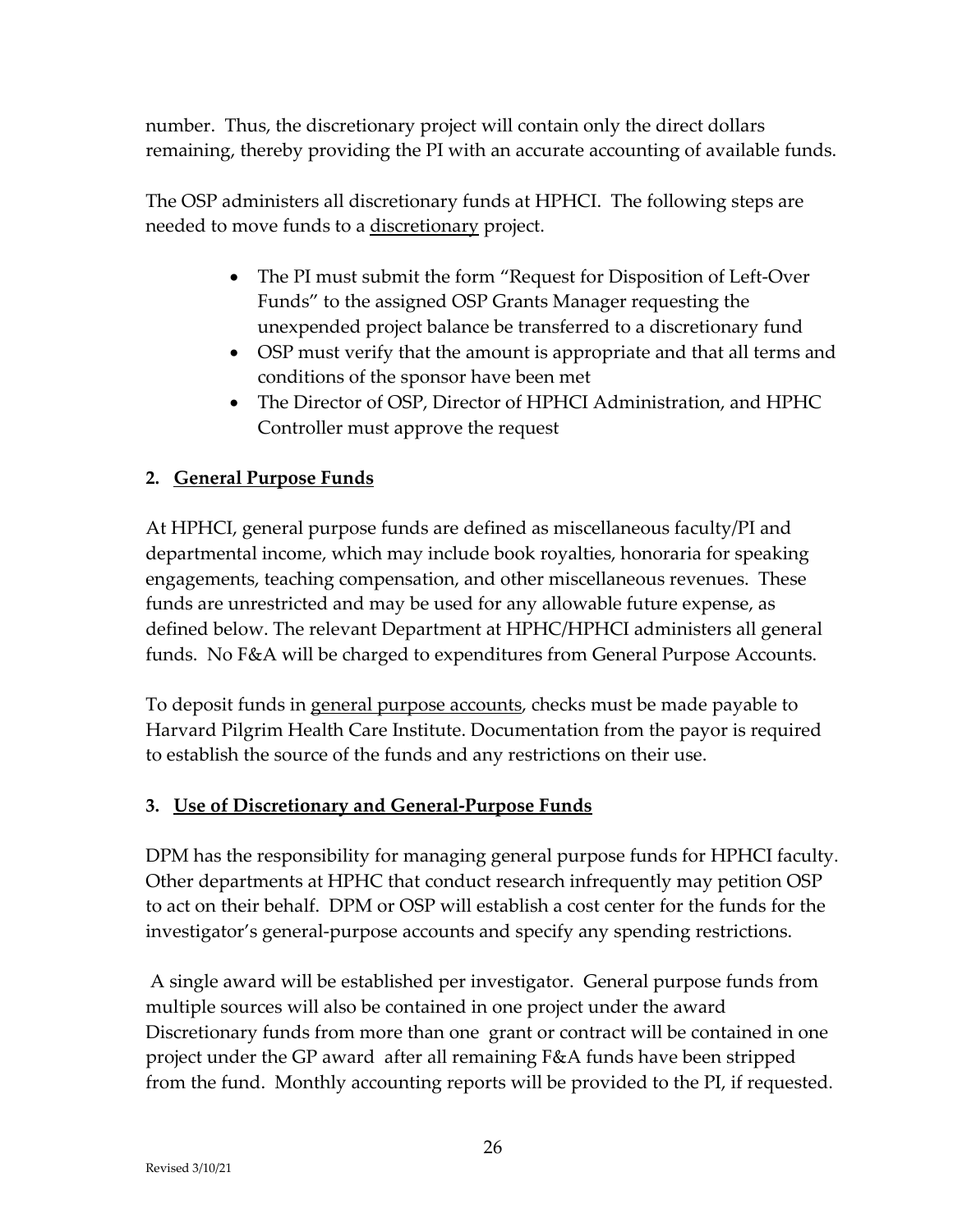Expenditures incurred on discretionary and general-purpose accounts may be made by the investigator for any research, educational, or service program consistent with any stated restrictions on the use of the funds, as applicable. Examples of allowable expenses include salaries, office and medical supplies, laboratory tests, pharmacy costs, patient recruitment costs, parking and travel costs, computers, software, business travel, and general research and educational expenses. Documentation for and compliance with personnel, travel reimbursement, purchasing, and other standard business procedures are required. These funds may not be used for salary supplements for investigators or other staff, except as consistent with standard HPHC/HPHCI Human Resources policies.

#### **4. HPHCI Gift Funds**

From time to time, a non-federal sponsor or an individual donor may elect to provide funds in the form of a gift in support of research and teaching programs to the HPHCI and/or to an individual investigator. These funds will be classified as gift accounts in support of research or education, either restricted or unrestricted. With a <u>restricted</u> gift, the donor stipulates that the funds must be spent for a specific purpose or during a specific time period. With an <u>unrestricted</u> gift, the donor does not stipulate the purposes for which the funds may be used or impose a time limit before which the funds must be spent. If the sponsor/donor requires specific deliverables the funds will be classified as a contract or grant and will be awarded to HPHC rather than as a gift.

Gifts may be accepted only after HPHCI management and the Director of OSP determine that there is no conflict of interest in the acceptance and use of the funds. The account will be closed when all funds have been expended or as specified in the gift documentation.

Restricted gift funds are administered by OSP unless otherwise required by the sponsor or donor. Checks/payments must be made payable to HPHCI. The sponsor or donor must send a letter stating: the intention to make a gift; the amount of funds to be gifted; whether there are restrictions or time limits on the use of the funds; any expected deliverables related to their use, and any requirements to document how the funds were used. Receipt or use of a gift cannot be contingent on a specific deliverable or the gift will be considered a contract or grant and administered as an HPHC sponsored program.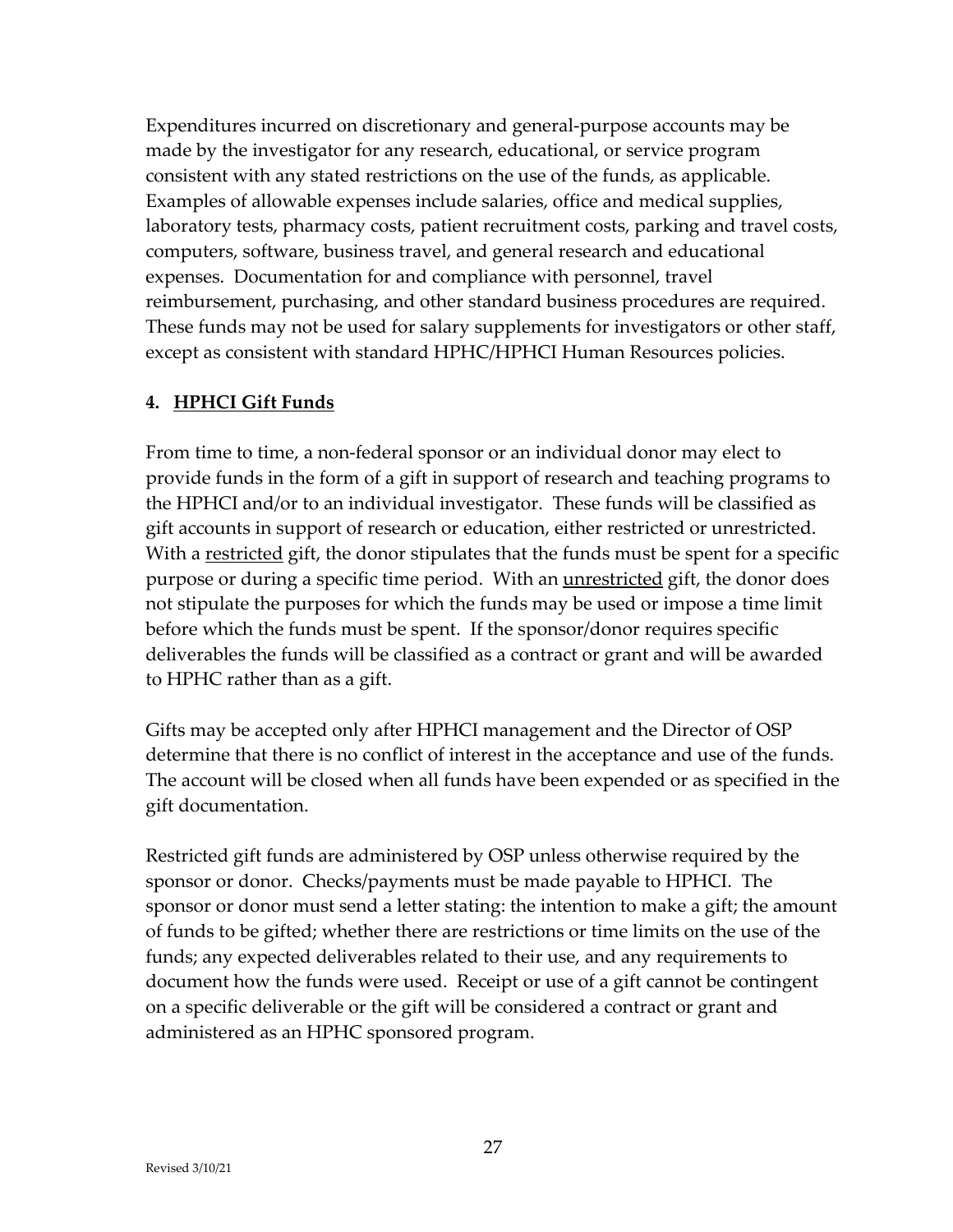## **5. Use of Gift Funds**

The investigator may expend funds from a gift account for any research or educational purpose consistent with any stated restrictions on the use of the funds. OSP will exercise discretionary control over expenditures. Examples of allowable charges on gift funds include salaries, office/medical supplies, laboratory tests, pharmacy costs, patient recruitment costs, parking or travel costs, computers, software, business travel, and general research and educational expenses. Documentation for and compliance with personnel, travel reimbursement, purchasing and other standard business procedures must be provided. Gift funds may not be used for salary supplements for investigators or other staff, except as consistent with standard HPHCI human resources policies.

## **6. Disposition of Special Faculty Funds on Departure**

If a Principal Investigator leaves HPHCI/HPHC under ordinary circumstances, residual discretionary, general purpose, and gift funds will remain at HPHC for such purposes as may be deemed appropriate by HPHCI management and consistent with any stated restrictions on the funds.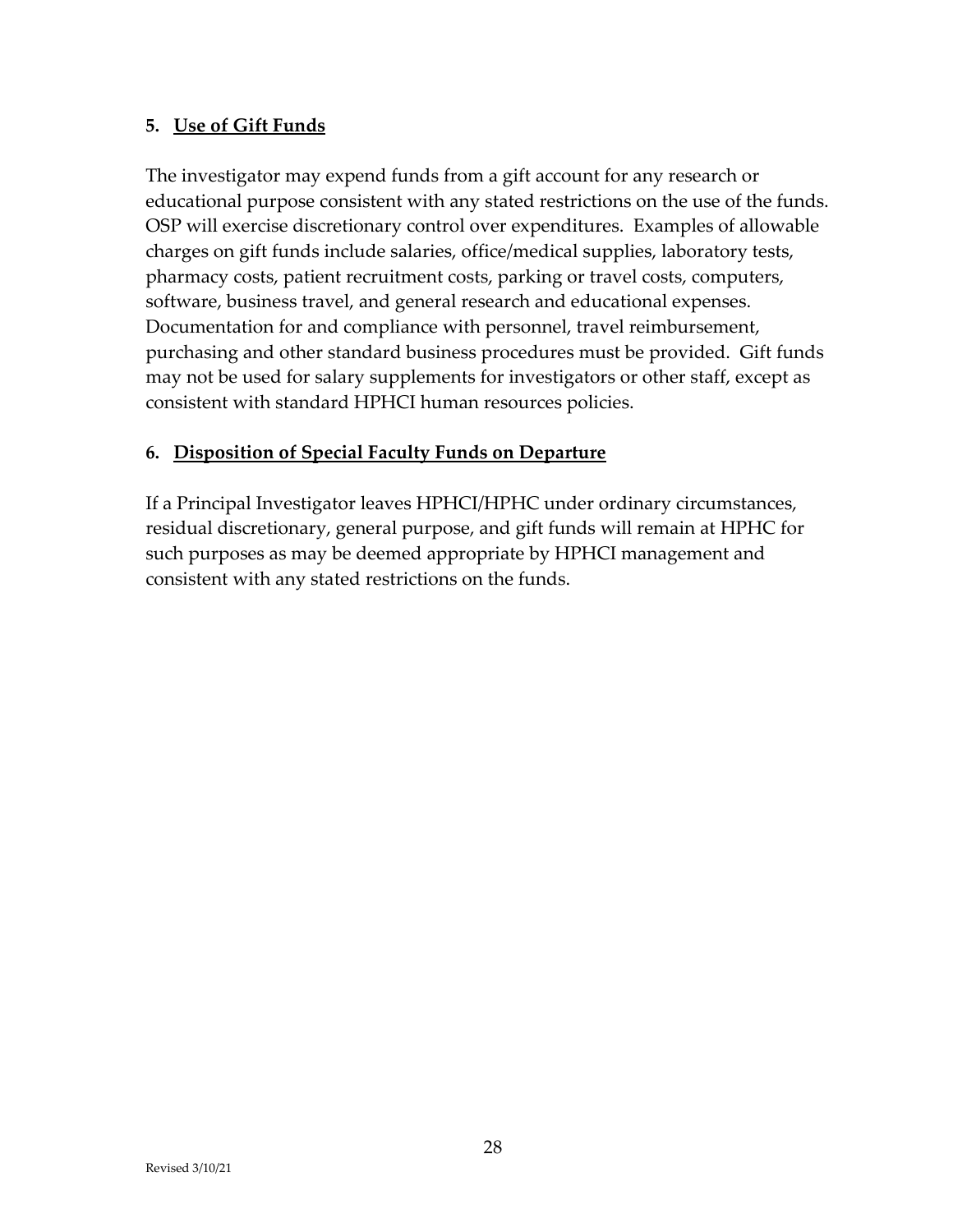## <span id="page-29-0"></span>**VI. AGREEMENTS WITH OTHER ORGANIZATIONS**

HPHC enters contractual arrangements with other organizations in order for HPHCI and HPHC investigators to conduct sponsored research, teaching, and service activities. These relationships are described below.

# **A. Consortium Agreements**

In consortium grants, a subcontract is a written agreement between the two institutions, one that holds a grant directly from a sponsor (the "prime grantee"), and another that agrees to provide the prime institution with part of the programmatic work outlined in the prime grant (the "subcontractor").

## **1. Harvard Pilgrim Health Care as Prime Contractor**

When HPHC is the prime grantee, it is the responsibility of the Principal Investigator to request that the other institution(s) prepare and submit a subcontract packet consisting of, at a minimum: a letter of intent, if applicable, cover page, detailed budget and budget justification, checklist, and proof of human subjects training for all individuals identified as key personnel in their proposal and FCOI approvals. Both the PI and an authorized financial officer from the other institution(s) must sign the letter of intent and the cover page. The entire, signed subcontract budget packet from the other institution(s) must be included in the overall budget that the investigator provides for review by OSP prior to the submission of the proposal to the funding agency. When the award is granted to HPHC, OSP issues a subcontract to the other institution(s) once all contractual issues are resolved.

#### **2. Harvard Pilgrim Health Care as Subcontractor**

At the time of proposal submission, OSP prepares a Statement of Intent to Establish a Consortium Agreement, which is signed by the Principal Investigator and the Director of OSP.

When HPHC serves as a subcontractor to another institution, the HPHC Principal Investigator should prepare a subcontract administrative packet consisting of: a letter of intent prepared by OSP, cover page, detailed budget and budget justification, biographical sketches, resources and environment page, checklist, FCOI attestation and/or any other specific information required by the prime grantee. When the source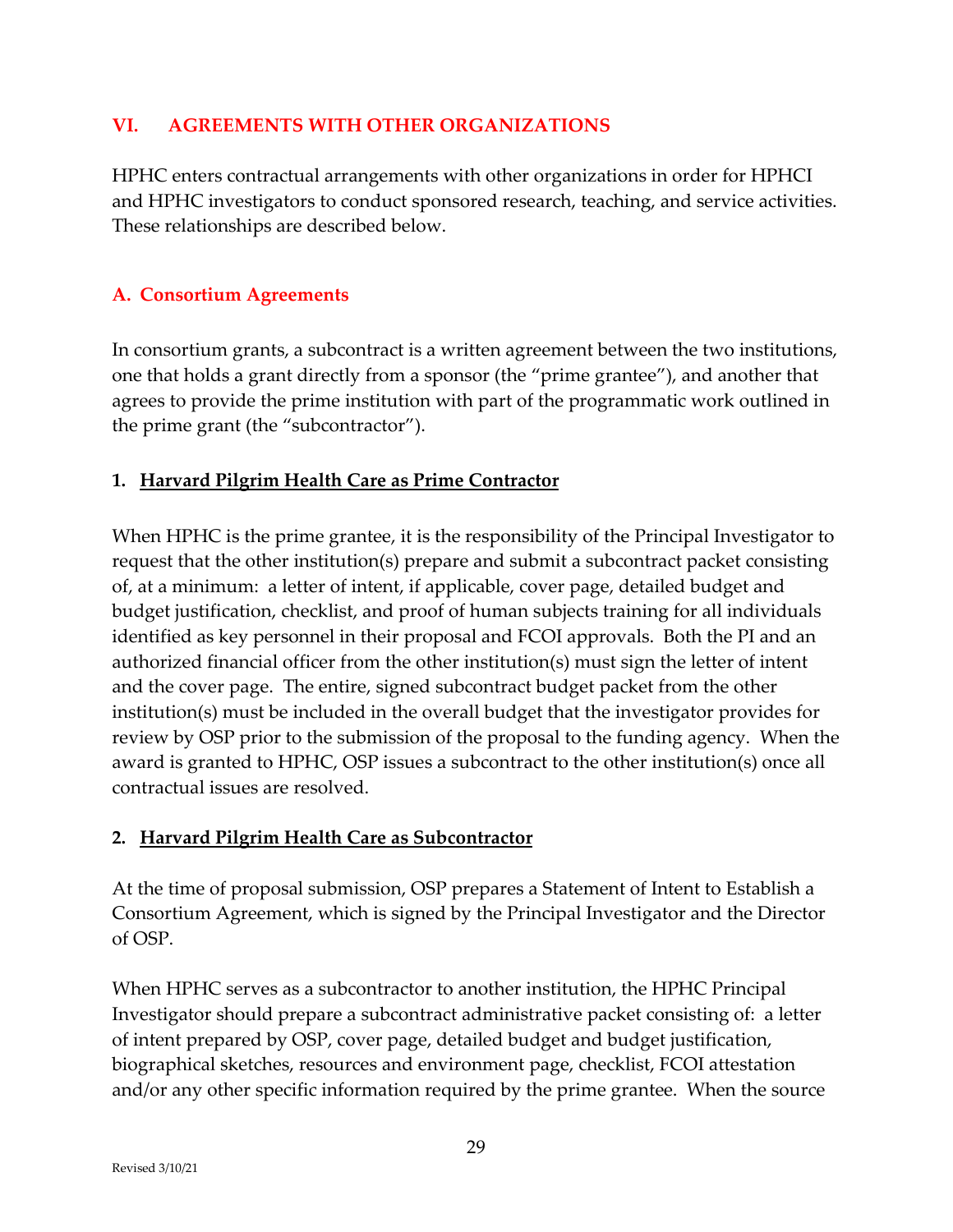of funding originates with the NIH, a face page must be included in the administrative packet. The entire subcontract administrative packet should be submitted to OSP for review and approval. After OSP reviews the cover page and letter of intent are returned to the PI for his/her signature. After the PI signs, the cover page and letter of intent should be returned to OSP, where an authorized HPHC official will sign-off. The fully executed cover sheet and other materials are then returned to the PI for transmittal to the collaborating investigator at the prime institution.

# **B. Industry-Sponsored Research**

# **1. Principles Guiding Participation in Industry-funded Research**

HPHC uses the following principles to guide its participation with industry-sponsored research.

- Value: There must also be clear value of the research to HPHC. At HPHC, research serves a public purpose, and is conducted for the broadest possible audience.
- Strategic Importance: Collaborative research with industry must be consistent with HPHC's goals and objectives. These include many research topics that are generally perceived to be in the public interest.
- Scientific merit: A study must be designed to allow the full range of relevant and likely results to be observed. A study's aims and methods must be clearly stated in advance. Protocols must have adequate statistical power to provide an informative answer to the questions being posed. Situations in which the design may be modified should be stated in advance. All protocols must pass independent peer review.
- Expectations about intellectual participation: A Principal Investigator is expected to take an active role in the development, implementation, and reporting of research. Participation by HPHC does not imply endorsement of a sponsor's product.
- Rights to present and publish results: HPHC investigators must retain the right to present and publish any findings. An industrial sponsor may not retain right of approval of the content or timing of publication or presentation, except to protect proprietary information.
- Sharing of data: HPHC investigators ordinarily do not provide analyzable datasets to a sponsor. When they do, the analyses to be performed must be clearly specified, with a written agreement that no additional use will be made of the data without OSP approval. Confidentiality and the HIPAA Privacy Rule also apply to these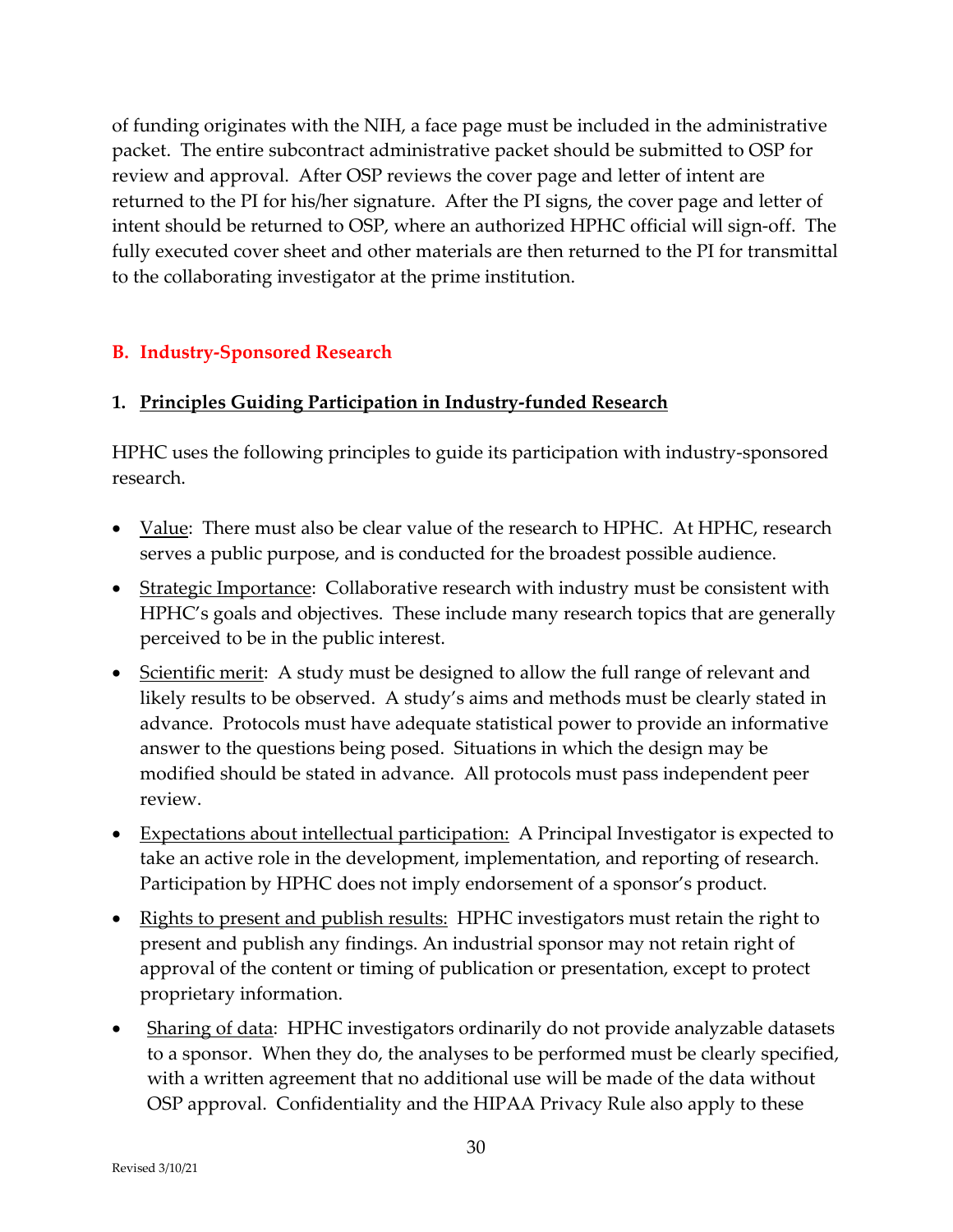datasets. Sponsors or other parties who receive unpublished reports or data may not publish or distribute them beyond their own organizations without specific approval from OSP. In multi-center studies and registries, investigators may require that institutional identities be kept confidential in any reports. Each investigator must agree in advance to central data collection processes. HPHC retains control over the uses of data developed in this way.

Intellectual property is considered to be a valuable corporate asset of HPHC. Intellectual property rights are derived primarily from laws granting patent, copyright and trademark protection. Harvard Pilgrim owns all intellectual property conceived, created, made or discovered by HPHCI and HPHC employees while employed on research funds awarded to Harvard Pilgrim. See the section on Intellectual Property below for further information.

## **2. Steps to Initiate Industry-Sponsored Projects**

A Principal Investigator considering the initiation of a program funded by an industrial sponsor should alert the OSP at the earliest opportunity. All proposals for industrysponsored programs must be accompanied by a detailed budget and must carry full F&A costs or their equivalent (as described above in the section on F&A Costs).

Because of the potential for conflicts of interest, proposed sponsored programs to be supported by industry come under special scrutiny by OSP, the IRB, and the HPHC corporate leadership. Industry-sponsored programs will be approved as long as mutual expectations and the language of the contractual agreement are consistent with the HPHC mission and with all corporate policies. In addition, review by legal counsel will likely be necessary.

# **C. Consultants**

Harvard Pilgrim Health Care may use consultants on sponsored research, teaching, or service activities in order to accomplish the goals of the project. A consultant is an individual or a company hired to provide professional advice or services for a fee. Contact your OSP Grants Manager to review the need to hire an IC. HPHC must review and approve your choice of a consultant (Independent Contractor). As an independent contractor (IC), the consultant is not an employee, is not eligible for employee benefits, and does not have taxes withheld from fees paid. Therefore, HPHC/HPHCI employees cannot be consultants on HPHC grants. Private companies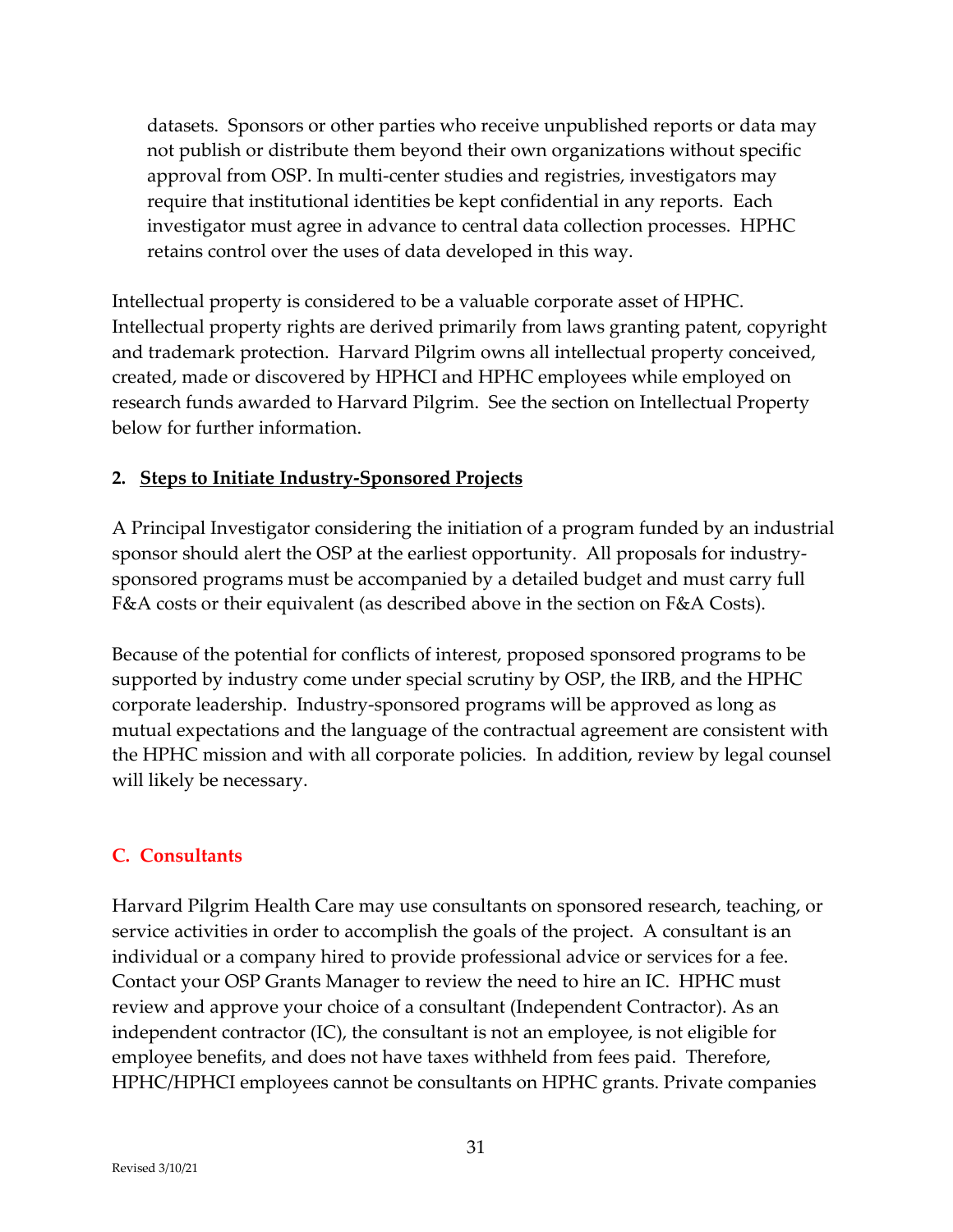hired as consultants are not required to the above review. Consulting agreement must be on file in OSP for all consultants on sponsored programs.

## **D. Confidentiality Agreements**

To protect member confidentiality, vendors who perform work on behalf of HPHC that require the use or disclosure of PHI are required to execute confidentiality agreements. Examples in the context of research might include firms engaged to conduct mailings, to carry out research interviews, or to contact patients to try to enroll them in a research protocol. The type of agreement required depends on the nature of the vendor and the services to be performed on behalf of HPHC.

#### **E. Agreements with Vendors and Other External Organizations**

HPHCI may disclose PHI to a collaborator and may allow a business associate to create or receive PHI on its behalf. Each vendor needs to execute only one BAA with HPHC.

- A <u>Non-Disclosure Confidentiality Agreement (NDCA)</u> is required for any vendor or consultant who is not considered a business associate, but who performs a service and may have incidental exposure to PHI during the conduct of their service.
- A Data Use Agreement (DUA) is required when releasing HPHC Limited Data Sets or PHI to other covered entities.
- A signed Data Confidentiality Agreement (D-CA) is required from individuals or entities to which Harvard Pilgrim transmits ePHI prior to the transmission of ePHI. Electronic transmission methods include file transfers, internet, email, diskette and CD.

OSP Grants Manager will assist in identifying which agreements are required. If at any point during the course of a research project, an external vendor or consultant is to be engaged to carry out activities involving use, receipt or creation of any PHI, the Principal Investigator should notify the Grants Manager at OSP. An agreement must be executed before the vendor can be contracted to carry out the work.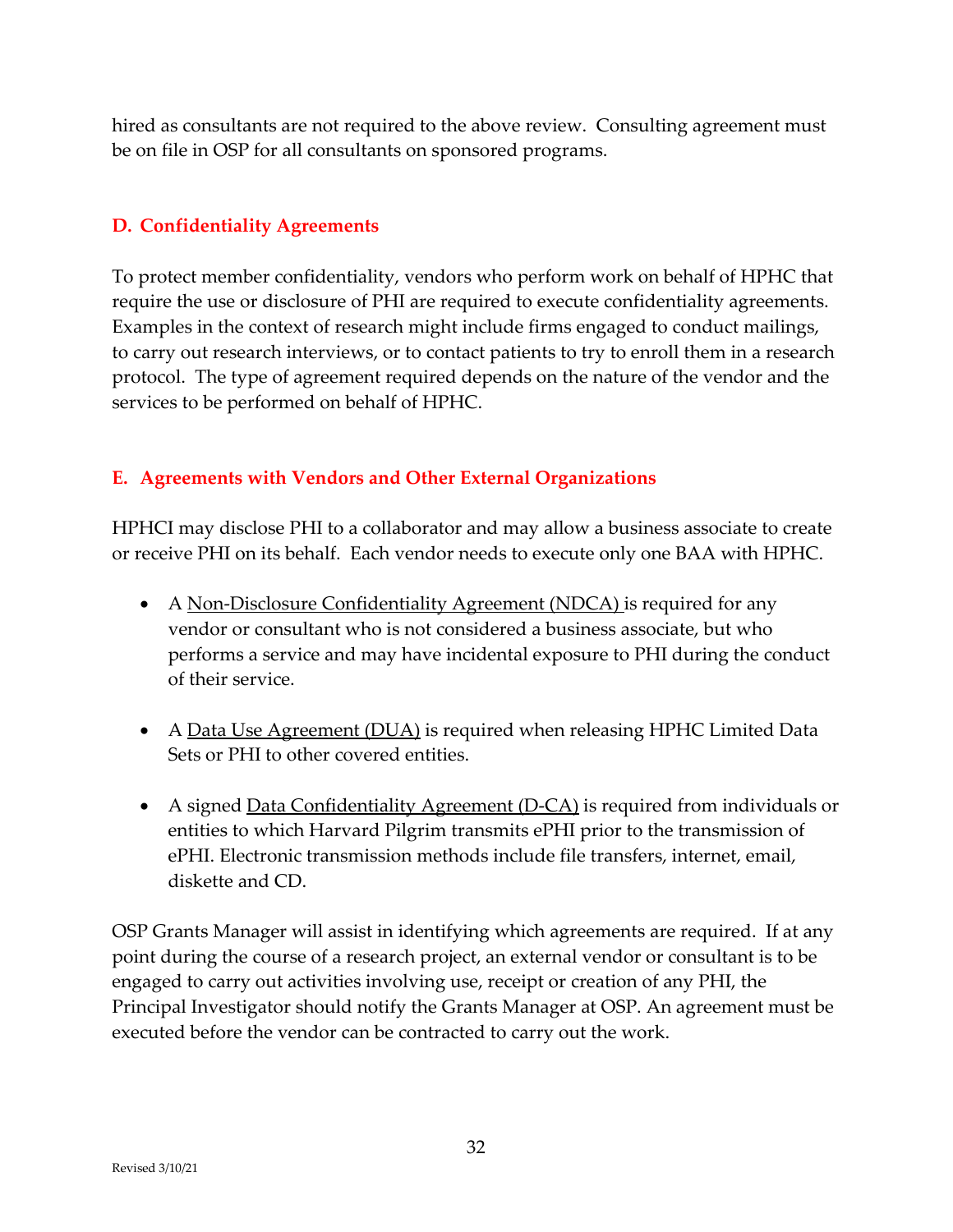#### <span id="page-33-0"></span>**VII. DATA USE GUIDELINES**

#### **A. Use of Data for Research**

The use of individually identifiable data or Protected Health Information (PHI) for research purposes is subject to federal and state regulations and requires specific Institutional approvals. The following provisions apply to use of data for research:

- Regulatory requirements:
	- o Only the minimum amount of amount of PHI reasonably necessary to conduct the research may be used in accordance with the HIPAA Privacy Rule and **[Harvard Pilgrim's Minimum Necessary policy](https://hphc.jiveon.com/docs/DOC-17733-use-and-disclosure-of-phi-and-pi)**.
	- o Data may be used only for the purposes stated in the protocol, approved by the Institutional Review Board (IRB) and described in any Data Agreement or Authorization. Secondary use of data (for another project) requires separate IRB and OSP approval.
	- o IRB oversight is required as long as the Investigator remains engaged in human subjects research.
- Institutional Approvals:
	- o Use of data containing PHI or individually identifiable information requires prior IRB and OSP approval. Data agreements may necessary for use or disclosure.
- "Preparatory to research"
	- o The HIPAA Privacy Ryle permits a covered entity such as HPHC to use data for preparatory to research purposes.
	- o Prep to research data requests are submitted to the Research Support Data Center (RSDC) which will provide aggregated preliminary data to investigators. No individually identifiable data or PHI are disclosed. These requests do not require submission of a full study protocol or IRB approval. Requests submitted to RSDC should contain a brief description of the data required and the reason.
	- o Use of the DPM Query Tool may be used directly by Investigators to obtain aggregate counts for use preparatory to research. IRB approval is not required.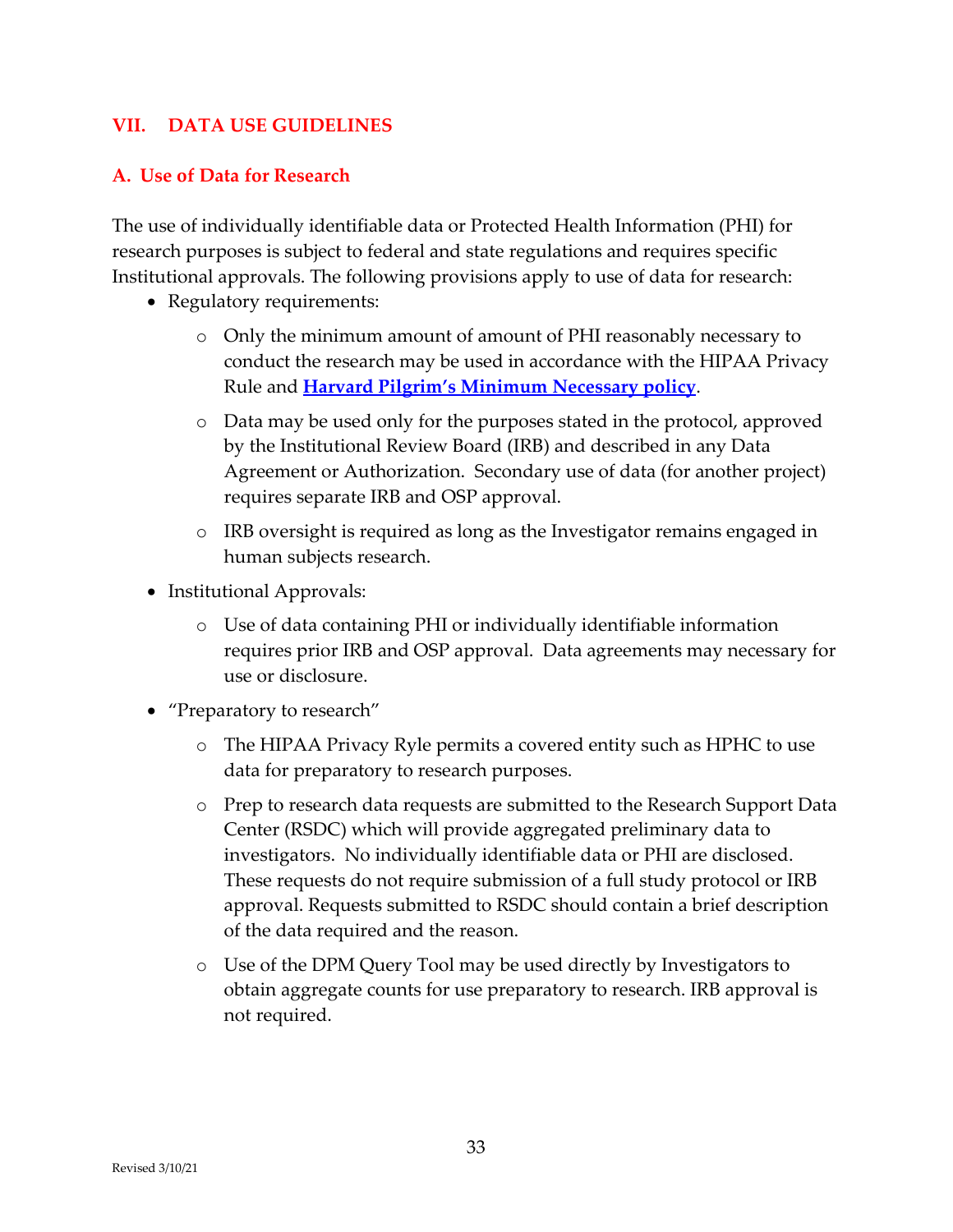- Data Sharing and Transmission:
	- o Requires prior IRB and OSP approval. Data agreements may necessary for use or disclosure.
	- o HPHC policy requires that all PHI, PI, and confidential information transmitted via a public network are encrypted. Use of software or systems for transferring data must have prior approval from HPHC Information Technology (IT) documented in the SPA.
	- o Proposals for data to be collected/transmitted/analyzed via an internet application or cloud service must have prior IT review and approval before submission to the IRB. IT approval is documented in the SPA. Contact OSP Grants Manager for further information.

#### **B. Data from Harvard Pilgrim Information Systems**

All research proposals requiring PHI from Harvard Pilgrim information systems must have OSP and IRB approval. Investigators may only request data specifically stated in the approved study protocol.

- For access to data through the Research Services Data Center (RSDC), including requests for Atrius full-text electronic medical records, provision of the data (or designation of an employee or department to provide the data) will be the responsibility of the RSDC.
- Investigators and staff who may have direct access to Harvard Pilgrim information systems may not access the system for research purposes without prior HPHC Virtual Extract Team (VET) review and approval. VET will approve access to data services by submitting an email notification of approval, and having the business sponsor sign SPA Section V. IRB approval for the specific research project is also required prior to data access.
- The IRB has the final authority to review the protocol and either accept or reject the access to data from Harvard Pilgrim information systems. Investigator submits an IRB application in IRBNet for the research for review.
- Optum Data: Access to Optum data is subject to prior approval for use by the DPM Manager of Administration. Contact DPM Manager of Administration for access requirements and business rules. Prior IRB approval is required.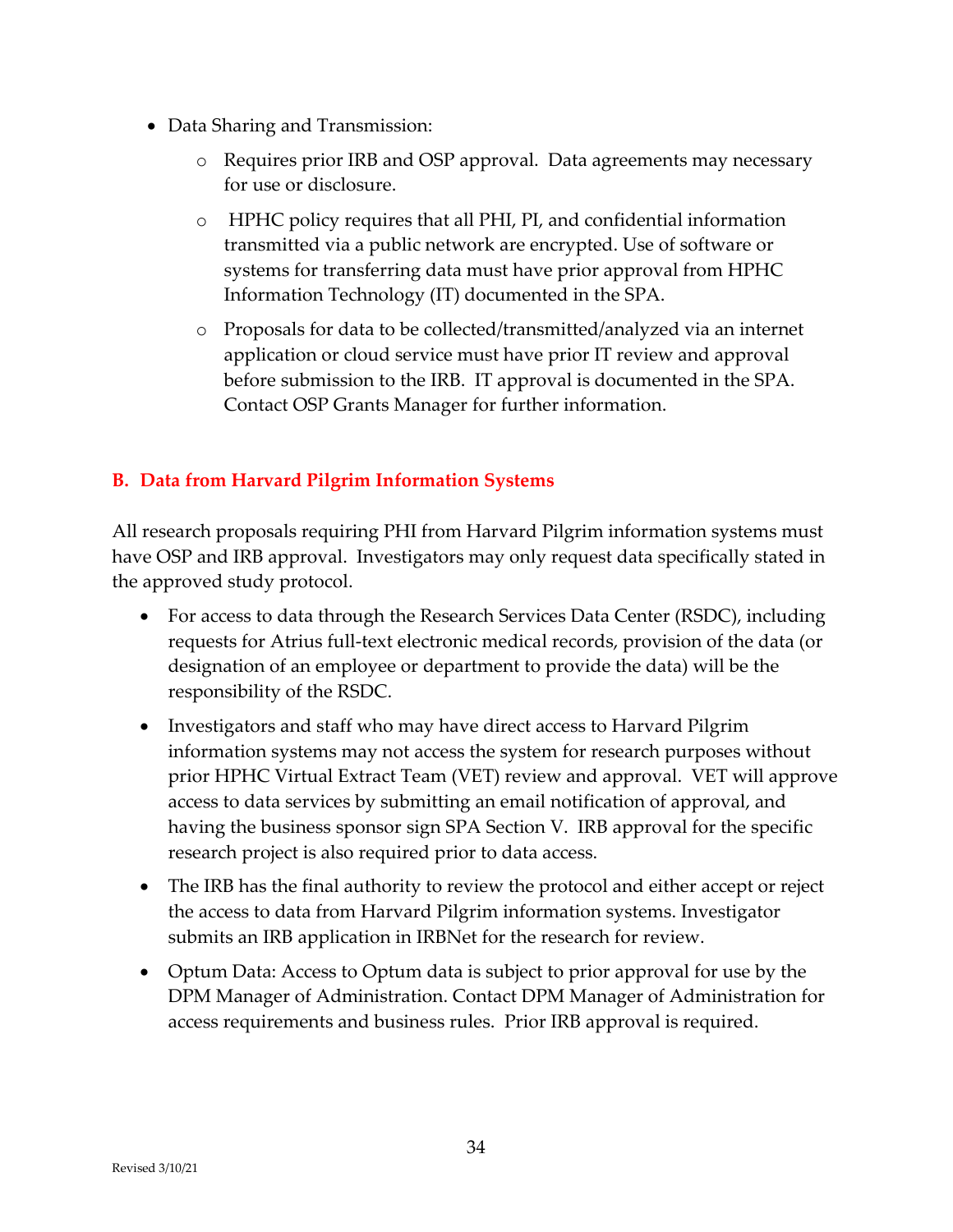#### **C. Publication of Research Results**

Research at Harvard Pilgrim Health Care Institute is to be conducted for the broadest possible audience, rather than for the benefit of individual sponsors. Therefore, it is expected that research reports will be shared with the public in an appropriate forum, subject to the appropriate internal HPHC corporate reviews. HPHC may allow sponsors up to a 30-day review prior to submitting a report for publication.

Research manuscripts do not require review by OSP. However, at least 7 days before submission for publication, an Institute Principal Investigator must submit the report for review to the DPM Chair and Director of Institute Administration, or for Harvard Pilgrim Investigators, to the corporate officer who supervises his or her department at Harvard Pilgrim.

## **D. Publication of Research Results: Sponsor Rights and Responsibilities**

A Sponsor does not have the right to approve either the content or timing of a Harvard Pilgrim Investigator's dissemination of results from a sponsored program. However, sponsors may require that investigators allow prior review of reports for up to 30 days prior to submission for publication. Non-profit sponsors or consortia may require that collaborative research projects conform to the agreed-upon standards for publication by the collaborating investigators. When the sponsor is a commercial organization, uses of collaborative data must be specifically approved by OSP.

Investigators may not provide analyzable datasets to a sponsor or other organization unless the analyses to be performed are clearly specified and there is a written agreement that no additional use will be made of the data without prior approval by the Harvard Pilgrim OSP. In any event, all confidentiality provisions and HIPAA privacy rules must be maintained in accordance with applicable state and federal statutes and Harvard Pilgrim corporate policies, as described elsewhere in this Handbook.

Sponsors who receive unpublished reports or data may not publish or distribute them beyond their own organization without prior approval from the Harvard Pilgrim OSP. Specific exceptions are considered on a case-by-case basis, for example, to support a claim for FDA action. Confidentiality provisions must be maintained in accordance with applicable state and federal statutes and Harvard Pilgrim corporate policy.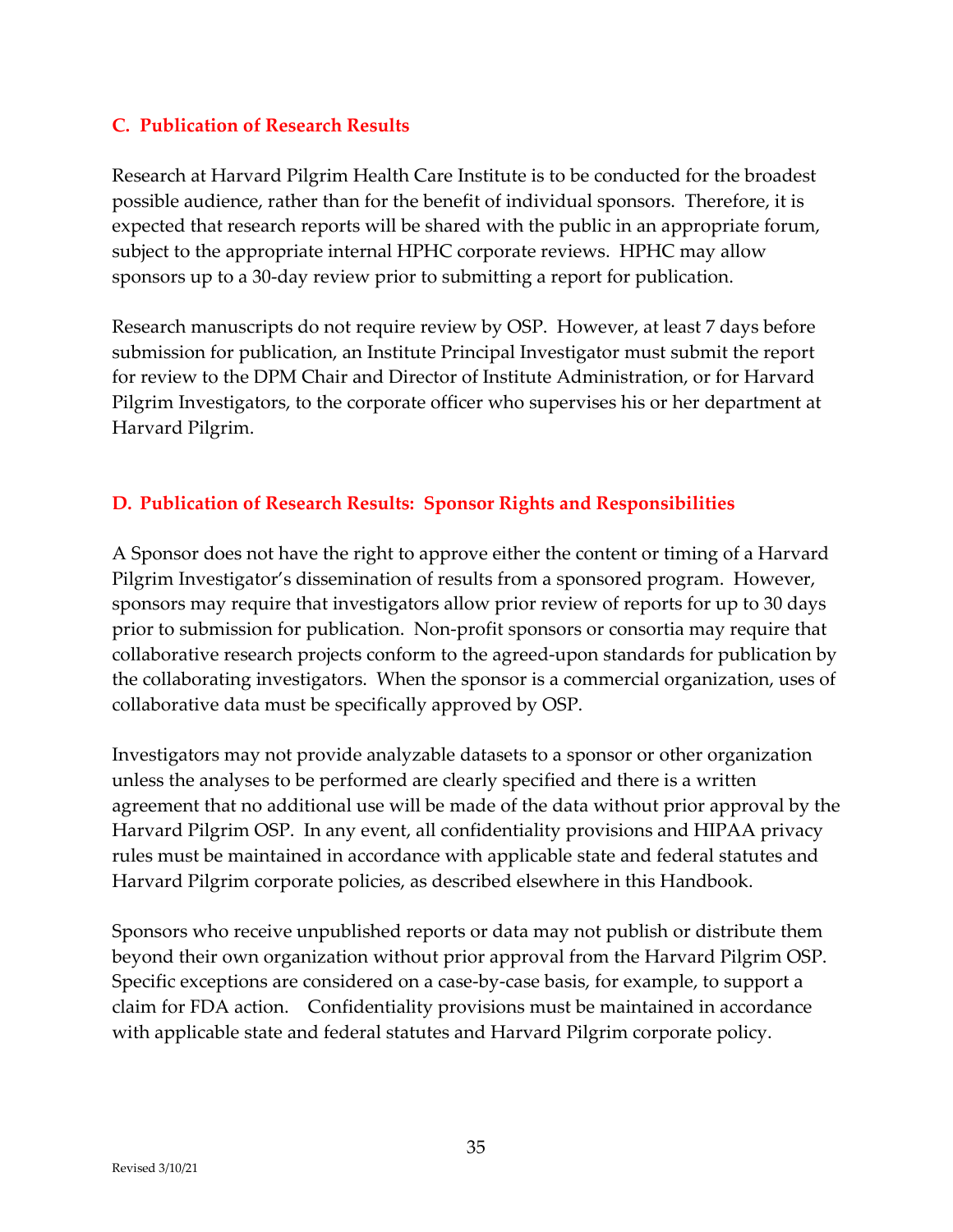#### **E. Storage of Research Data**

• Electronic Information: Data containing PHI should be stored only on a secure, password-protected Harvard Pilgrim server behind a firewall. Restricted folders are created for any new project storing PHI. Access is limited to those individuals listed on the approved IRB application. Contact the Institute's IT Coordinator for assistance in creating a restricted folder for any new project.

HPHC encrypts the hard drives on all personal computers, both desktops and laptops, as well as portable devices such as memory sticks.

- Paper based Information: Research data containing PHI must be stored in a secure location with appropriate access controls approved by the IRB. Research data requiring archive storage may be arranged with Harvard Pilgrim's confidential archive storage contractor at the investigator's expense. Please contact DPM Operations Coordinator for current contractor information.
- Additional related Harvard Pilgrim Health Care policies: Shredding [Confidential Media, Computer Media Disposal](https://intranet.hphc.org/htmldb/f?p=128:39:492410176161255::::P39_PFIL_ID:4805:YES)**,** and [Safeguarding Electronic](https://intranet.hphc.org/htmldb/f?p=128:39:1057835809889123::::P39_PFIL_ID:5195:YES)  [PHI.](https://intranet.hphc.org/htmldb/f?p=128:39:1057835809889123::::P39_PFIL_ID:5195:YES)

#### **F. Disposal of PHI and Research Data**

Research data must be disposed of in accordance with Harvard Pilgrim and the Institute's data destruction policies and procedures. **[Records Retention and](https://cc23704c-00b8-4246-85d8-99a29b853714.filesusr.com/ugd/db4ed6_a139efee07ad4bb59b2bb1d759cc21d1.pdf)  [Destruction.](https://cc23704c-00b8-4246-85d8-99a29b853714.filesusr.com/ugd/db4ed6_a139efee07ad4bb59b2bb1d759cc21d1.pdf)**

IRB Policy requirements: Research records shall be maintained for a minimum of six years after study closure at Harvard Pilgrim.

- Research data containing PHI in paper form that are not needed for record retention purposes, must be destroyed, in accordance with Harvard Pilgrim Data Destruction policies, once study closure has been approved by the IRB and OSP termination of the project.
- Electronic data with PHI is maintained in a restricted access directory by the Institute's Privacy Manager with a scheduled destruction date consistent with Institute policies, unless otherwise specifically approved by the IRB. Principal Investigators are responsible for transferring data files to the Privacy Manager for storage in this directory within 30 days of closing the project in IRBNet.
- Paper based data containing PHI that are located on the premises of Harvard Pilgrim must be disposed of in confidential waste bins or shredded so that the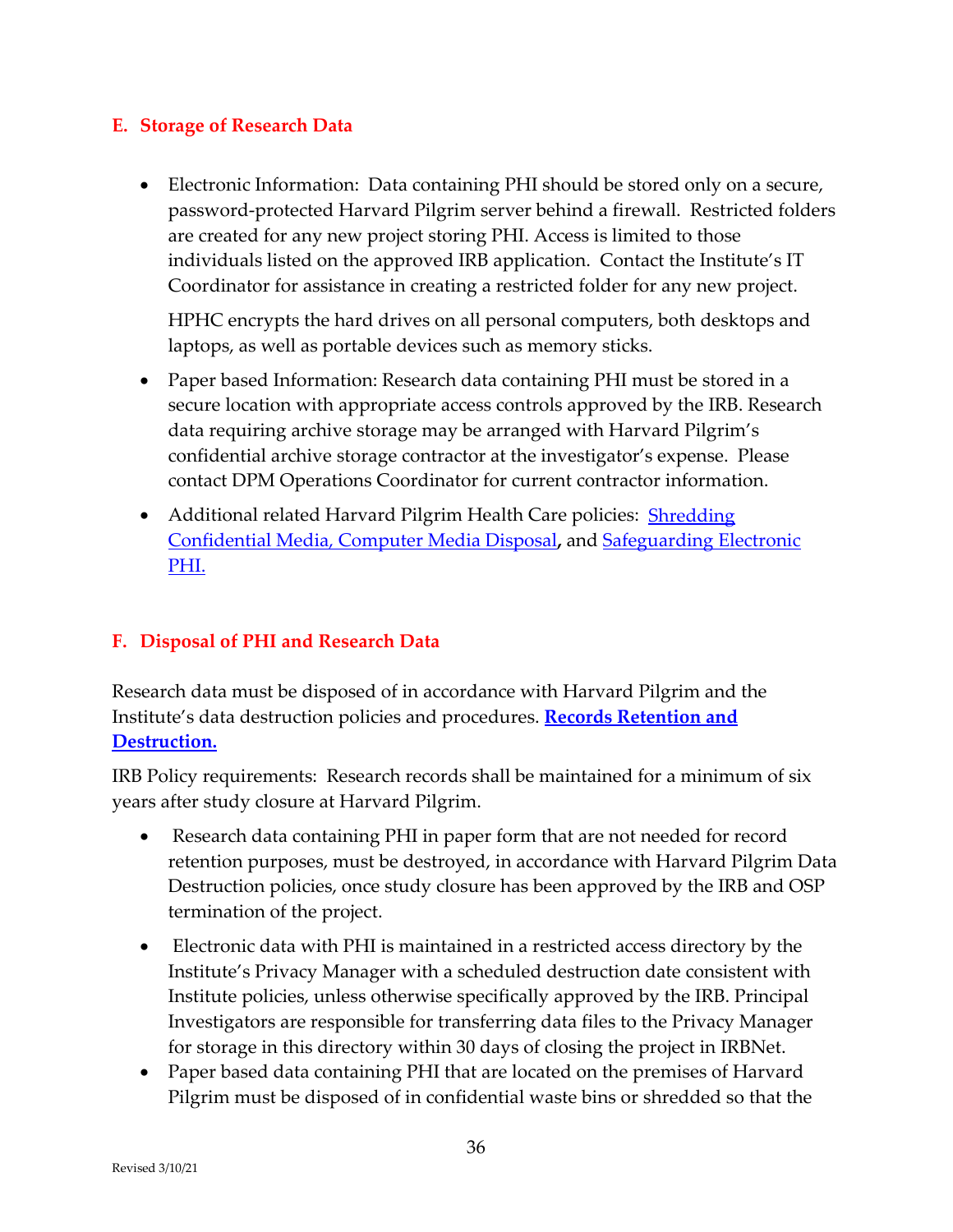data are unrecoverable. Hard copy data containing PHI that are located off-site must be returned to Harvard Pilgrim for confidential disposal, or the investigator should show sufficient proof of confidential disposal capabilities such as possession of a shredder, hospital medical record disposal site, or contract with an approved HPHC vendor.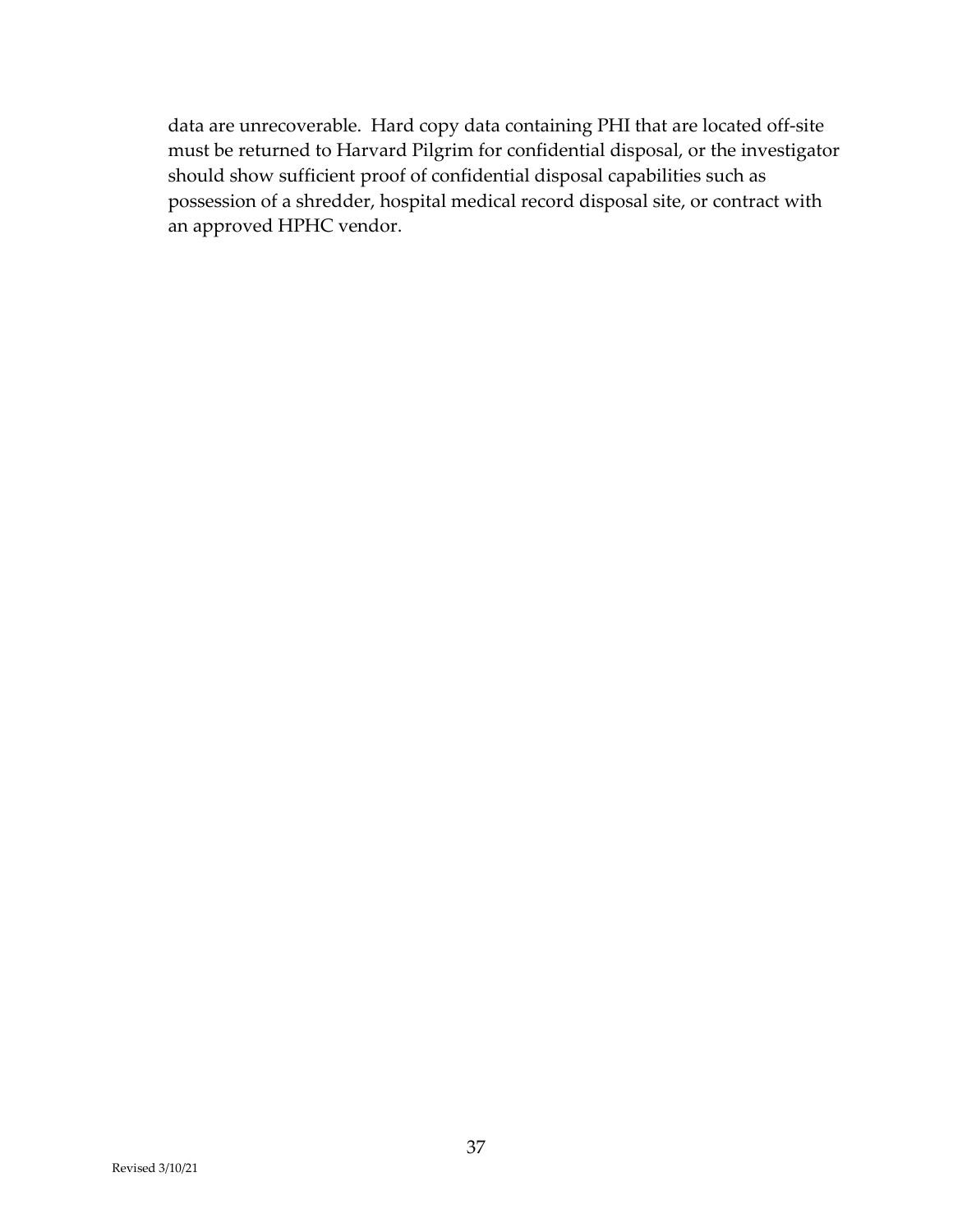## <span id="page-38-0"></span>**VIII. KEY RESEARCH POLICIES**

This section provides guidance with respect to key policies that impact investigators in the conduct of sponsored programs. Policy areas covered in this section include:

- A. Code of Conduct
- B. Data Privacy and Security Agreements and Data Destruction Policy processes
- C. Financial Conflict of Interest in Research
- D. HIPAA Privacy Rule for Research
- E. Intellectual Property
- F. Institutional Review Board (IRB)
- G. Post Approval Review
- H. Record Retention Guidelines
- I. Research Misconduct

# **A. Code of Conduct**

Harvard Pilgrim Health Care Institute's (Institute's) Code of Conduct is a compilation of the ethical and legal guidelines which Institute employees are expected to use in carrying out their professional duties. In some instances, more specific Institute policies will apply.

#### **B. Data Privacy and Security Agreements and Data Destruction Policy Processes**

Data agreements (Limited Data Sets, Research Confidentiality Agreements, etc.) are coordinated by the OSP Grants Manager and the Principal Investigator/Project Manager. Once the agreement is fully executed, the Grants Manager sends a copy to the privacy manager, and the required elements are entered into the HPHCI tracking database.

# **C. Financial Conflict of Interest in Research**

The purpose of this policy is to promote objectivity in research by establishing standards to ensure that the design, conduct, or reporting of research will not be biased by conflicting financial interests. The contents of this policy comply with the requirements established by the Public Health Service (PHS) and include processes to identify and manage any Financial Conflict(s) of Interest (FCOI); to manage and report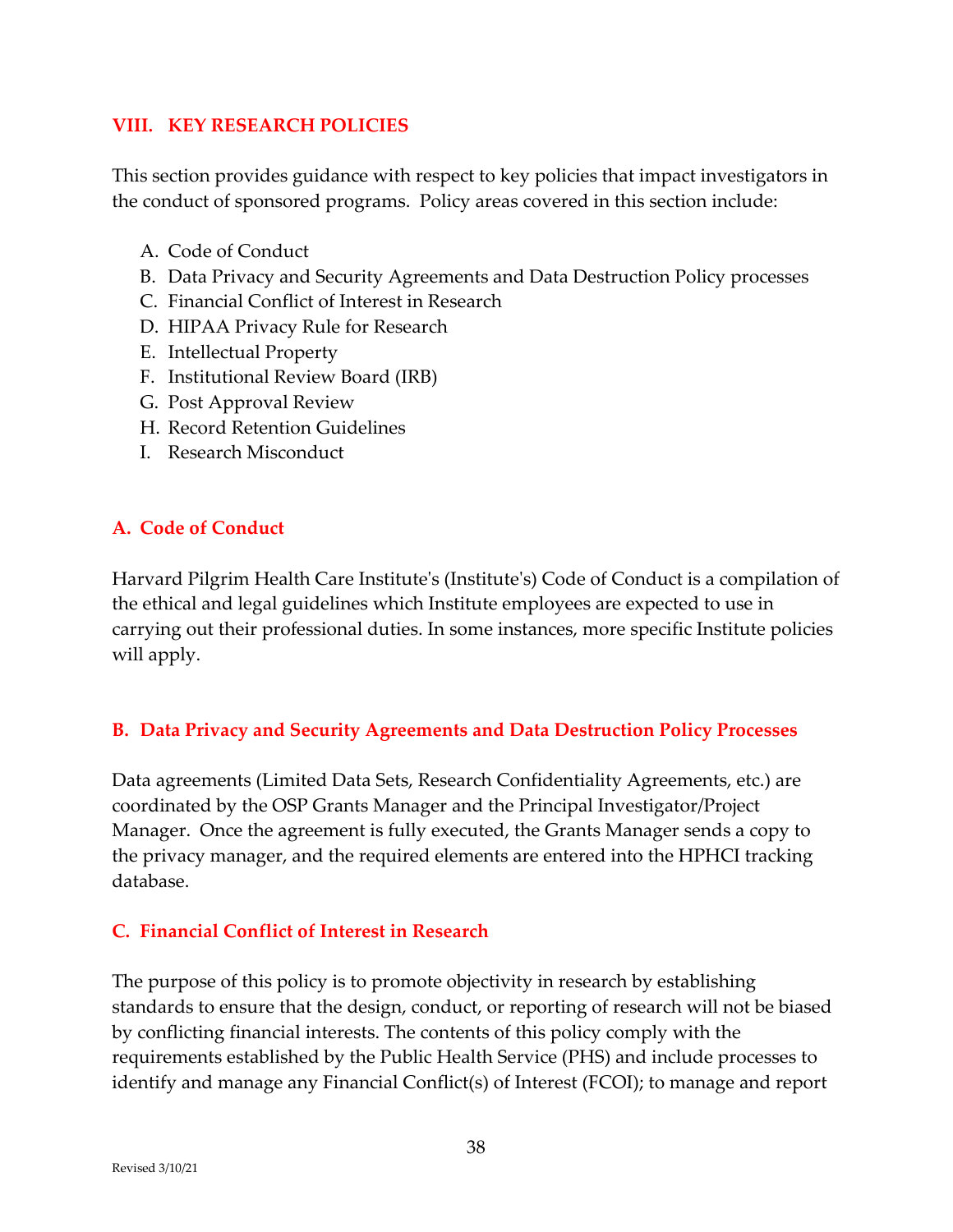any Significant Financial Interest(s) (SFIs)and FCOI; to provide training and compliance; and to publicly disclose FCOI related to PHS funded research.

The Institute recognizes that the potential for conflict of interest arises due to the nature and scope of research activities conducted at the Institute and that conflicts may occur in the normal conduct of activities. It is essential, however, that any significant conflicts of interest be appropriately reported, reviewed and managed.

This policy applies to Investigators and research personnel responsible for the design, conduct, or reporting of research. This includes, but is not limited to, Faculty, Fellows, Project Managers, and any other individual who has a substantive role in the research. Substantive roles include those in which individuals have decision making authority or provide advice to those who have decision making authority with respect to the design of the research; the conduct of the work or the reporting of results.

For full details, please see Harvard Pilgrim's **[Financial Conflict of Interest in Research](https://cc23704c-00b8-4246-85d8-99a29b853714.filesusr.com/ugd/db4ed6_834b3b4d92a6463eb547844deaaebbec.pdf)  [policy.](https://cc23704c-00b8-4246-85d8-99a29b853714.filesusr.com/ugd/db4ed6_834b3b4d92a6463eb547844deaaebbec.pdf)** Key aspects of the policy are outlined below:

#### 1. Definition of significant financial interest

A financial interest of the Investigator and/or Family that reasonably appears to be related to the Investigator's institutional responsibilities*,* that meets one or more of the following criteria established by the PHS:

- i. Financial Income: Payments or anything of monetary value from a single entity that when aggregated for the Investigator and immediate family member(s) for the past 12 months or expected over the next 12 months exceeds \$5,000. This includes salary and other payments (e.g. consulting fees, honoraria, paid authorship, etc.).
- ii. Equity Interest: For a *publicly traded* business, an equity interest (e.g., stock, stock options, or other ownership interest) that when aggregated for Investigator and immediate family member(s) exceeds \$5,000. For a *Non-publicly traded* business, *any* equity interest in such business, regardless of the amount, even if the value of the equity is unknown.
- iii.Intellectual Property Interest: Any income (regardless of amount) related to intellectual property rights and interests (patents, copyrights, etc.).
- iv.Travel: Any reimbursed or sponsored travel, related to institutional responsibilities, which was paid on Investigator's behalf, even if the exact value of the travel is unknown.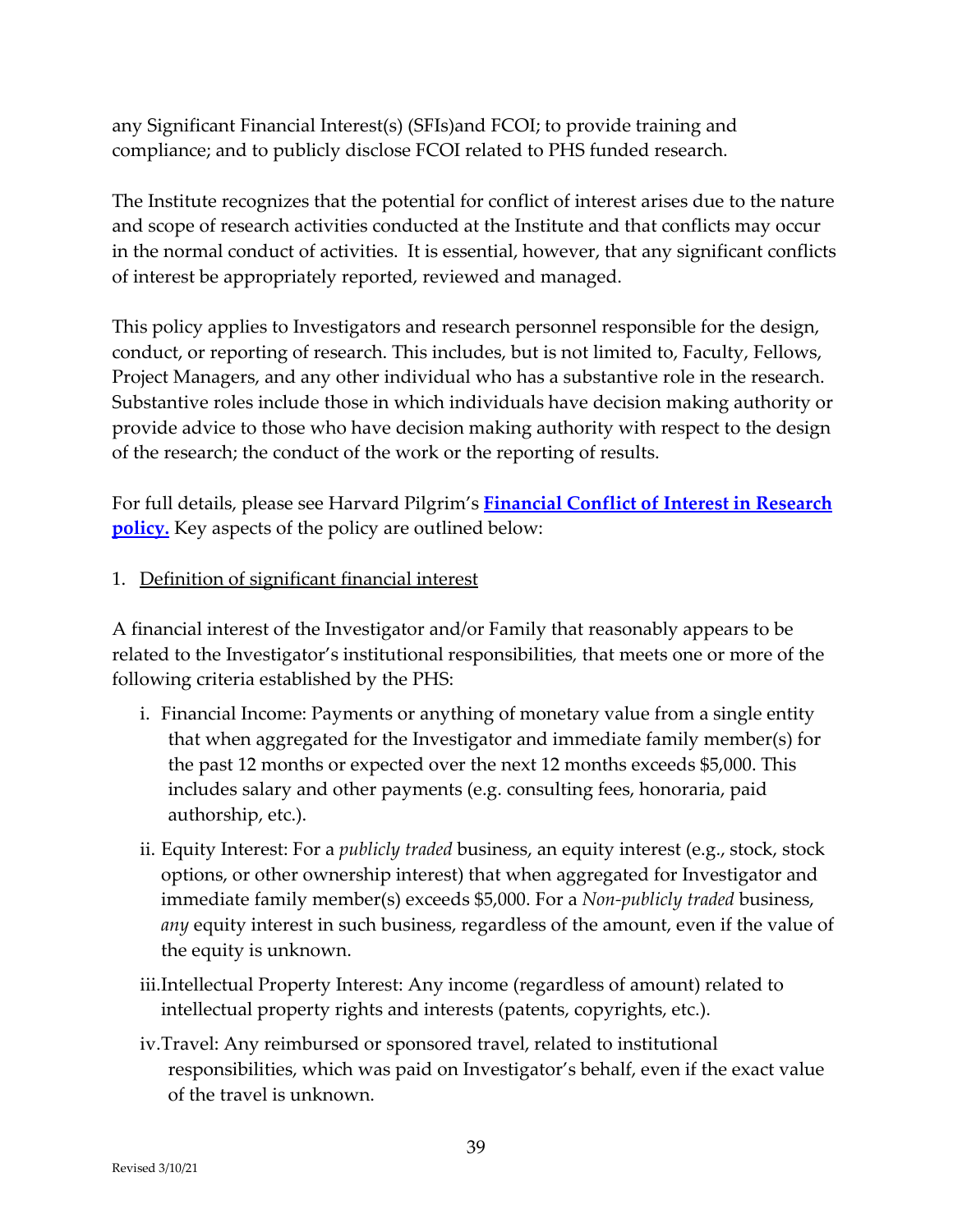#### *Exclusions:*

- i. Salary, royalties, or other remuneration paid to you by the Institute, including Intellectual property rights assigned to the Institute and agreements to share in royalties related to such rights.
- ii. Equity and related income from investment vehicles such as mutual funds and retirement accounts over which the Investigator exercises no control.
- iii.Income from seminars, lectures, or teaching engagements sponsored by government agencies, institutions of higher education and research institutes affiliated with them, academic medical centers, and teaching hospitals.
- iv.Income from a private organization acting as a contractor to a state, local, or federal government agency.
- v. Travel reimbursed by a government agency, an institution of higher education, an academic teaching hospital, medical center, or research institute affiliated with an institution of higher education.

## 2. Applicability

This policy applies to Investigators and research personnel responsible for the design, conduct, or reporting of research. This includes, but is not limited to, Faculty, Fellows, Project Managers, and any other individual who has a substantive role in the research. Substantive roles include those in which individuals have decision making authority or provide advice to those who have decision making authority with respect to the design of the research; the conduct of the work or the reporting of results. For certain research activities, this may apply to all study staff listed on an IRB research protocol.

The policy also applies to sub-recipients, subcontractors or collaborators of Harvard Pilgrim or the Institute involved in PHS research activities unless the home institution of the sub-recipient, sub-contractor, or collaborator has its own written policy on conflict of interest that is in accordance with 42 CFR 50, Subpart F. Investigators who are involved with HPHC under formal subrecipient agreements do not need to complete HPHC COIDF. The Director of OSP shall take reasonable steps to ensure that Investigators working for subrecipients on HPHC prime awards have adequate COI policies and procedures in place.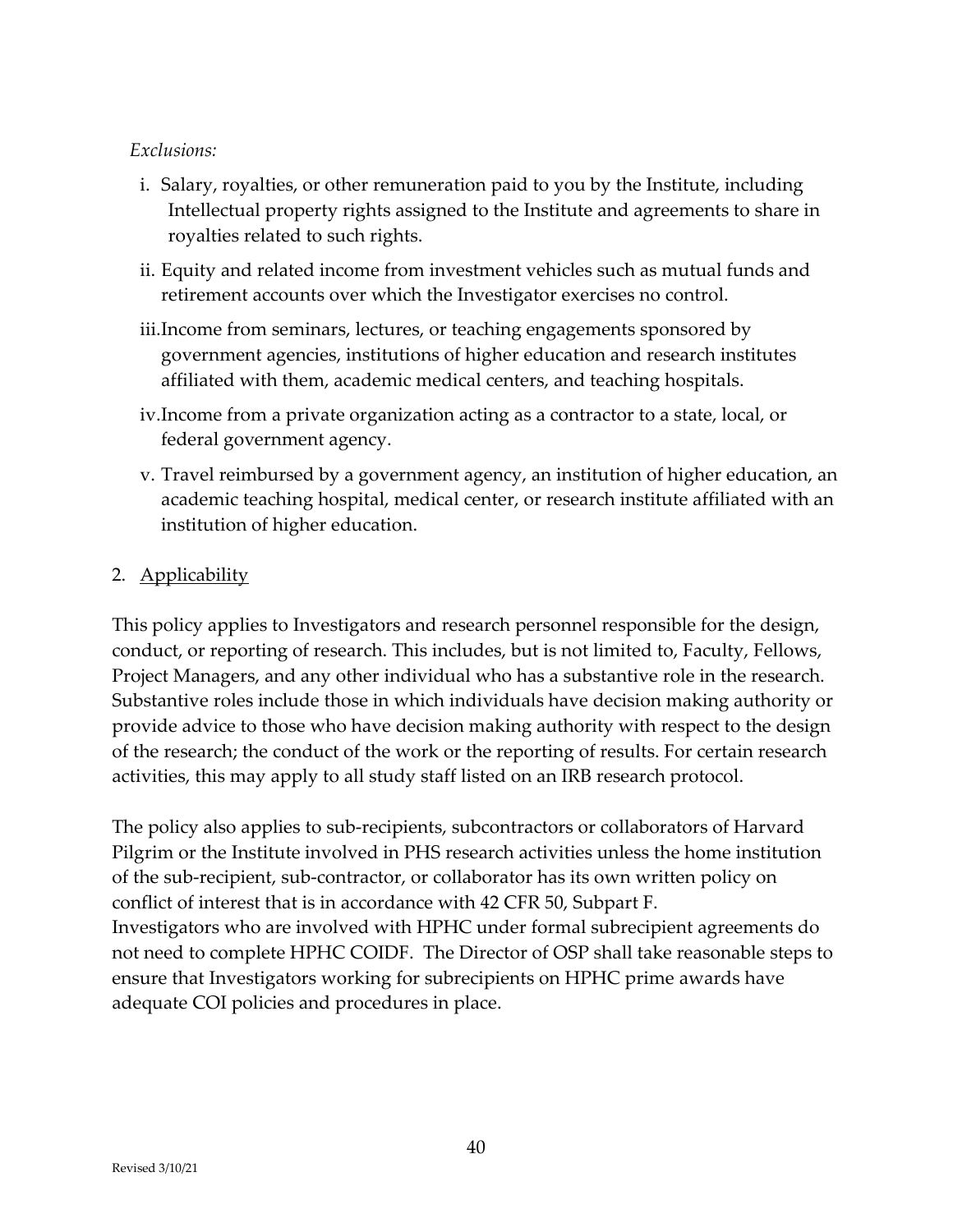#### 3. Procedure

Researchers and research staff including any Investigator, or any other person regardless of title or role, responsible for the design, conduct or reporting of research are required to report their external commitments and financial interests annually and on an event-required basis for themselves and their immediate family member(s).

Event based reporting is required:

- (1) when external commitments and financial interests materially change;
- (2) prior to submission of new application for federal funding;
- (3) when submitting an application for grant renewal or IRB approval;
- (4) prior to expenditure of funds under federal award or initial IRB approval;
- (5) upon appointment or employment;
- (6) when newly assigned to a research personnel role;
- (7) when initiating licensing activity; and
- (8) when otherwise required.

#### Annual Disclosure Reporting:

Researchers and research staff are required to disclose external commitments and financial interests annually. HPHCI's Financial Disclosure form and instructions can be found in Click Commerce at: **[esupport.hms.harvard.edu/COI](https://esupport.hms.harvard.edu/COI)**. Annual reports must be submitted even where researchers and research staff do not have any SFI to disclose. Researchers who have HMS faculty appointments through the Department of Population Medicine are also required to disclose financial interests to HMS in accordance with HMS policy. The Institute's Financial Disclosure form and instructions can be found in Click Commerce at: **[esupport.hms.harvard.edu/COI.](https://esupport.hms.harvard.edu/COI.)**

#### 4. Identification and management of conflicts

Disclosures of Financial Interests will initially be reviewed by the Research Integrity and Compliance Officer in the Office of Sponsored Programs. Significant Financial Interests related to research activities will be referred to and reviewed by the Conflict of Interest Management Committee (COIMC) for a determination. If a Financial Conflict of Interest exists, the COIMC will take action to eliminate, reduce, or manage the conflict, as appropriate. Management Plans may include: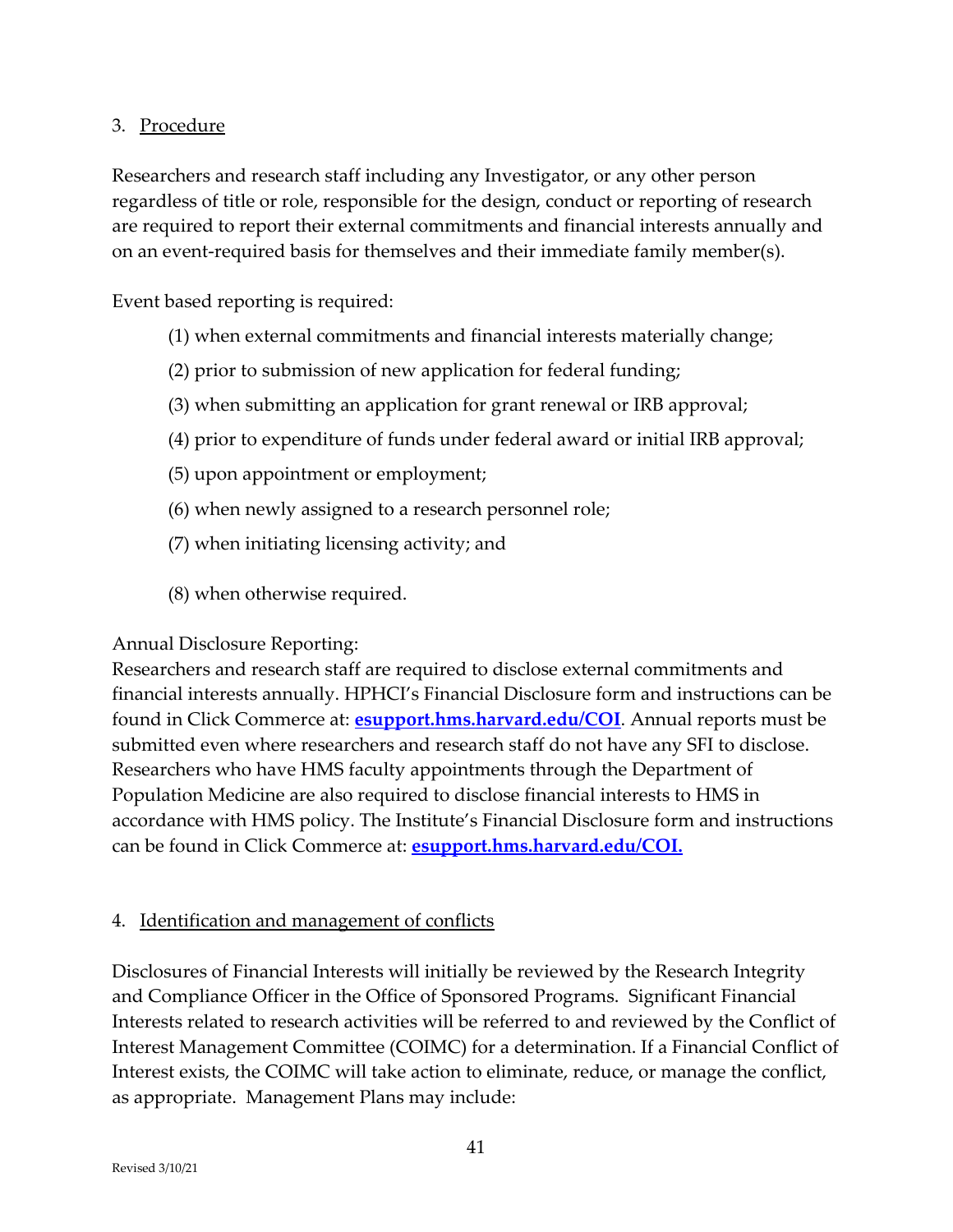- Disclosure in publications and presentations;
- Monitoring of research by independent reviewers;
- Modification of the research plan;
- Disqualification from participation in all or a portion of the funded research;
- Divestiture of significant financial interests;
- Severance of relationships that create actual or potential conflicts; or Other actions the COIMC deems appropriate.

# **D. HIPAA Privacy Rule for Research**

The HIPAA Privacy Rule describes the ways in which covered entities can use or disclose PHI (Protected Health Information), including for research purposes. Harvard Pilgrim has implemented policies and procedures related to safeguarding of individuals' PHI and PI in accordance with federal and state laws and regulations. (**[HPHC Privacy & Security Resource Center\)](https://jive.hphc.org/community/privacy-%26-security-resource-center)**

In general, the Rule allows covered entities to use and disclose PHI for research:

- With written authorization from the subject;
- With a waiver of Authorization from Harvard Pilgrim's Institutional Review Board (IRB) acting as a Privacy Board, under certain circumstances. Application for a waiver or authorization is submitted for IRB review through IRBNet.
- In a limited data set with a Data Use Agreement. As limited data sets contain identifiable information, they are PHI.
- There are also separate provisions for how PHI can be used or disclosed for activities preparatory to research and for research on decedents' information. The complete text of the rule may be found at: **[45 CFR §164.530\(c\).](http://www.google.com/url?sa=t&rct=j&q=&esrc=s&source=web&cd=1&ved=0CCcQFjAA&url=http%3A%2F%2Fwww.gpo.gov%2Ffdsys%2Fpkg%2FCFR-2011-title45-vol1%2Fpdf%2FCFR-2011-title45-vol1-sec164-530.pdf&ei=uuMUU5aNPMWj0QH0zoGABg&usg=AFQjCNHGJELOBr8Q6sHO6Bg5Zi3okkp5QA&sig2=WdG-SroSSy7S8PASMIWnFA&bvm=bv.61965928,d.dmQ&cad=rja)**

Training: Institute workforce members, including DPM faculty, staff, students and consultants must complete HIPAA privacy Rule training appropriate to their roles and functions within the organization. Specifically, Harvard Pilgrim Level 1 and Level 2 online HIPAA training must be completed within thirty days of employment. Faculty, staff, students and consultants who will be involved in research projects must also complete Level 3 HIPAA research-specific training.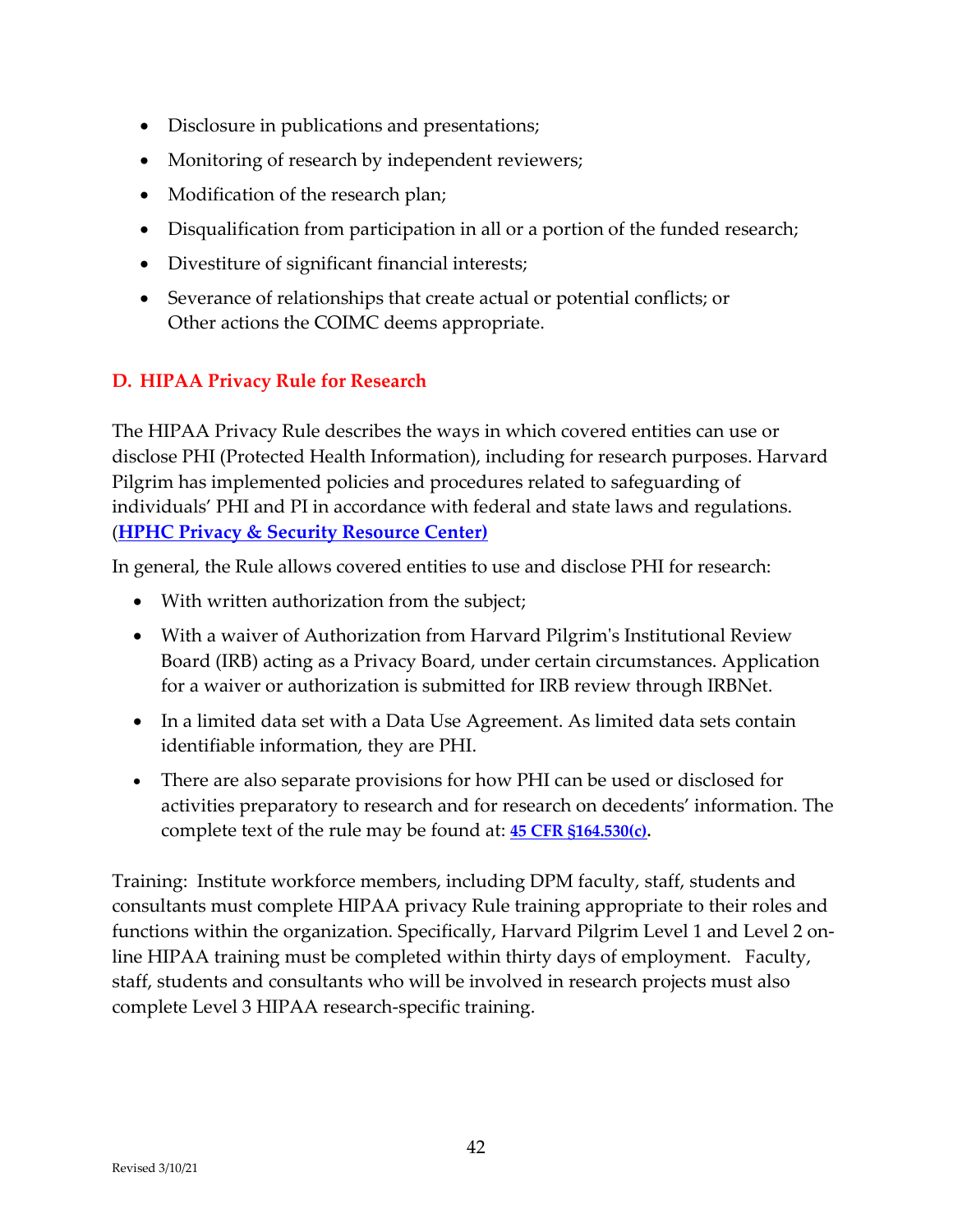## **E. Institutional Review Board (IRB) Policies**

The Harvard Pilgrim Health Care's Institutional Review Board (IRB) is also called the Institutional Review Board. The IRB serves as the Research Privacy Board for HPHC under the Health Insurance Portability and Accountability Act (HIPAA) Privacy Rule.

The IRB is an independent committee with the authority to review and approve research involving human subjects, which includes their individually identifiable health information. Harvard Pilgrim holds a Federal-Wide Assurance (FWA) with the United States Department of Health and Human Services (DHHS). This FWA is the Institution's assurance of compliance with human subjects' regulations at 45 CFR 46 and the ethical principles of the Belmont Report. The HPHC FWA registration number is FWA00000100.

The IRB is responsible for ensuring that:

- (1) Risks to subjects are minimized.
- (2) Risks to subjects are reasonable in relation to anticipated benefits (if any).
- (3) Selection of subjects is equitable. The IRB should be particularly cognizant of the special problems of research that involves a category of subjects who are vulnerable to coercion or undue influence, such as children, prisoners, individuals with impaired decision-making capacity, or economically or educationally disadvantaged persons.
- (4) Informed consent is obtained in accordance with the federal regulations
- (5) Informed consent is appropriately documented, in accordance with the federal regulations.
- (6) There are adequate provisions for monitoring data collected, when appropriate, to ensure the safety of subjects.
- (7) There are adequate provisions to protect the privacy of subjects and to maintain confidentiality of data, when appropriate.

(8) For purposes of conducting the limited IRB review required by 45 CFR 46.104(d)(7), (a) the IRB need not make the determinations at paragraphs  $(a)(1)$  through  $(a)(7)$  of this section, and shall make the following determinations: (i) broad consent shall not be used; and (ii) therefore, the requirement for broad consent documentation shall not apply; (iii) if there is a change made for research purposes in the way the identifiable private information or identifiable biospecimens are stored or maintained, there are adequate provisions to protect the privacy of subjects and to maintain the confidentiality of data; and (b) when some or all of the subjects are likely to be vulnerable to coercion or undue influence, such as children, prisoners, individuals with impaired decision-making capacity, or economically or educationally disadvantaged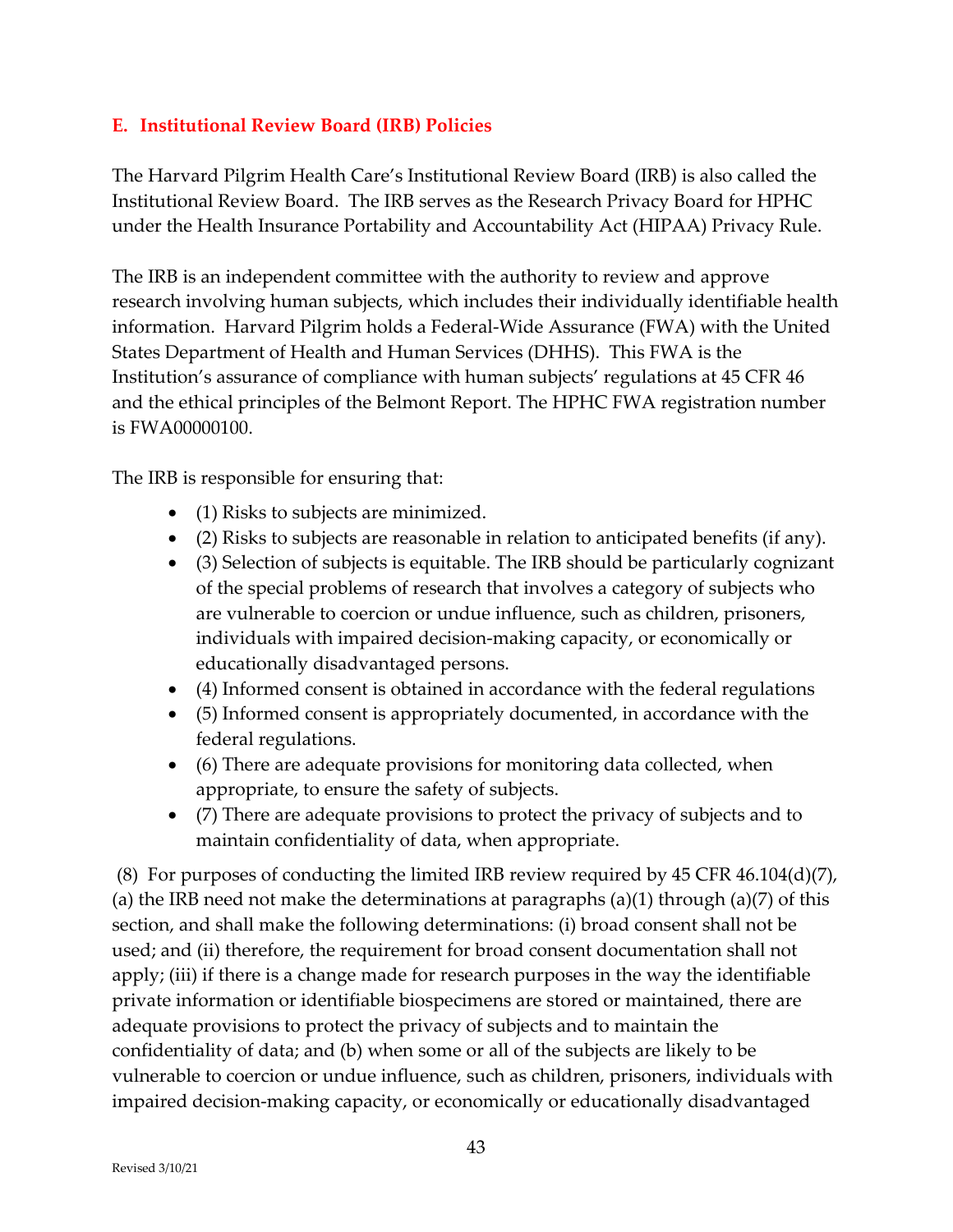persons, additional safeguards have been included in the study to protect the rights and welfare of these subjects.

All research proposals require are submitted to OSP and to the IRB in IRBNet. Research may not begin or funds (federal, foundation, private, corporate, internal or other) expended until the project has IRB approval or an exemption determination from the IRB. IRB Policies, forms and guidance documents are available in the IRBNet Library and at **[hphcinstituteosp.org/institutional-review-board](https://www.hphcinstituteosp.org/institutional-review-board)**.

# **F. Post Approval Review Process**

HPHC/I has established the Quality Assurance/Quality Improvement (QA/QI) component of the Research Integrity & Compliance Program to reflect its strong commitment to maintaining and improving the quality, integrity, efficiency and effectiveness of its HRPP intended to ensure the protections afforded to human research subjects.

Objectives include:

- overseeing, monitoring and improving the HRPP;
- evaluating regulatory compliance and legal conduct;
- identifying and preventing non-compliance and unethical or illegal conduct;
- formulating and utilizing internal controls to promote ethical, regulatory, and procedural compliance;

creating an environment that encourages personnel to report potential problems without fear of retaliation.

All research, including those determined to be exempt by the IRB, are subject to quality monitoring. However, greater emphasis will be given to studies that:

- present greater than minimal risk to subjects;
- involve vulnerable populations;
- are initiated by the investigator;
- involve or may involve a conflict of interest;
- have known compliance problems;
- or involve the testing of a drug or device for which the investigator holds an IND or IDE.

Policy and Procedures for Post Approval Review are located at: **[hphcinstituteosp.org/qa-qi-program](http://www.hphcinstituteosp.org/qa-qi-program)**.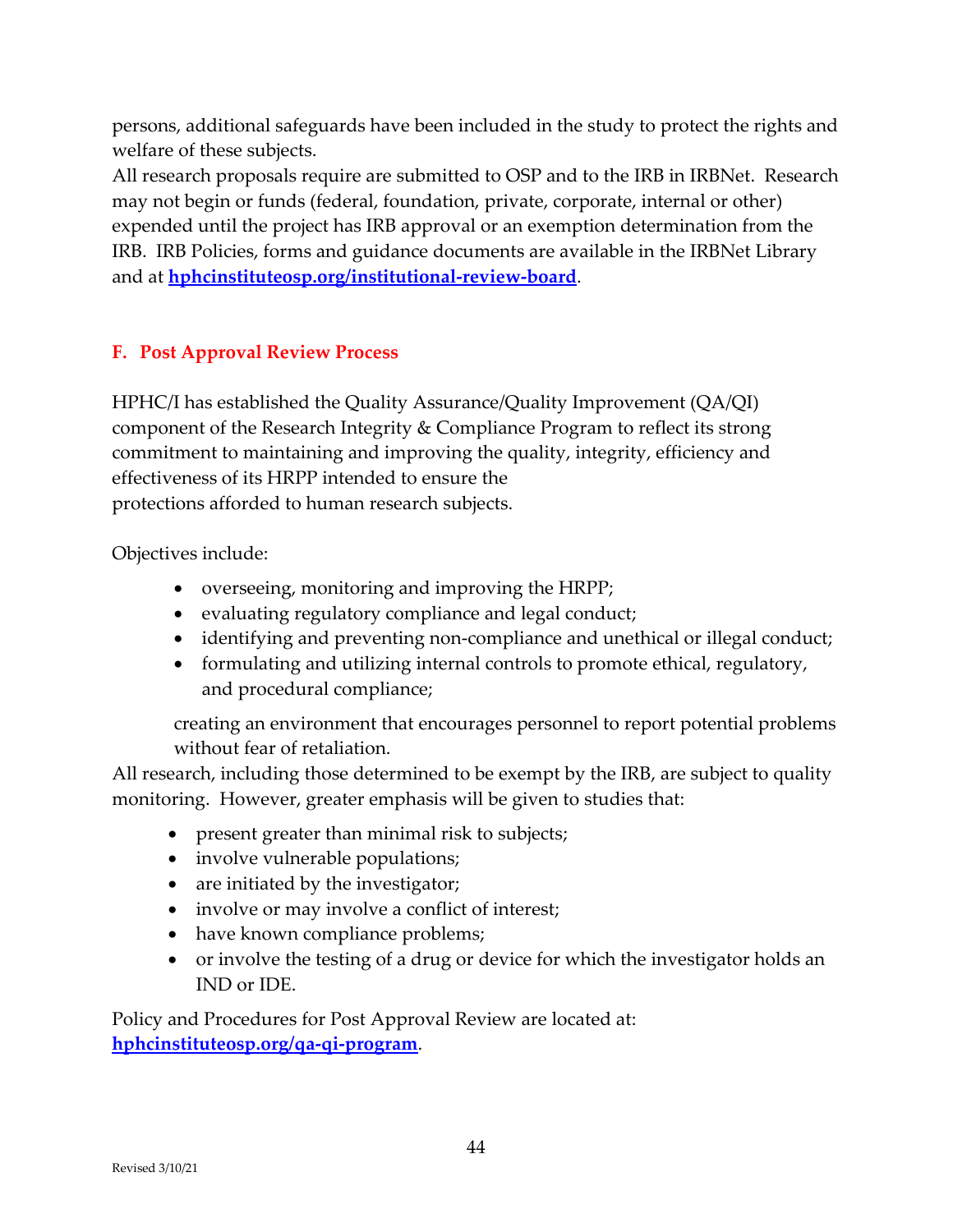## **G. Intellectual Property Policy**

The Harvard Pilgrim Health Care Institute **[Intellectual Property \(IP\) policy](https://cc23704c-00b8-4246-85d8-99a29b853714.filesusr.com/ugd/db4ed6_41d37db36e9e4582acac97a9d9d78382.pdf)** governs the ownership and disposition of intellectual property arising from or relating to research performed at the Institute.

The policy establishes the rights and obligations of researchers relating to the reporting of inventions, release of inventions by Harvard Pilgrim to inventors, revenue sharing, copyright, and trademark and applies to all full time and part time faculty, staff and employees, students, pot-doctoral fellows and non-employees (visiting faculty, consultants, Business Associates, etc.) who use HPHC/I funds, facilities or resources, or participate in HPHC/I administered research.

The Bayh Dole Act ( 37 CFR 40.14) requires that institutions receiving federal research funding have an IP policy and obtain Research Agreements from its employees acknowledging ownership rights to Institution arising from research. Rights under this policy are subject to terms and conditions in grants and contracts.

Key Issues of IP Policy:

1. Academic Works are not subject to the IP Policy

Academic works are not considered Intellectual Property under this policy and are defined as works of an academic or scholarly nature that are authored in the course of customary research, clinical and educational activities. This includes articles published in scientific journals, textbooks, course and curriculum materials and presentations. As such, you are permitted to assign copyright to publishers for your academic work. The policy does not include software, databases, and courseware.

#### 2. Invention Reporting and Review

Inventions are reported by using the HPHC/I Invention Disclosure form available on the **[Forms page](https://www.hphcinstituteosp.org/osp-forms)** of the OSP website and submitting it to the Director of Research Integrity in the OSP.

Harvard Pilgrim's Intellectual Property Committee provides initial review of reported inventions for consideration of commercialization by HPHC and makes recommendations to Harvard Pilgrim's Chief Operating Officer. The timeframe for the final ownership determination, in most instances, will be within 20 business days of the IP Committee's receipt of an Intellectual Property disclosure form.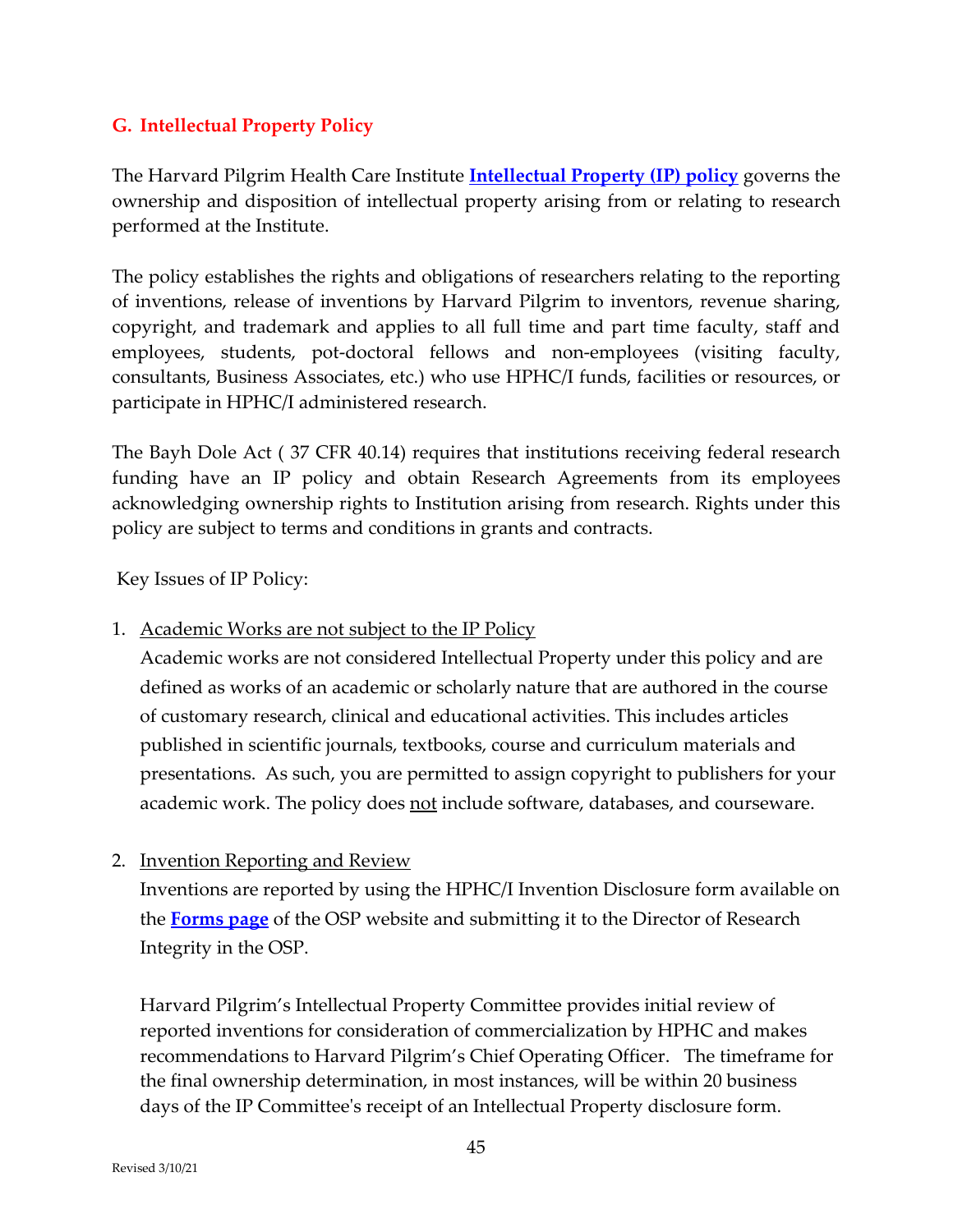If HPHC determines not to pursue patent, license or copyright, it shall release the work back to the creator.

3. Obligations to Third Parties under Grants and Contracts

In many cases, Intellectual Property created at the Institute or by Participants is subject to the terms and conditions of grants, contracts and other agreements entered into by Harvard Pilgrim or the Institute and third parties, such as federal agencies and/or other research sponsors. These agreements include *s*ponsored research, clinical trial and material transfer agreements, license agreements, federal grants and contracts, etc. Any rights in IP are subject to any applicable conditions and rights granted to third parties under grants and agreements undertaken by Harvard Pilgrim and/or the Institute.

## 4. Research Participation Agreement

Participants are required to execute a Research Participation Agreement at the time of employment, research appointment, or prior to commencement of work involving Harvard Pilgrim or Institute resources or participation in research administered by Harvard Pilgrim or the Institute. The Research Participation form is available on the **[Forms page](https://www.hphcinstituteosp.org/osp-forms)** of the OSP website and should be submitted to the Director of Research Integrity in OSP.

#### 5. Other Agreements

Participants are not authorized to *s*ign and should not sign confidentiality agreements, material transfer agreements, research agreements or any other agreements that may restrict, commit or affect Harvard Pilgrim's rights in Intellectual Property*.* Contact your Grants Manager if you have questions about research related agreements or documents.

#### 6. Royalty Sharing

Generally, under Harvard Pilgrim's Royalty Sharing Formula, net royalties are calculated as gross receipts less HPHC out of pocket costs and fees from patenting and licensing expenses and distribution costs. For more specific information about the royalty distribution formula please see the **[IP policy](https://cc23704c-00b8-4246-85d8-99a29b853714.filesusr.com/ugd/db4ed6_41d37db36e9e4582acac97a9d9d78382.pdf)**.

HPHC/HPHCI respects the valid legal rights of others to their ownership of intellectual property. Employees are prohibited from copying any copyrighted work, including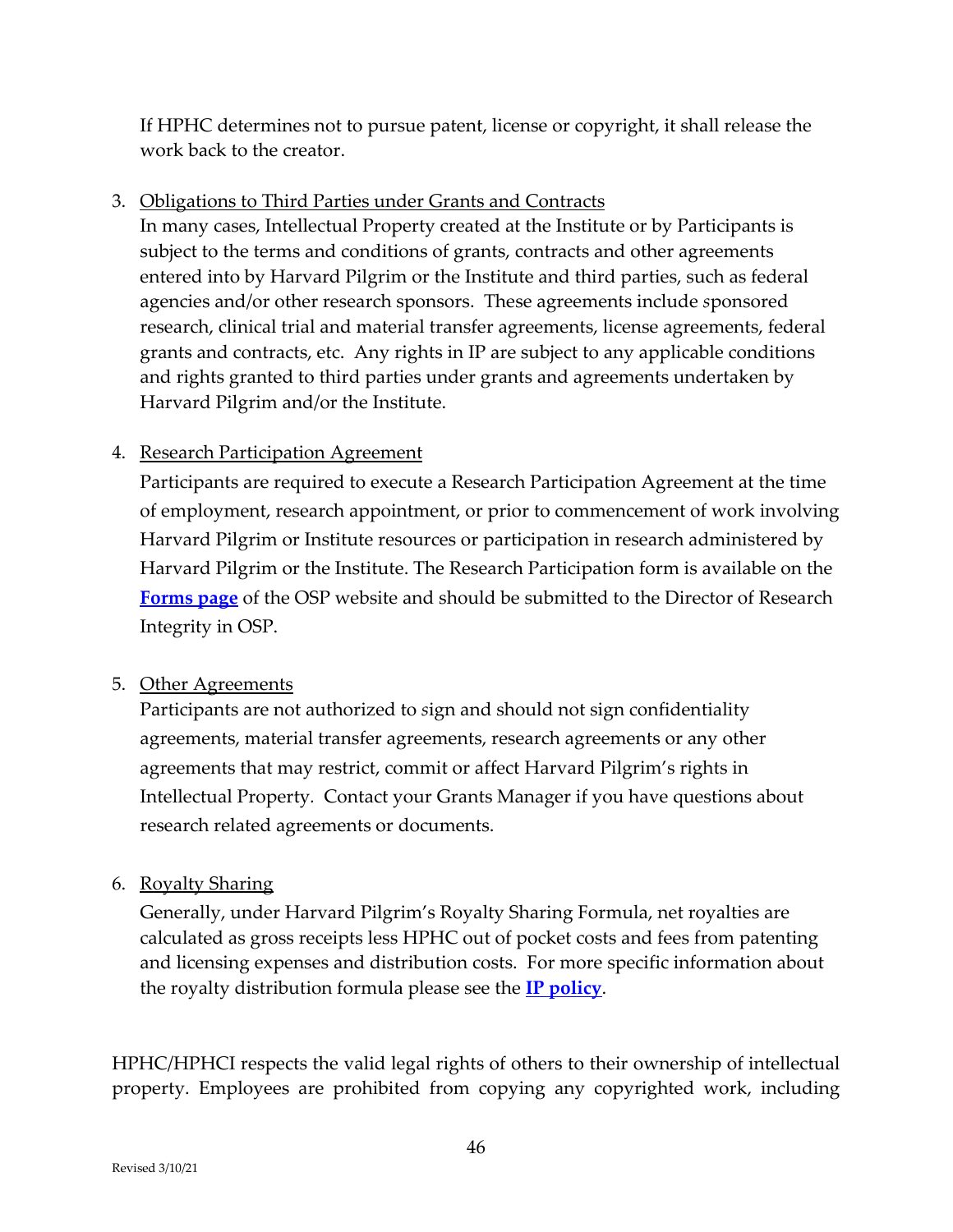[copyrighted computer software,](http://itd/security/SEC010_Use_of_Licensed_Software%20.htm) without the permission of the copyright owner or its authorized agent, as required by law.

#### **H. Record Retention and Destruction**

See the records retention schedule in the OSP **[Records Retention and Destruction policy](https://cc23704c-00b8-4246-85d8-99a29b853714.filesusr.com/ugd/db4ed6_a139efee07ad4bb59b2bb1d759cc21d1.pdf)**

Complete copies of pertinent documents should be maintained in an orderly manner for the duration indicated in Table 1, in a location and manner appropriate to the nature of the material. Unless otherwise specified, retention does not require retaining both paper and electronic forms. If a document is signed, a paper or PDF of the signed version should be retained. If a document is an official document, such as a government license or certificate, the original should be maintained. If data are stored at an off-site repository, they must remain accessible and the repository must follow HPHC/HPHCI policies regarding data retention. As far as possible, off-site storage must be limited to data from closed studies. For research studies, data retention must be consistent with commitments made to subjects, IRB and the sponsor. All data must be retained such that it is accessible for investigations and government oversight.

#### **I. Research Misconduct**

.

The integrity of the research and teaching programs of HPHC/I requires that all HPHC/I personnel who are engaged in or support research activities follow the regulations set forth in 42 CFR 50 and 93 regarding responding to allegations of research misconduct and:

- give careful attention to any allegations of misconduct in research and carefully and equitably resolve any such allegations while providing maximum support to good faith whistleblowers; and
- be conscious of the following considerations: o the responsibility of HPHC/I to HPHC members, HPHC/I employees, affiliated institutions and to the community;

o HPHC/I responsibilities to the person making the allegations in good faith (Complainant) and the person who may be charged with research misconduct (Respondent);

o obligations of HPHC/I to research sponsors and to the Office of Research Integrity (ORI); and